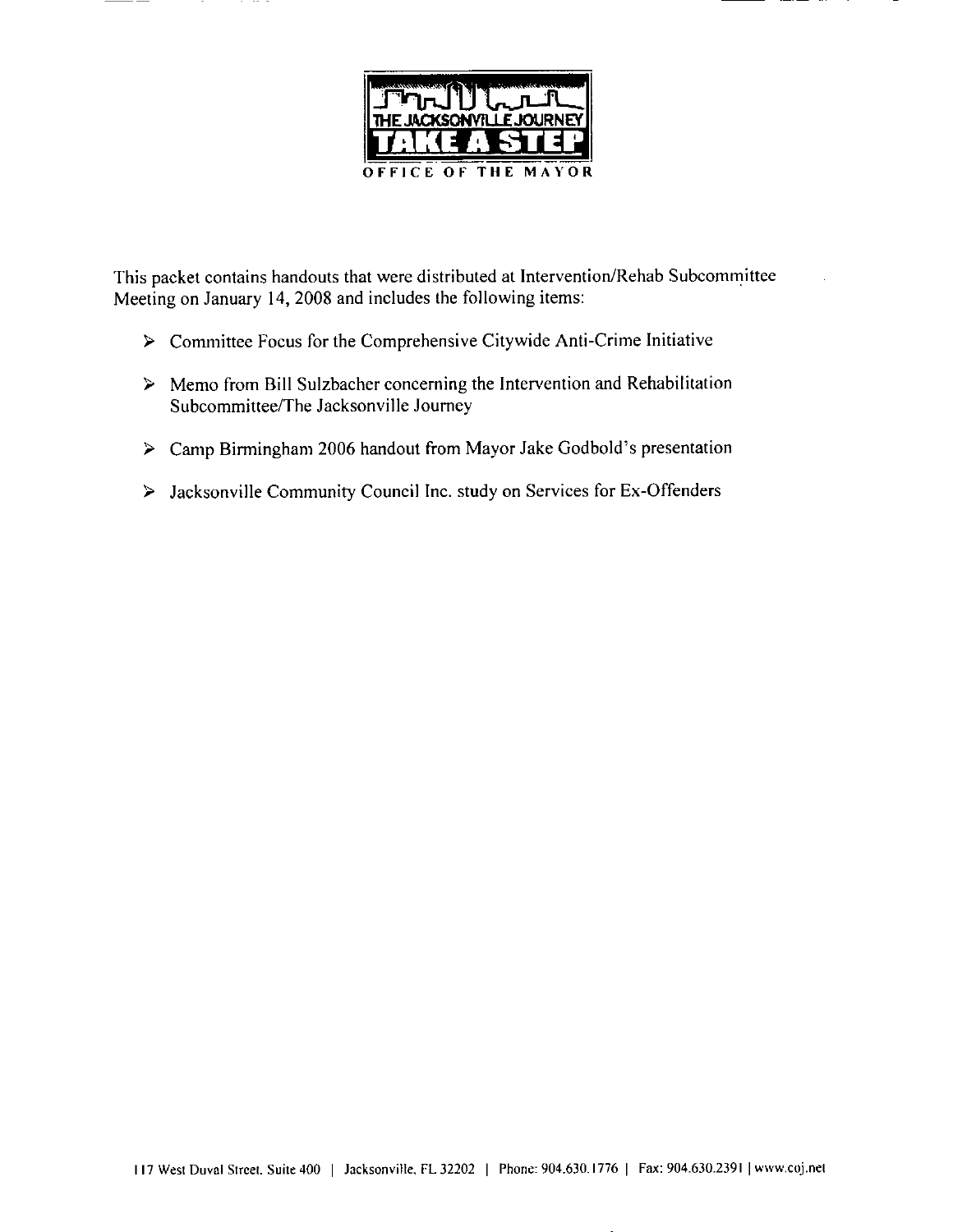### **COMPREHENSIVE CITYWIDE ANTI-CRIME INITIATIVE**

Committee Focus: targeted intervention (including rehabilitation and reentry programs).

- 1. Developing a base line of providers
- 2. Evaluating current capacity
- 3. Establishing short and long term outcomes
- 4. Develop regular monitoring of outcomes
- 5. Identify funding sources in time sensitive flow chart
- 6. Marketing efforts to educate community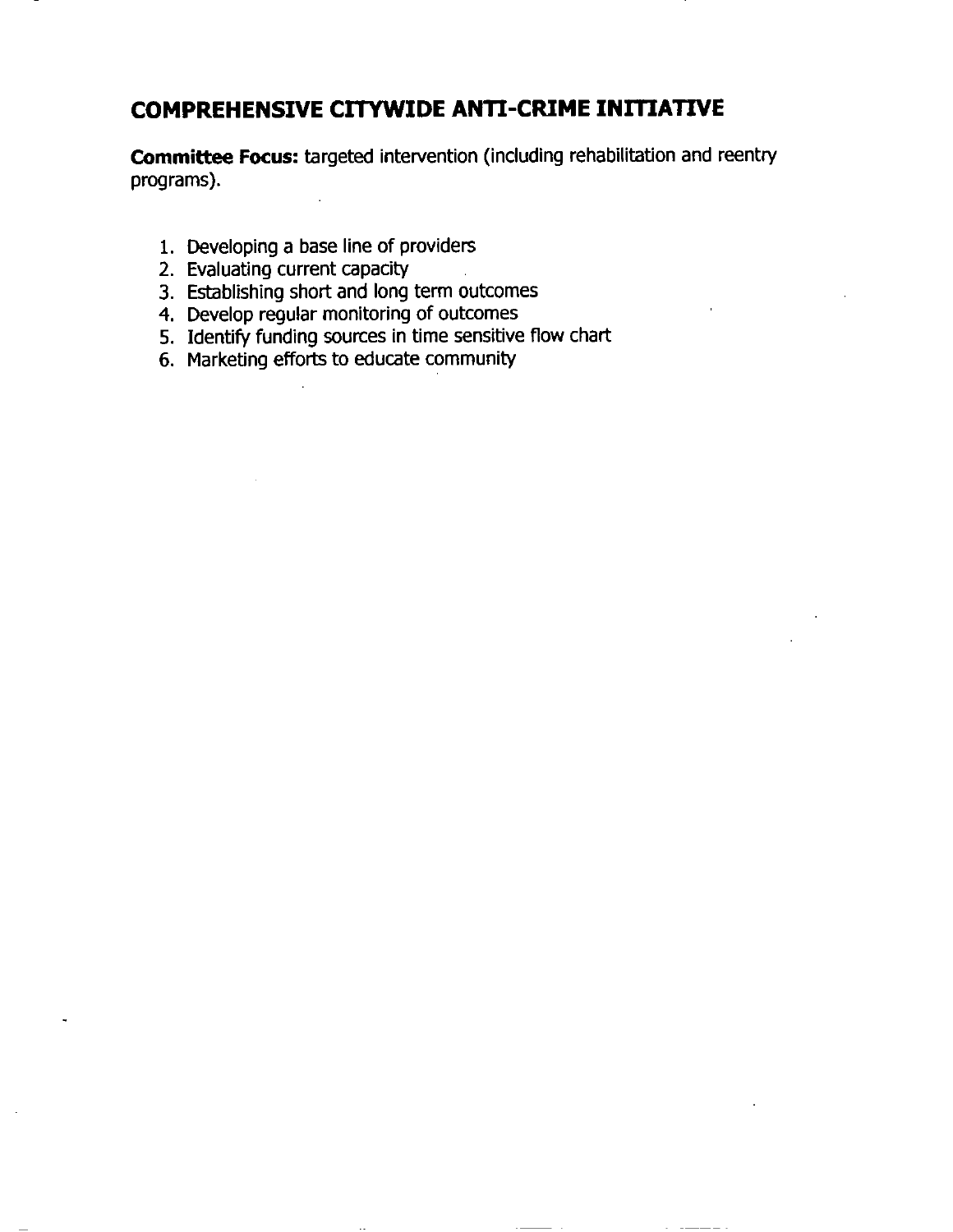To: J.B. Coxwell c/o Ginny Walthour Walthour@coj.net

From: Bill Sulzbacher

RE: Intervention and Rehabilitation Subcommittee/ The Jacksonville Journey

I wanted to address items that I thought would be helpful in regards to our Subcommittee's work.

- 1. I believe that the recently published Race Relations Progress Report will be helpful in regards to the issues in which we are tackling. I have attached a copy to this memo.
- 2. Social Services with a specific emphasis on mental health services will be an important area for us to examine. In the process of doing this, I would recommend we use as a resource Dr. Christianson, a psychiatrist working with the Sulzbacher Center, Stephanie Butler, Chief of Montgomery Correctional Facilities and CTC, and Susan Sulzbacher with Rennaissance Behavioral Health Systems and Mental Health Resource Center.
- 3. I understand that the Prisoners for Christ Program has been very successful and is a model that we should look at.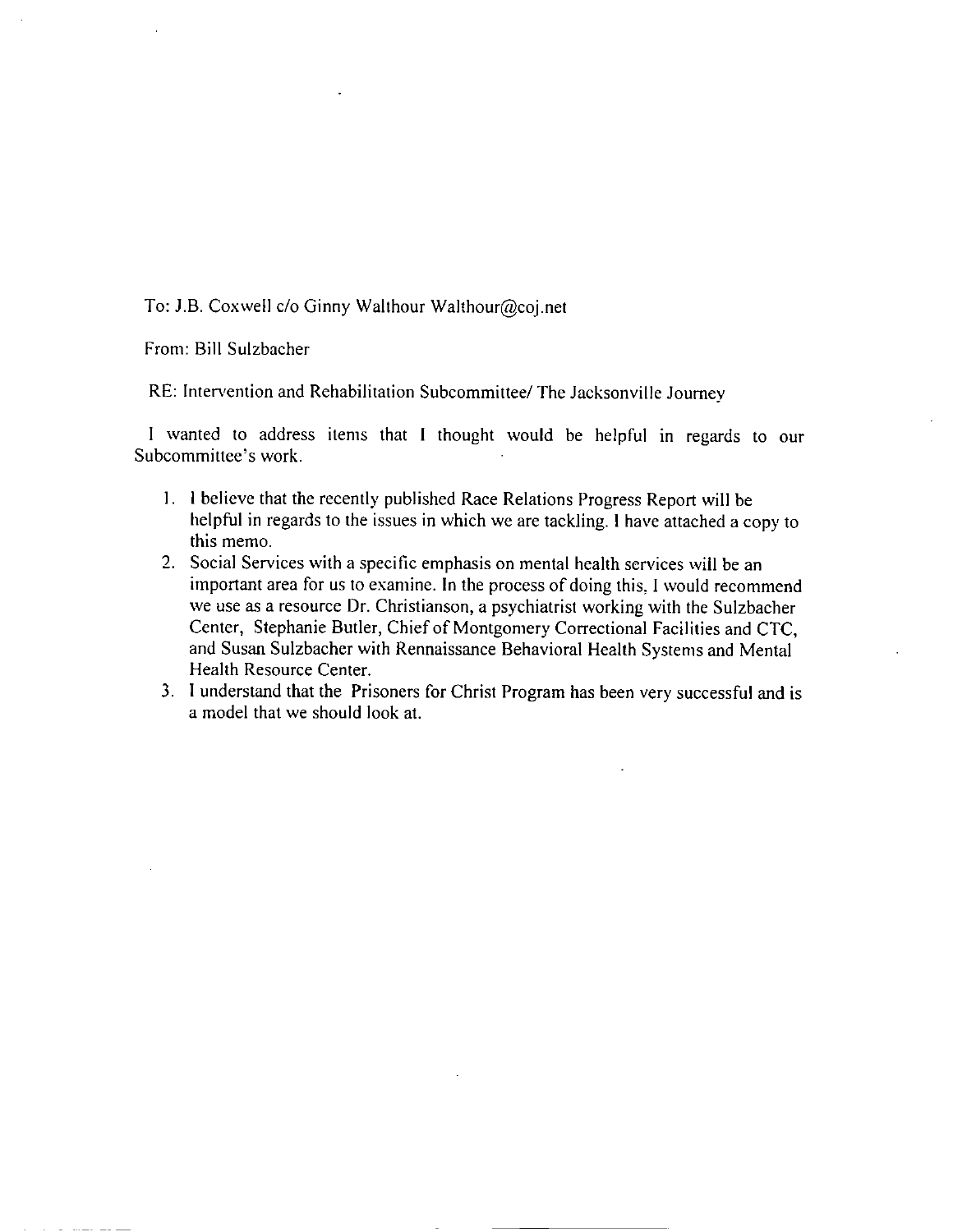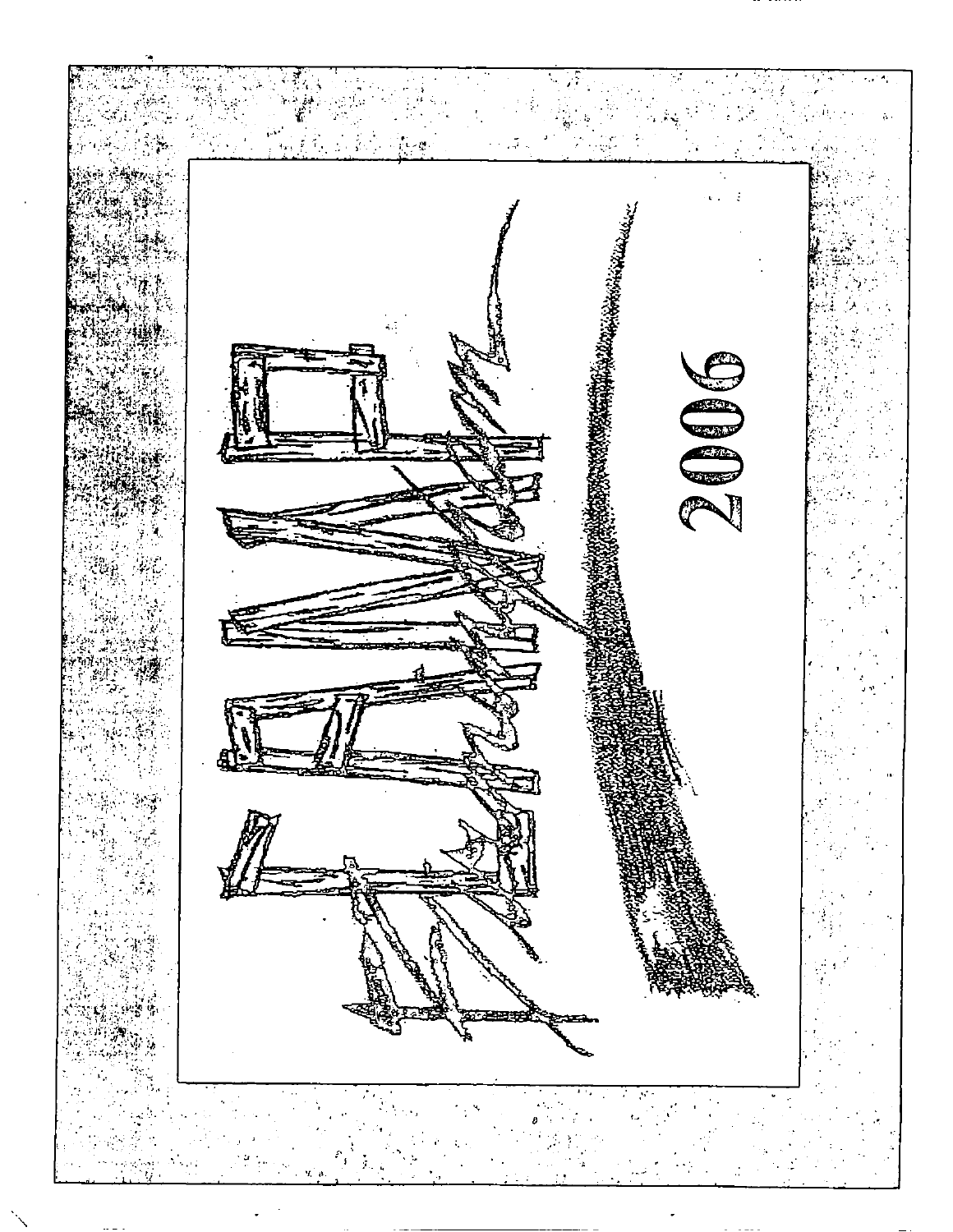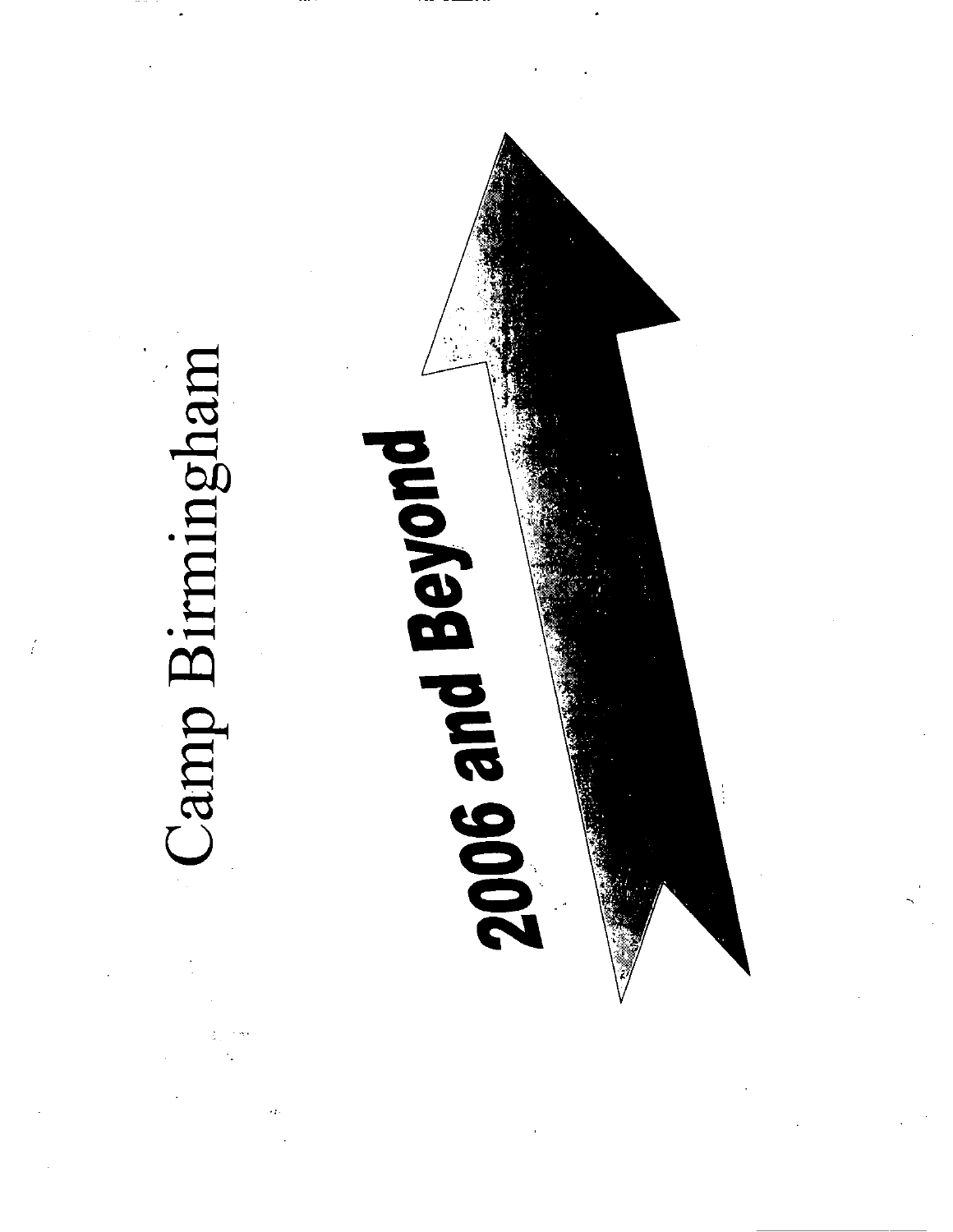## Camp Birmingham History

have become teachers, doctors, lawyers and benefited from this experience. The impact is truly remarkable. Campers have become Thousands of students and young adults have summer specialists and summer specialists counselors, counselors have become government leaders.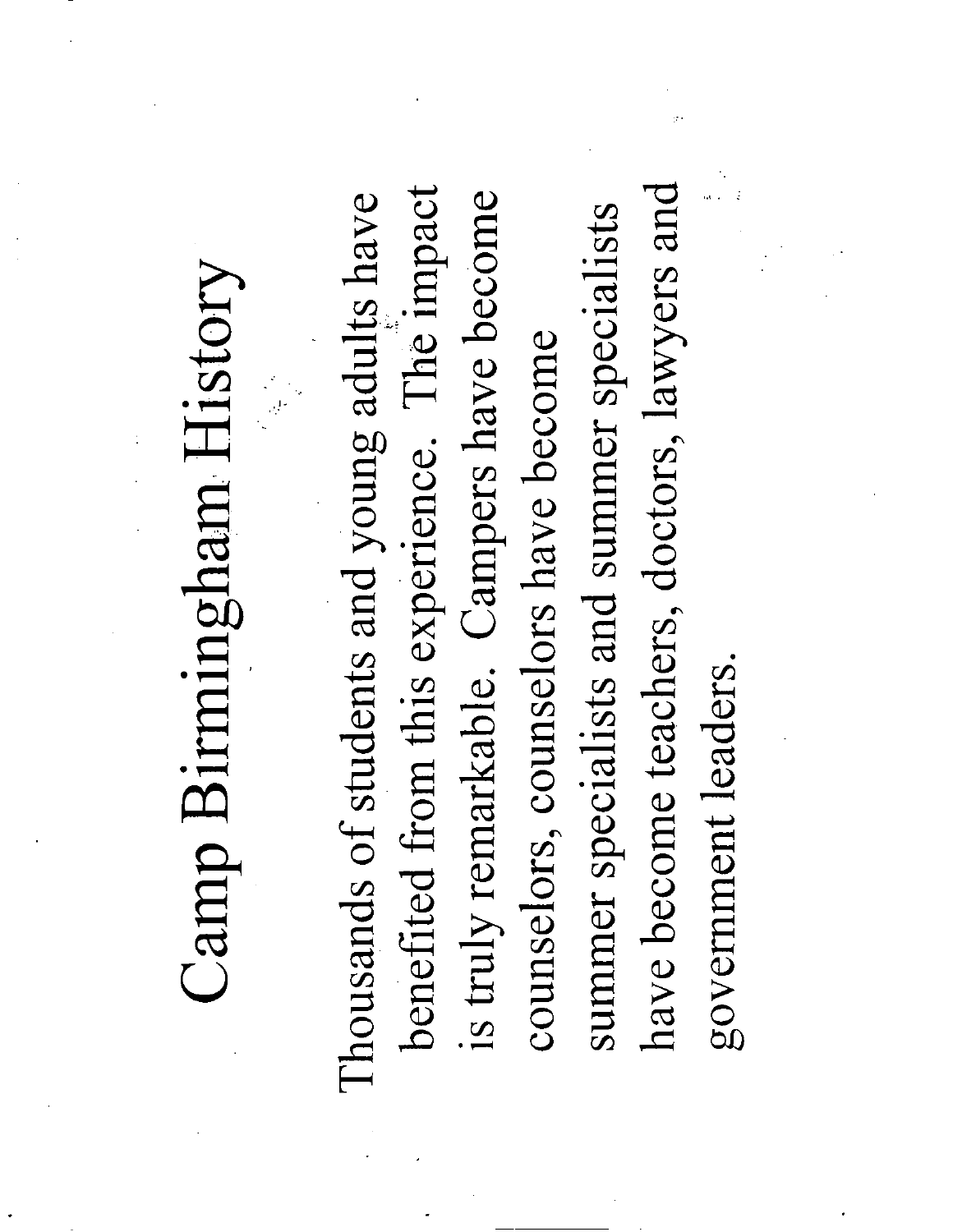## Camp Birmingham History

Birmingham City School system. This is an Birmingham and private sector provide a camp-like experience for children in the The generous contributions by the City of experience many parents cannot afford.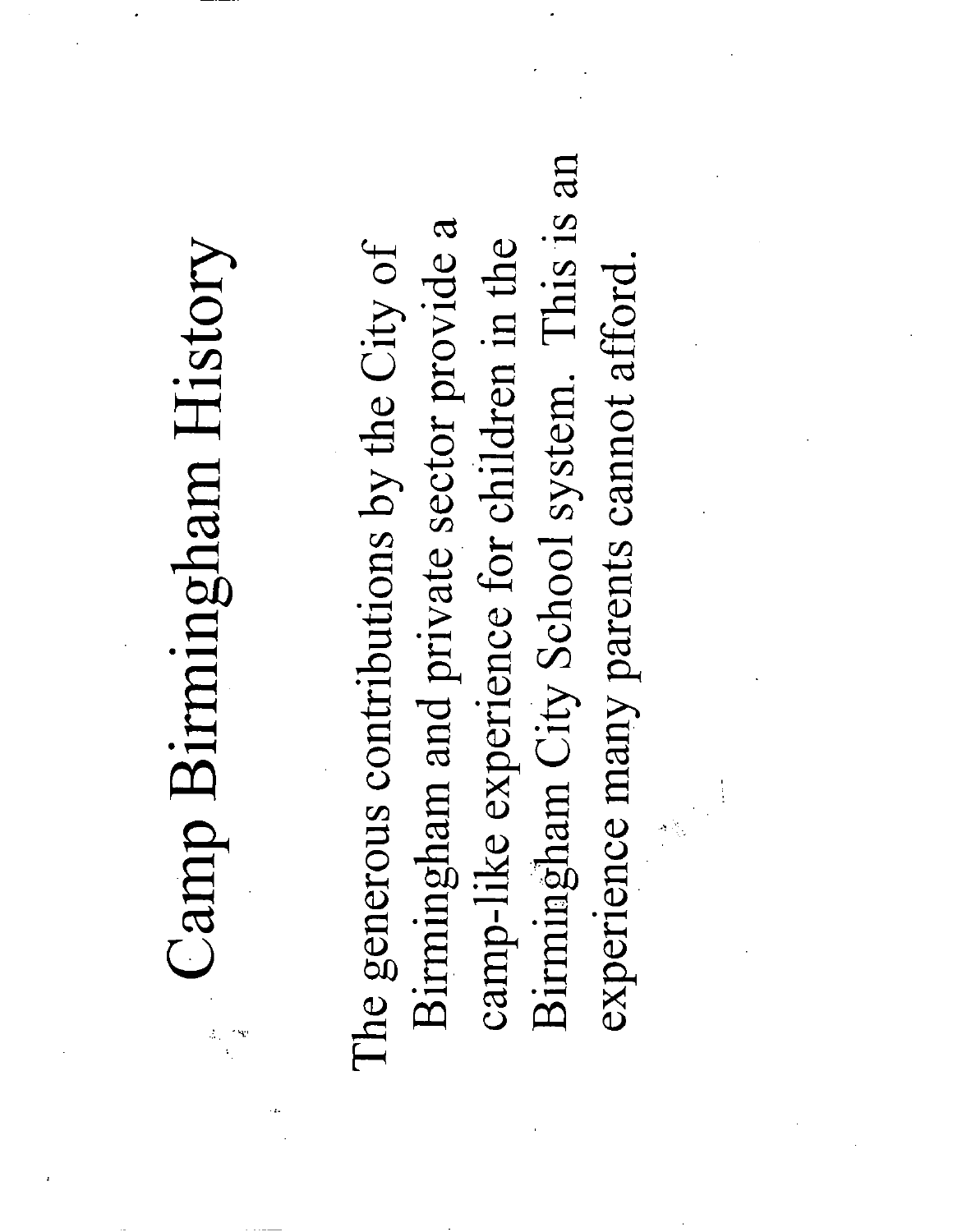### Advisory Board Duties Camp Birmingham

- $\triangleright$  To do all things necessary to carry out objectives and purposes
	- > To adopt by-laws
- > To meet as often as necessary to fulfill duties, but in no case less than six (6) meetings per year
- Shall not have the right to sue or be sued
- property acquired by it shall be vested in the name > To have or hold property, and all money or of the City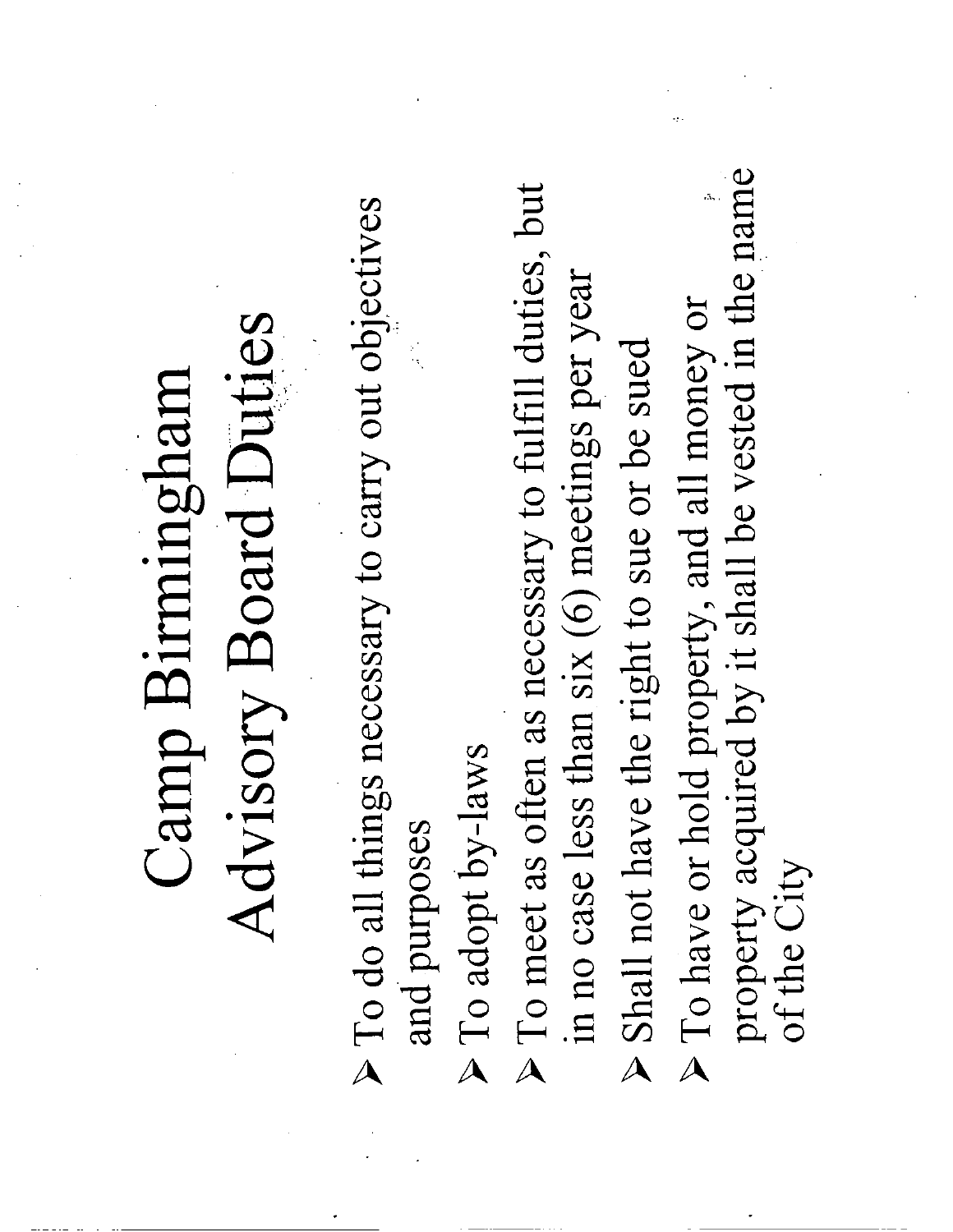## Camp B'ham Fieldtrips

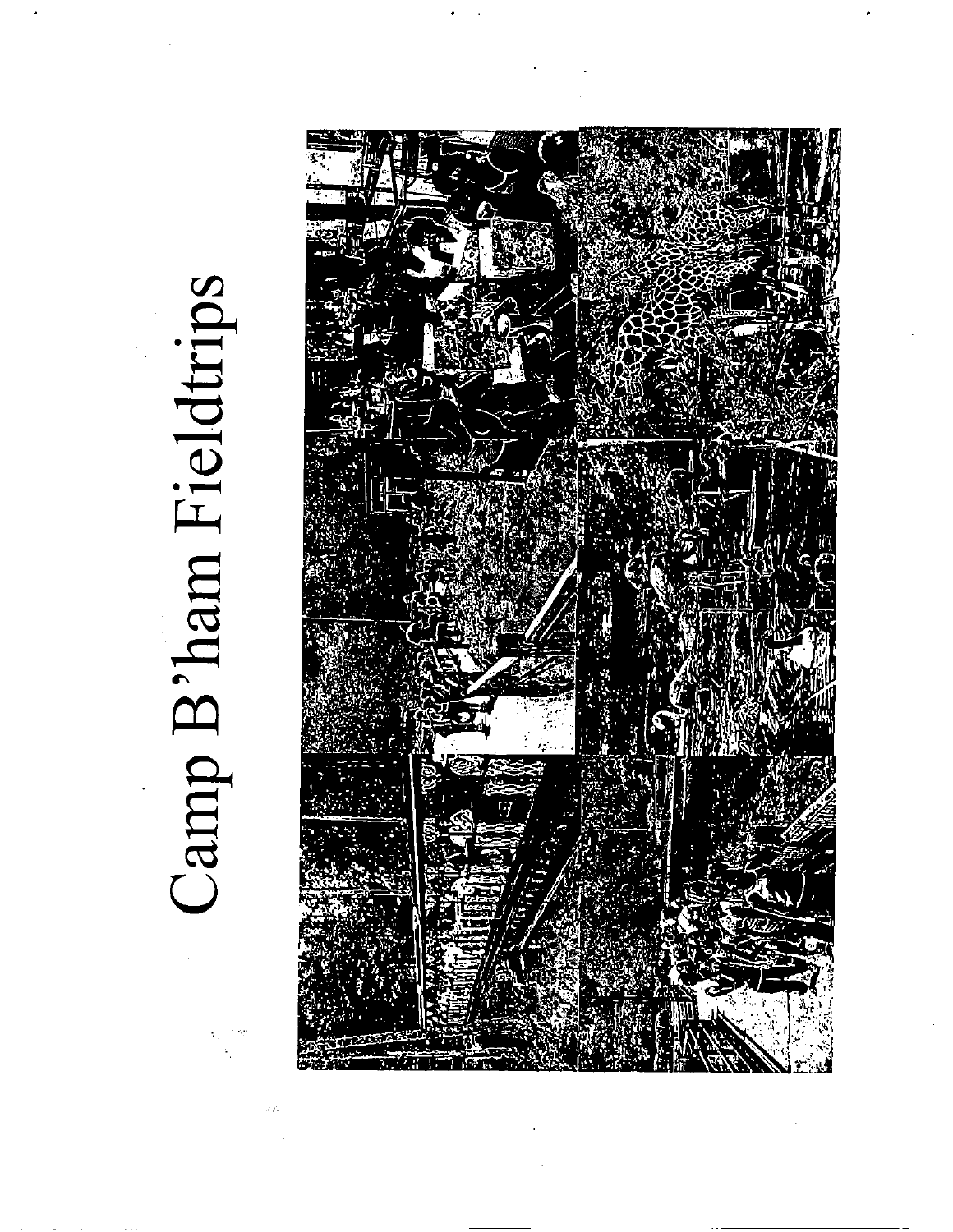## Camp Birmingham Goals

- To provide meaningful work experience for area youth ages 16-22.
- To help youth acquire essential practical business skills and a solid work ethic.  $\mathbf{z}$
- responsibility, self-esteem, and self-confidence. To help youth develop a sense of employment  $\ddot{\mathbf{5}}$
- (Campers) To provide basic skills, organized recreation and special activities for youth ages 5-13.  $\vec{r}$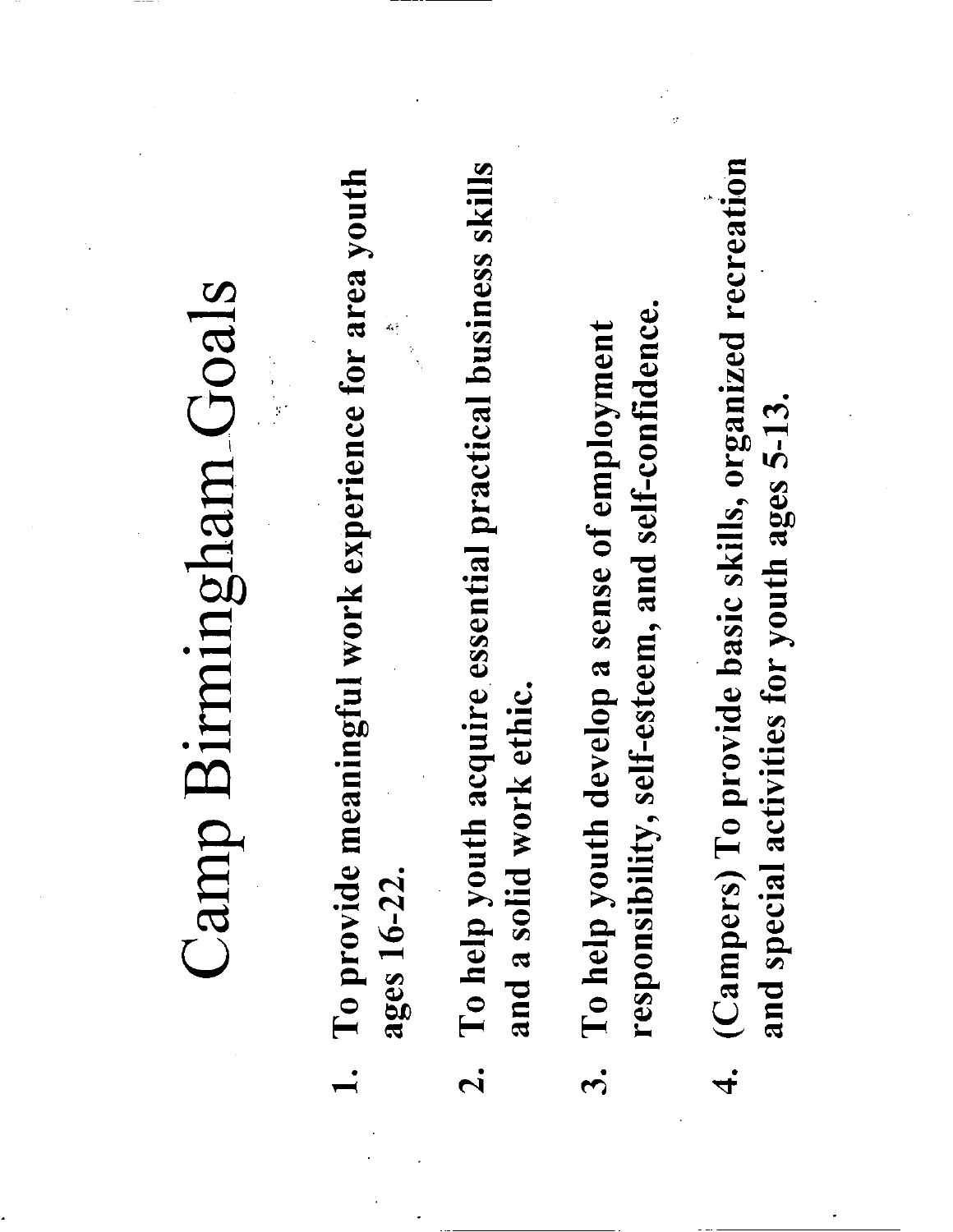# Camp Birmingham History

Since its inception in 1988, Camp Birmingham is one of the few programs that has remained true to its original purpose.

It provides summer employment for college and high school students ages 16-22, but the real enrichment activities for children ages 5-13, recreational, educational, cultural and other essence of Camp Birmingham is the over a six week period.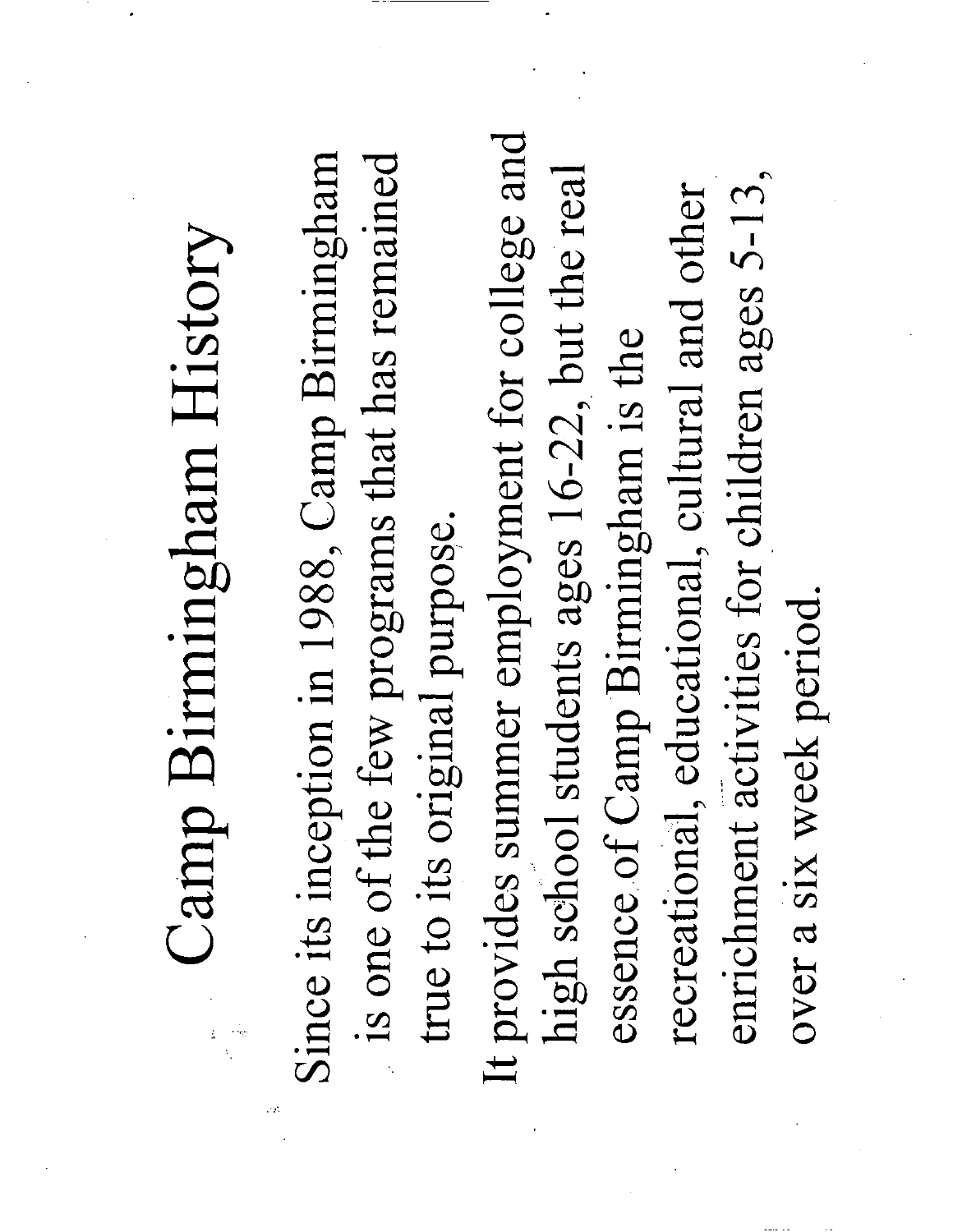# Camp B'ham Is Educational

¢.



 $\mathbb{F}_q^{\mathbb{Z}}$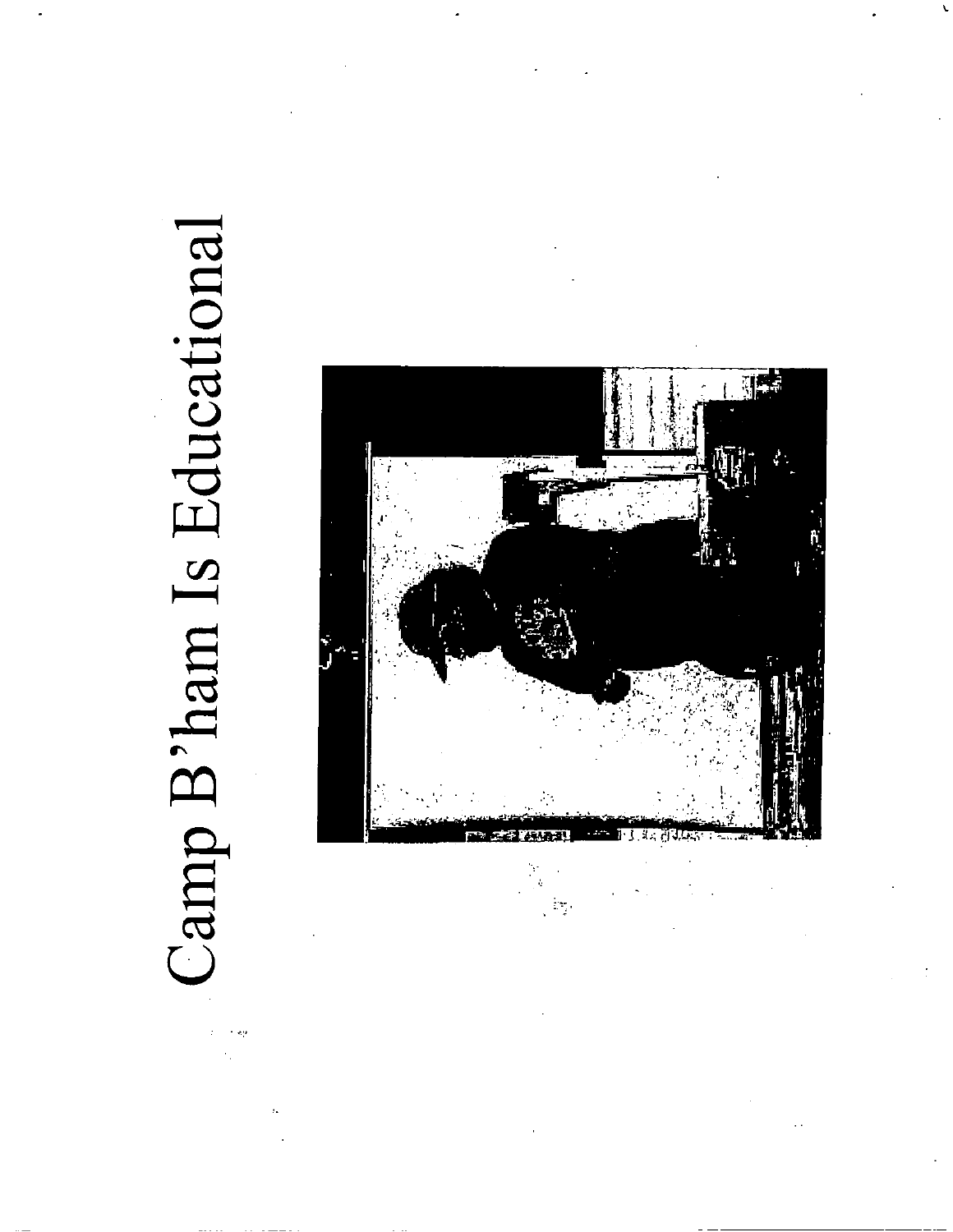# Camp B'ham Is Entertainment

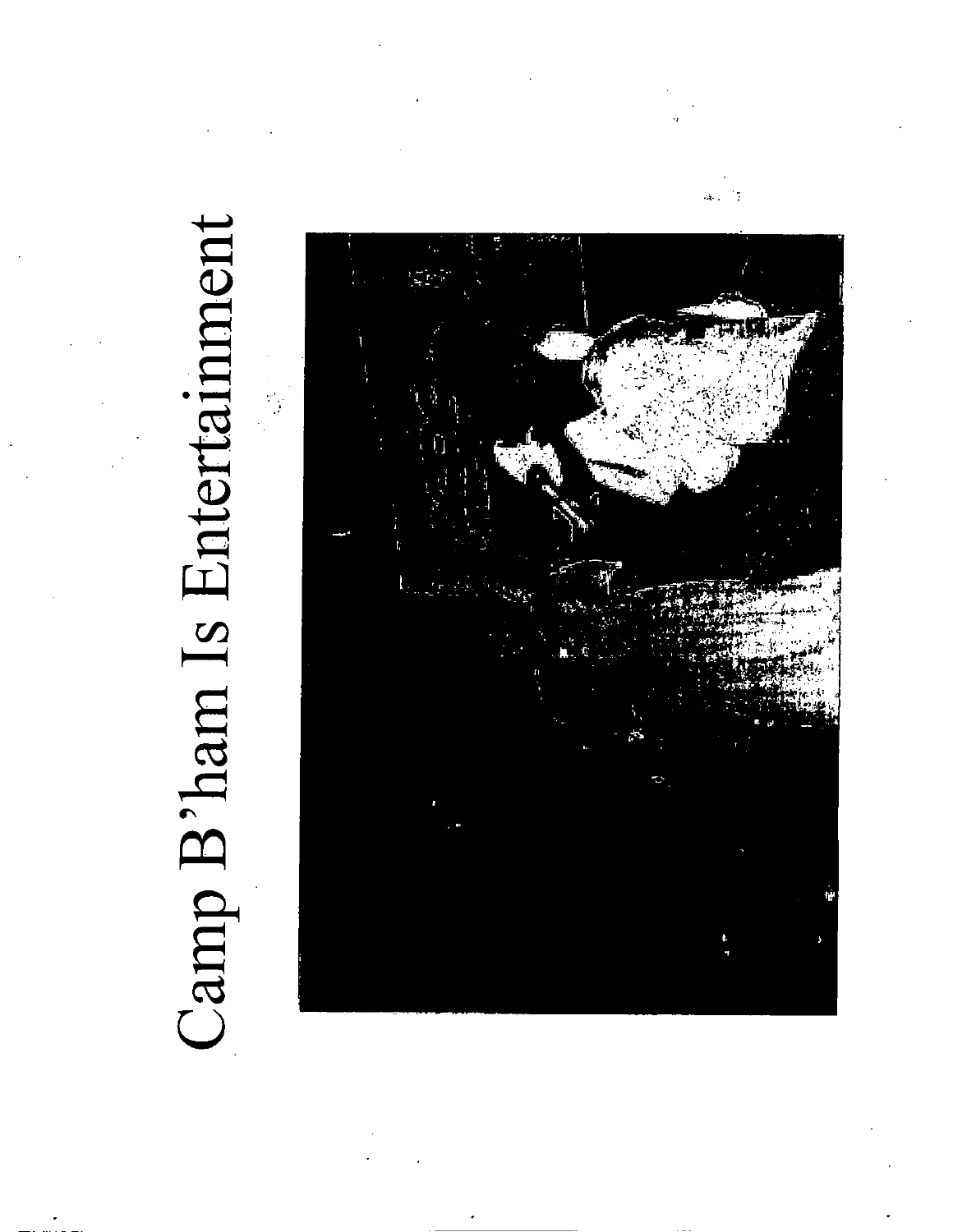### Camp B'ham Is Fun



 $\Lambda_{\rm{tot}}$  .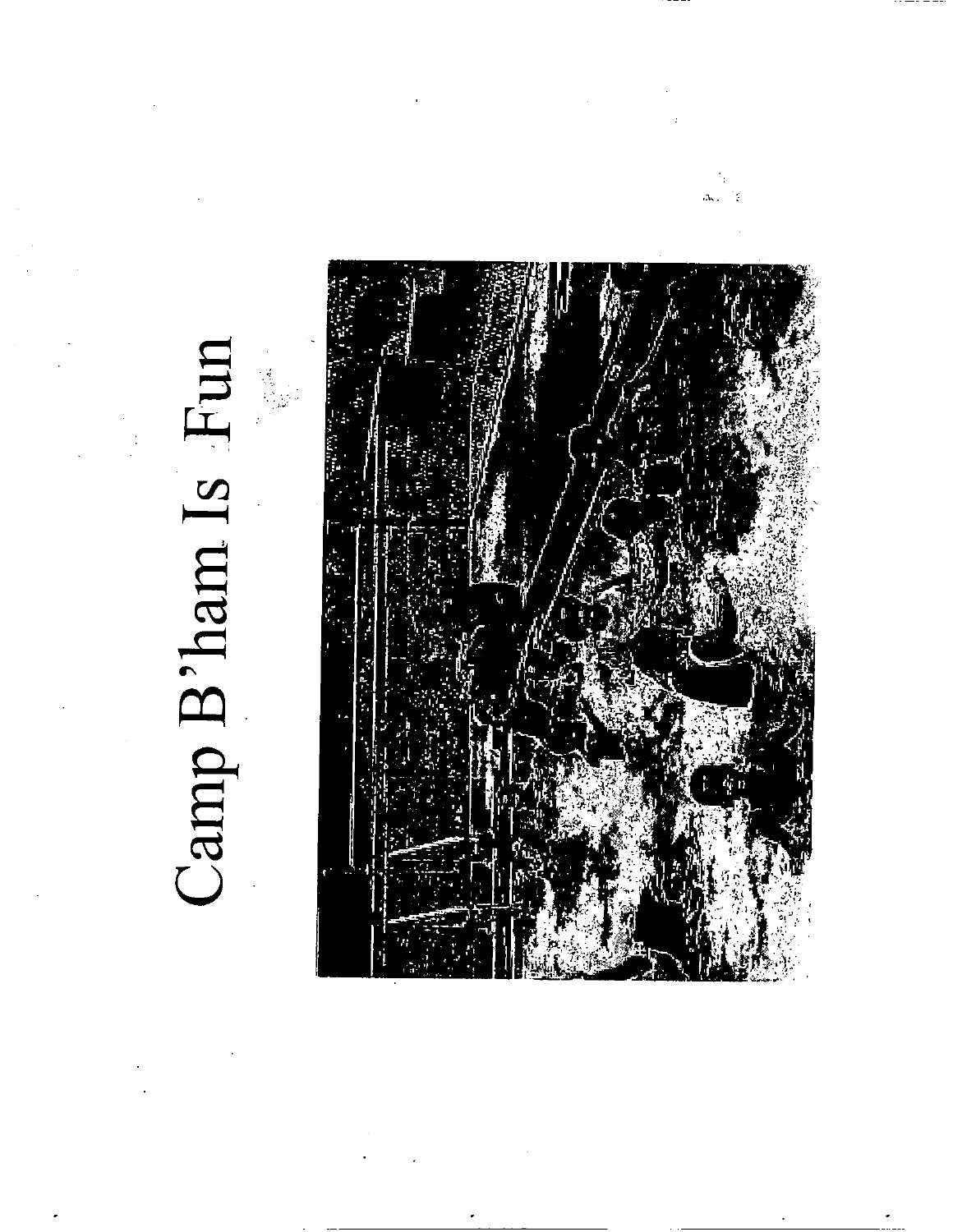# Camp B'ham Is Leadership

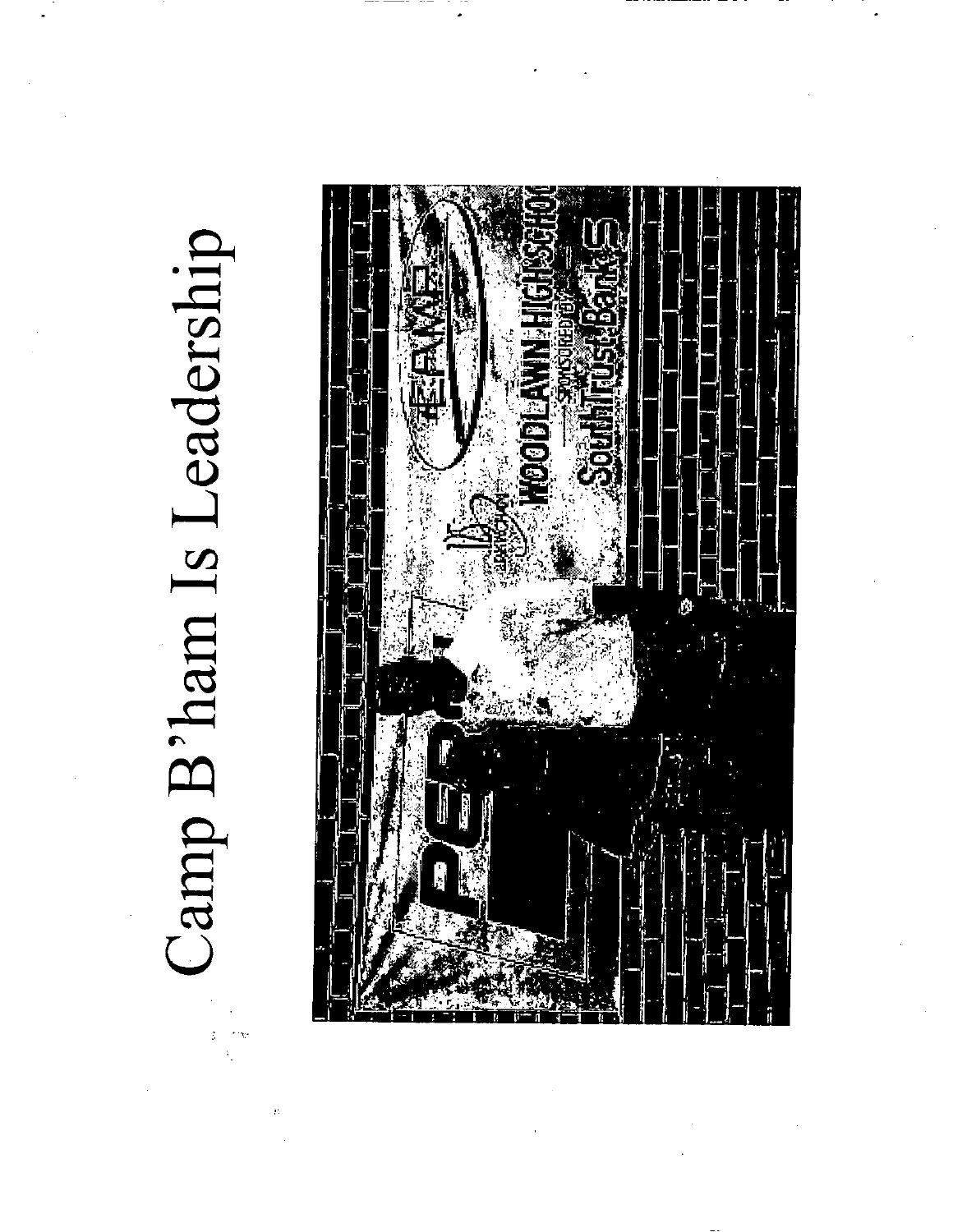|                      | .585,500.00            | \$2,500.00 |                                 | \$7,500.000<br>.\$85,500.00                         |  |
|----------------------|------------------------|------------|---------------------------------|-----------------------------------------------------|--|
| irmingham Budget     |                        |            |                                 |                                                     |  |
|                      | am Allocation.<br>2005 |            | 2006                            | City of Birmingham Allocation.                      |  |
| Camp 1               | City of Birmingh       |            | $\frac{1}{2}$<br>$\mathbb{P}^1$ | $\overline{\mathbf{S}}$ .<br><b>Current Donatio</b> |  |
| $\mathfrak{m}$<br>ŧ, |                        | Donations  |                                 |                                                     |  |

 $\mathbf{A}^{\dagger}$ 

 $\mathcal{L}_{\text{max}}$  and  $\mathcal{L}_{\text{max}}$ 

 $\sim 200$ 

 $\sim 10^{11}$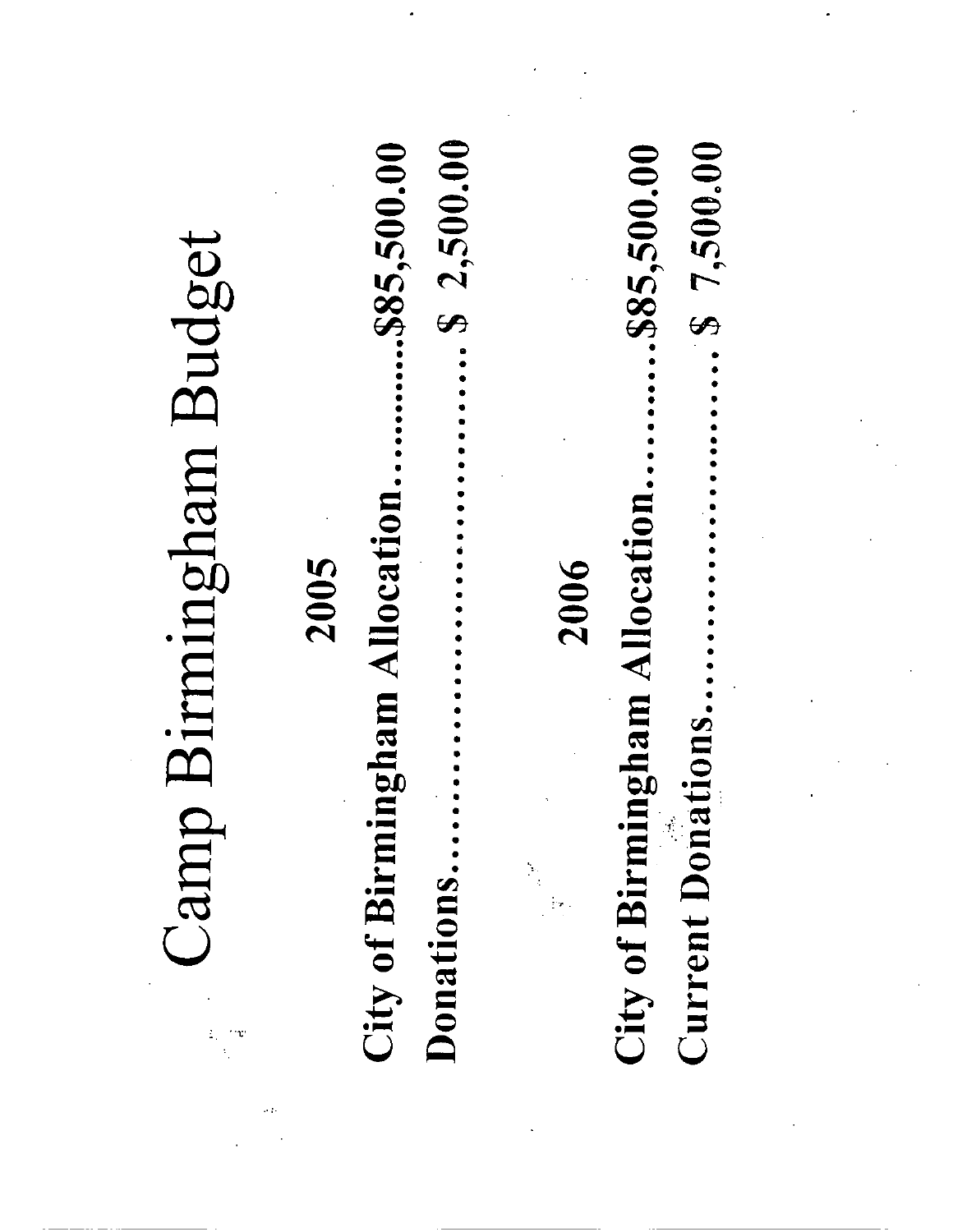### Camp B'ham Sponsors

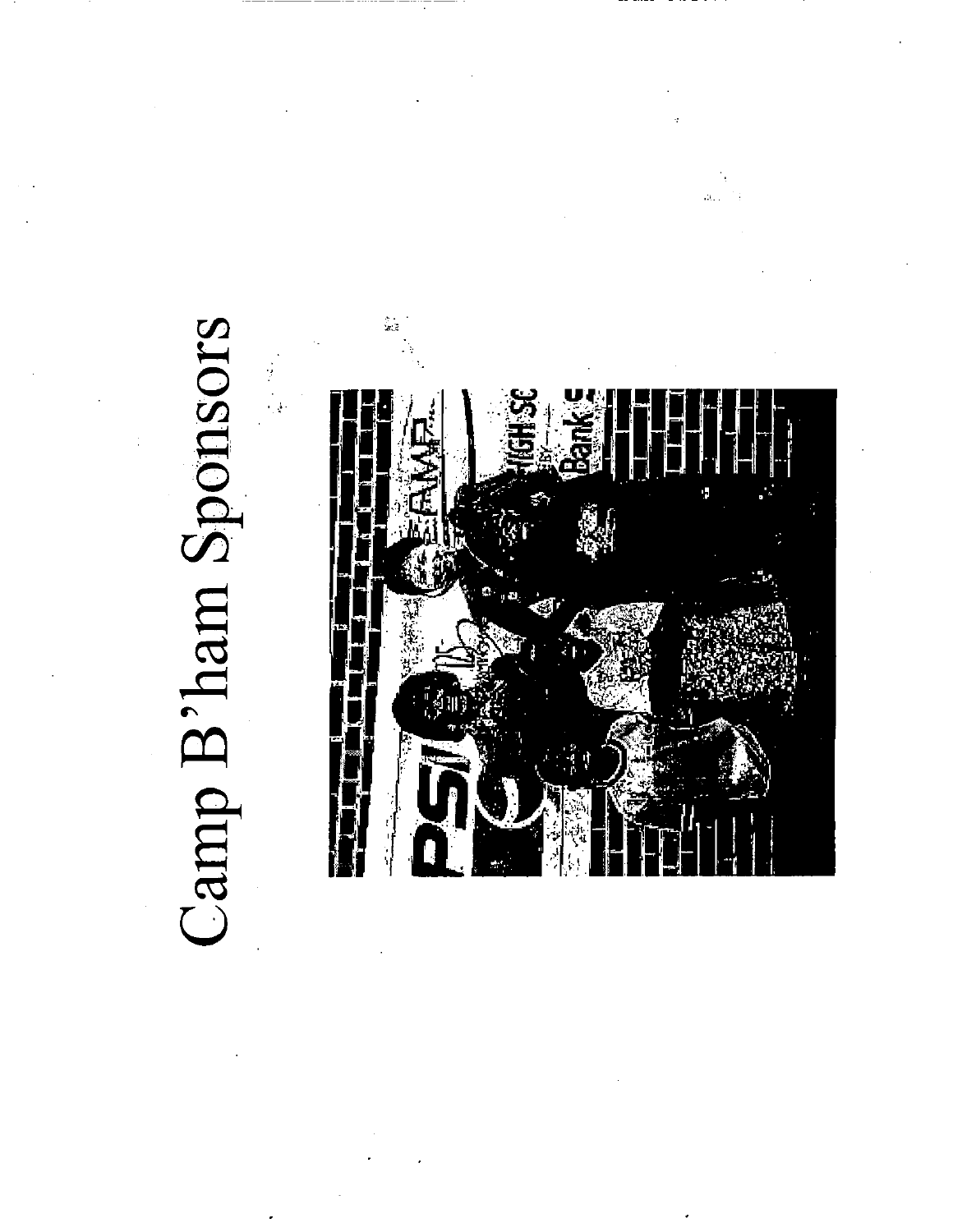| Camp<br>- st   |                                 | YEAR                            | $\cdot$ June 01-July 01<br>$\frac{1}{2}$ . | $\cdot$ June 02-July 02 | $\cdot$ June 03-July 03 | $\cdot$ June 04-July 04 | $\cdot$ June 05-July 05 |
|----------------|---------------------------------|---------------------------------|--------------------------------------------|-------------------------|-------------------------|-------------------------|-------------------------|
|                |                                 | <b>RTICIPANTS</b><br>$\bold{A}$ | 1600                                       | 857                     | 654                     | 606                     | 565                     |
| sumingham 2005 | STATISTICAL REPORT<br>2001-2005 | $H_0f$ WORKERS                  | 120                                        | 133                     | 122                     | 50                      | 105                     |
|                |                                 | $\frac{H}{2}$ of SITES          | $\infty$                                   | ∞                       | ┌                       | ∞                       | 5                       |

 $\hat{\mathcal{A}}$ 

ò,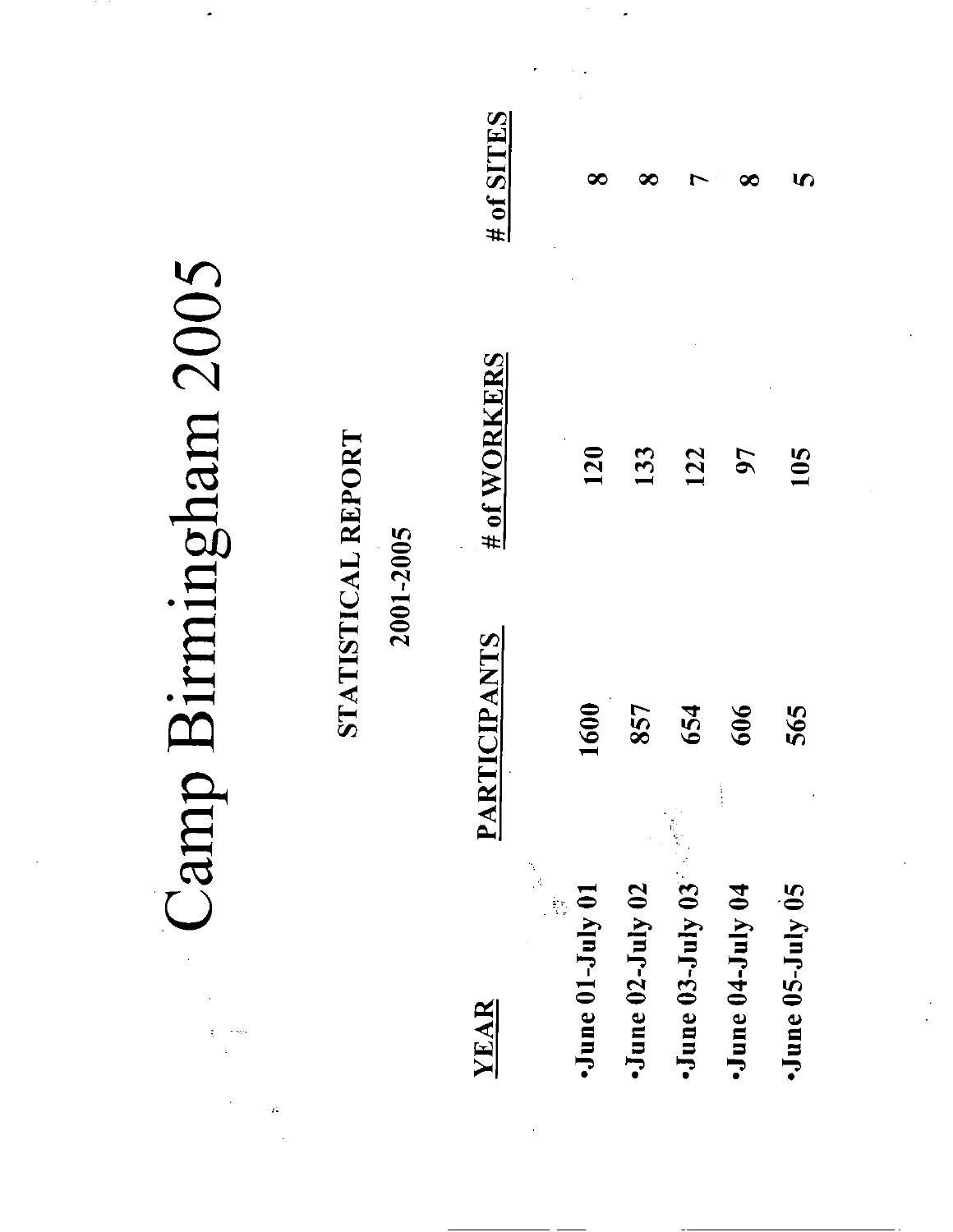..\$81,210.00  $.$ \$6,212.56  $.56,000.00$  $$95,922.56$  $.$ \$ 2,500.00 Camp Birmingham Expenses Workman's Compensation 2005 Insurance (Campers).. Salaries (5 sites).. TOTAL FICA..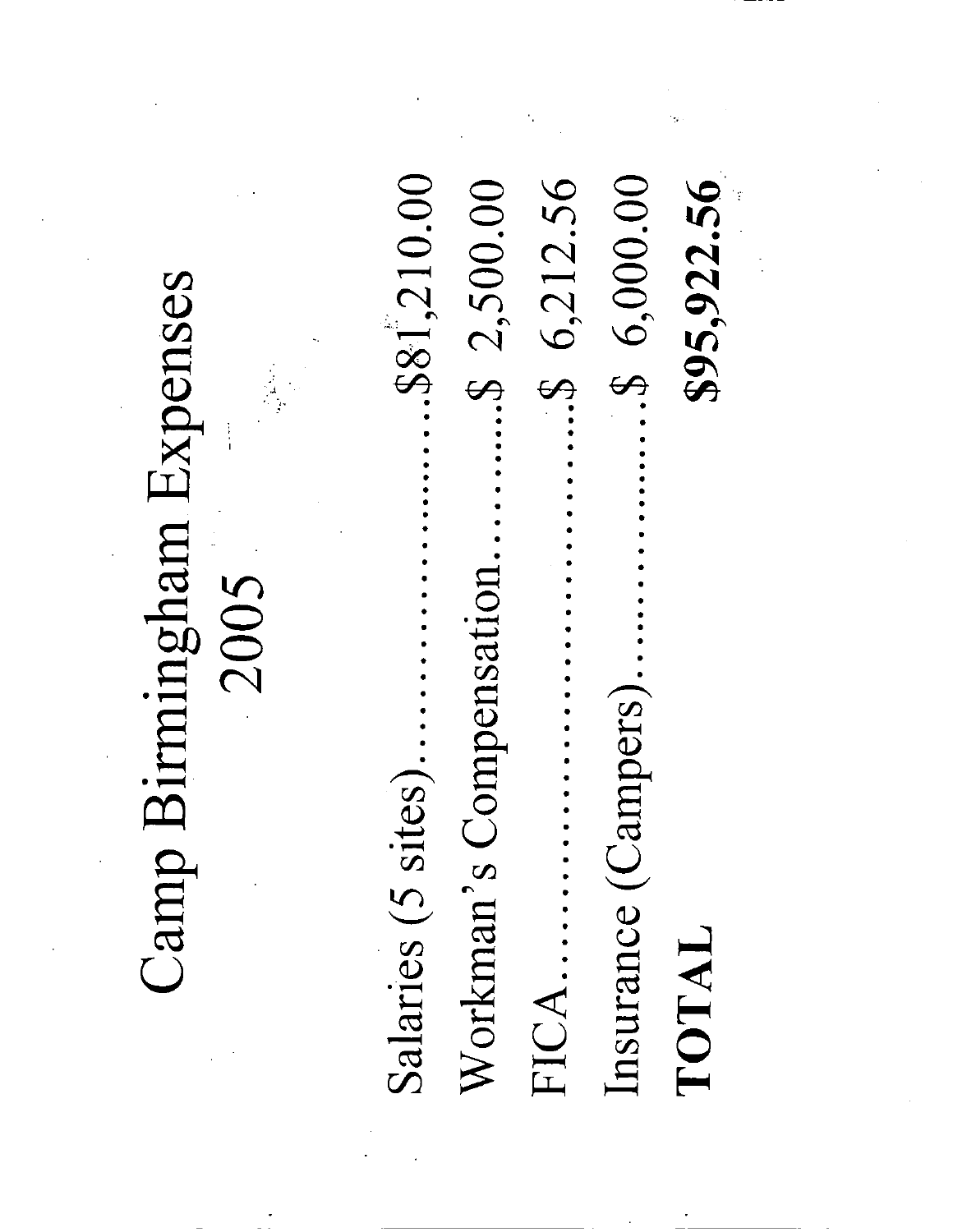### Camp Birmingham Advisory Board

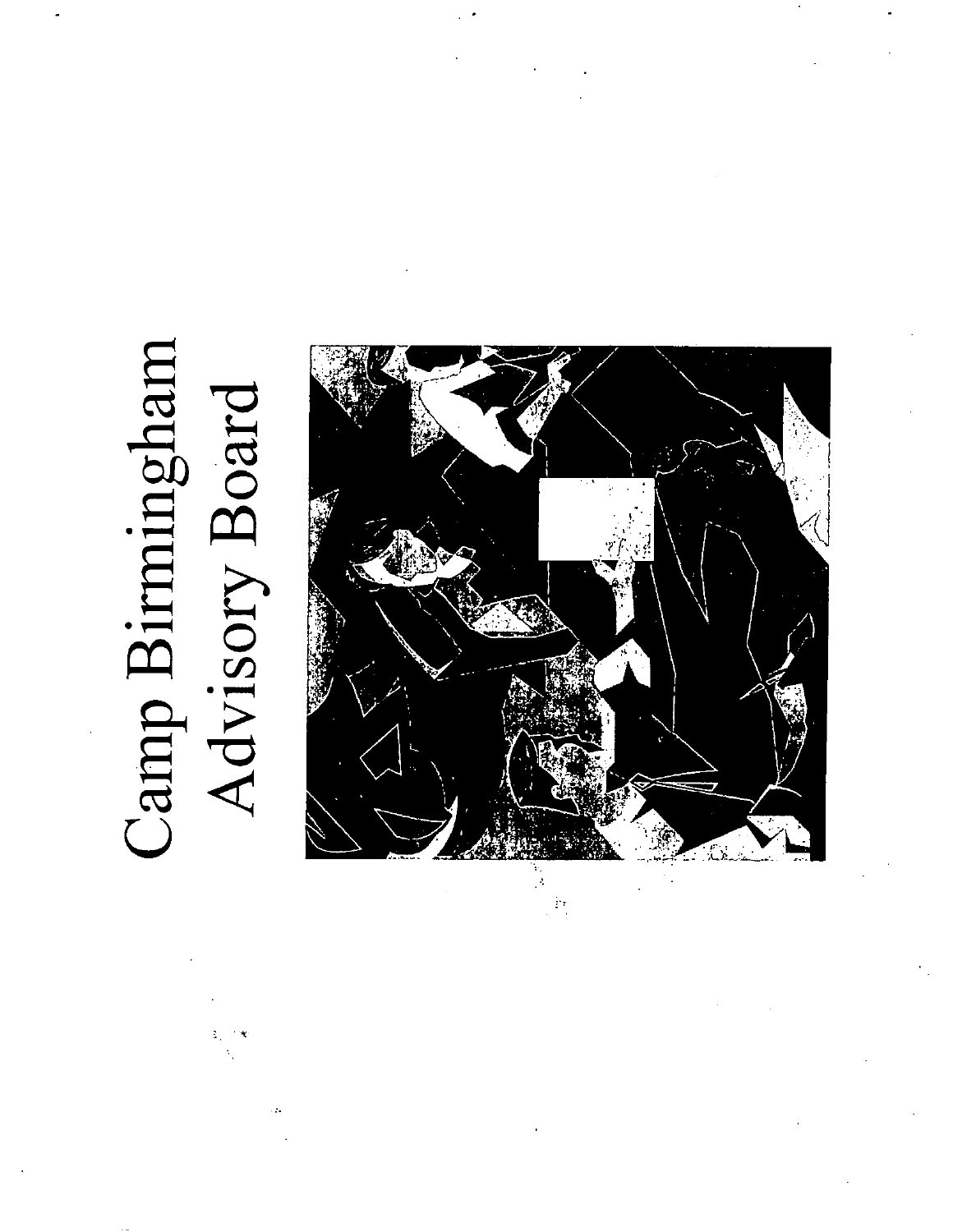### Camp Birmingham Proposed Sites 2006

PLee (West End Community School)

k.

PHayes (Woodlawn/North B'ham Community School)

>Smith (Community Education East)

Parker (Parker Community School)

>Hudson (Woodlawn/North B'ham Community School)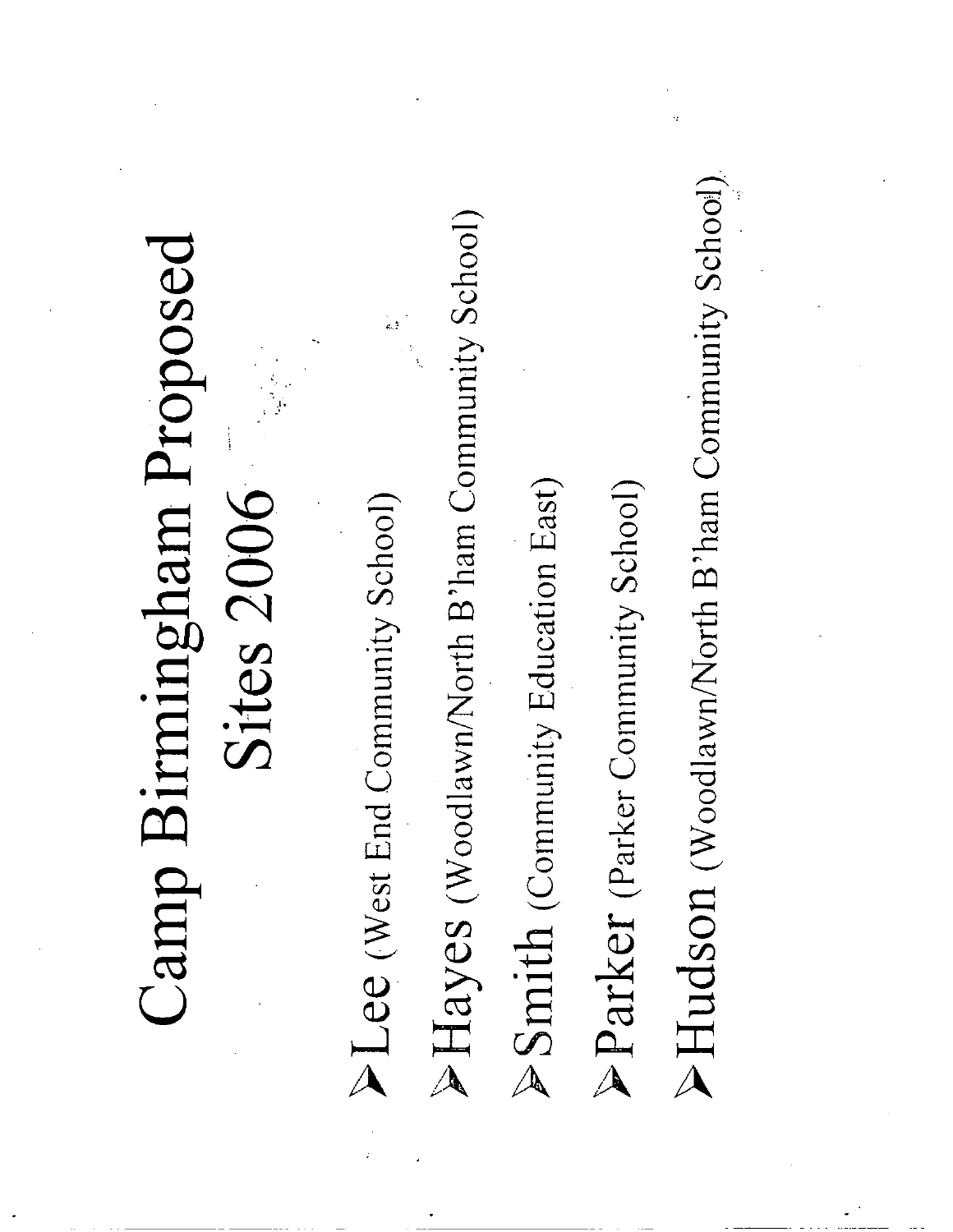### Advisory Board Purpose Camp Birmingham

- $\triangleright$  To act in an advisory capacity to the Birmingham City Council and the Birmingham Board of Education
- $\triangleright$  To develop and provide meaningful employment opportunities
- economically disadvantaged Birmingham youth > To develop and pursue fundraising for these  $\triangleright$  To provide summer camp opportunities for
	- activities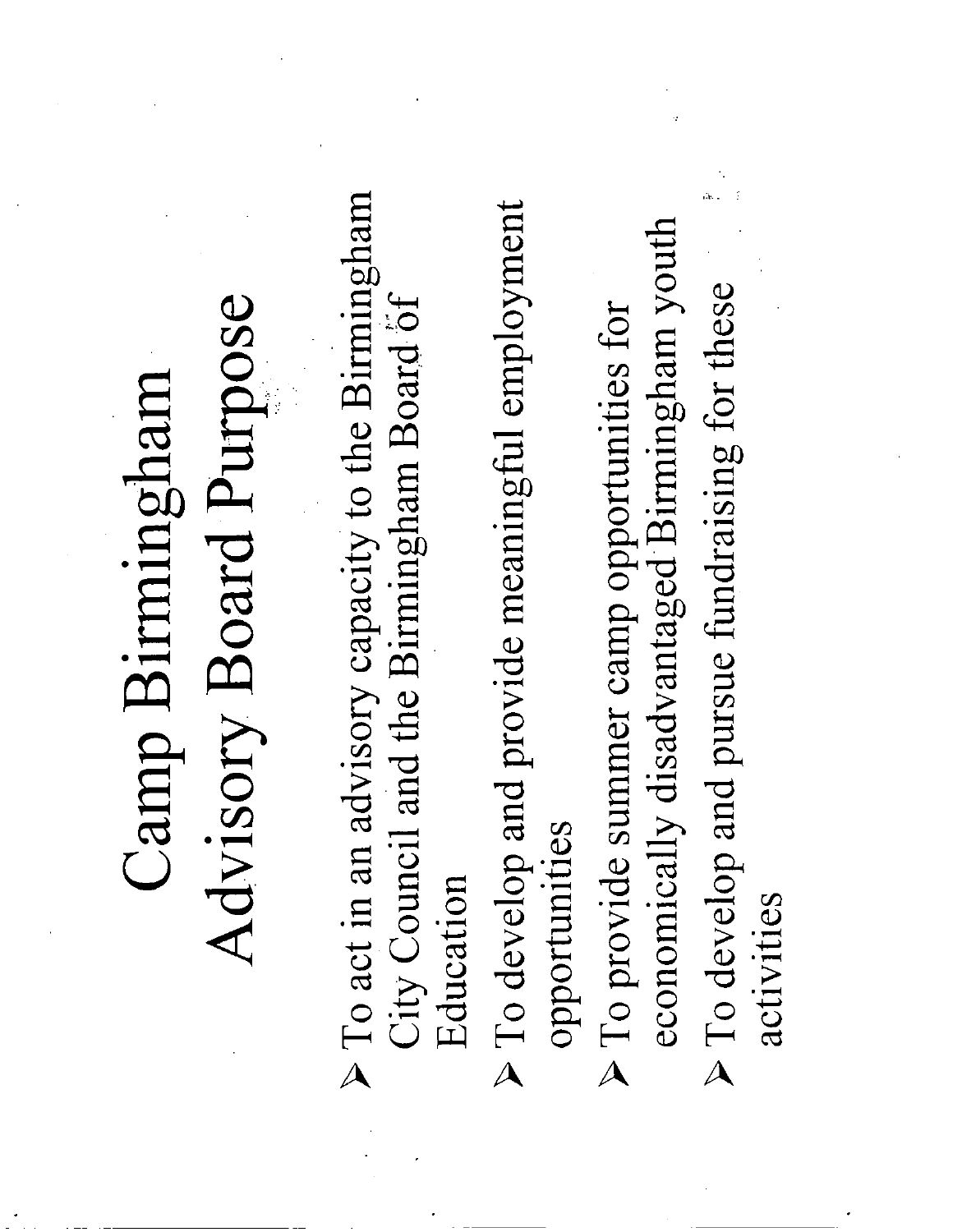### Advisory Board Duties Camp Birmingham

- $\triangleright$  To do all things necessary to carry out objectives and purposes
	- > To adopt by-laws
- $\triangleright$  To meet as often as necessary to fulfill duties, but in no case less than six (6) meetings per year
- Shall not have the right to sue or be sued
- property acquired by it shall be vested in the name > To have or hold property, and all money or of the City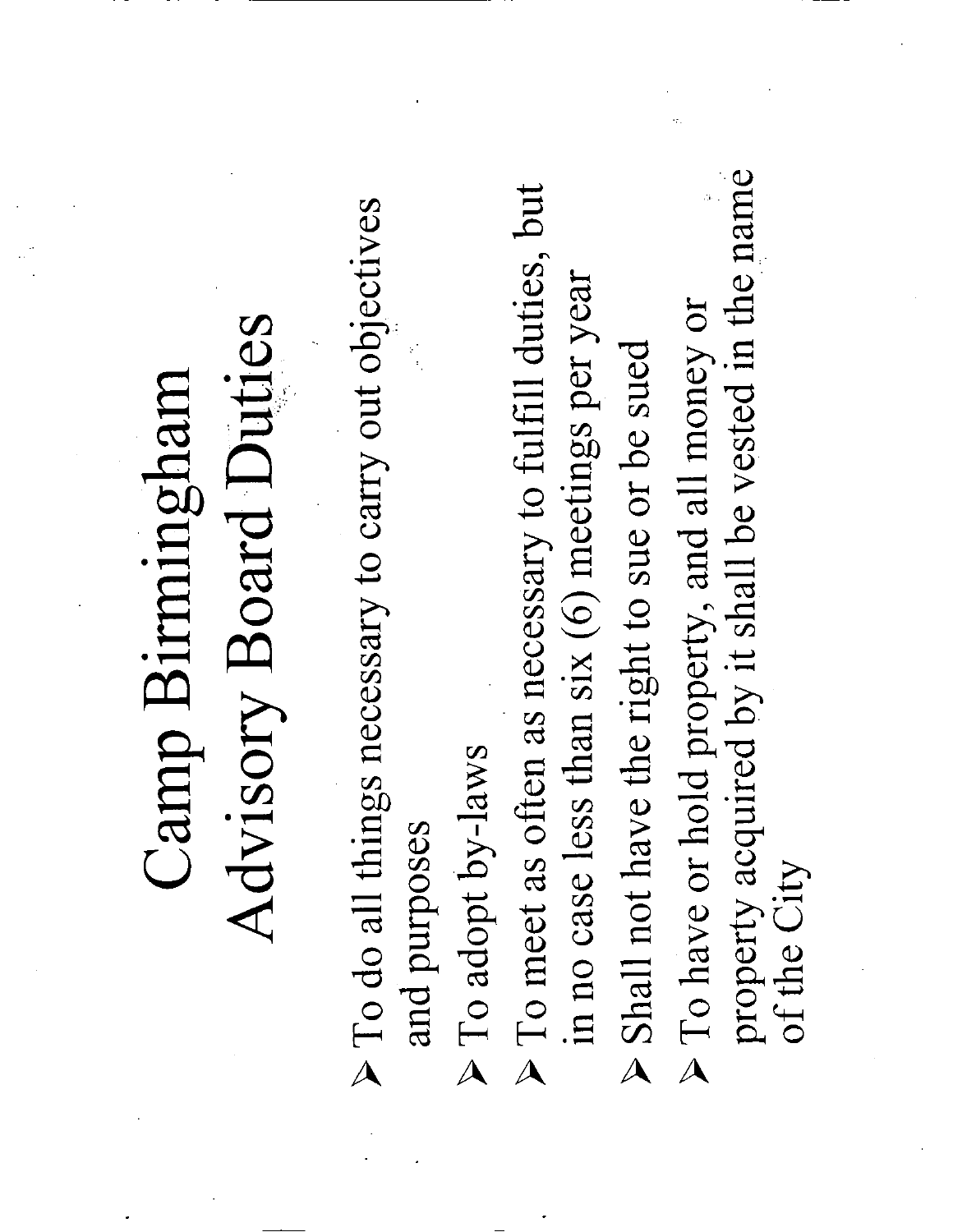



### SERVICES FOR EX-OFFENDERS

**A Report to the Citizens of Jacksonville • Spring 2001**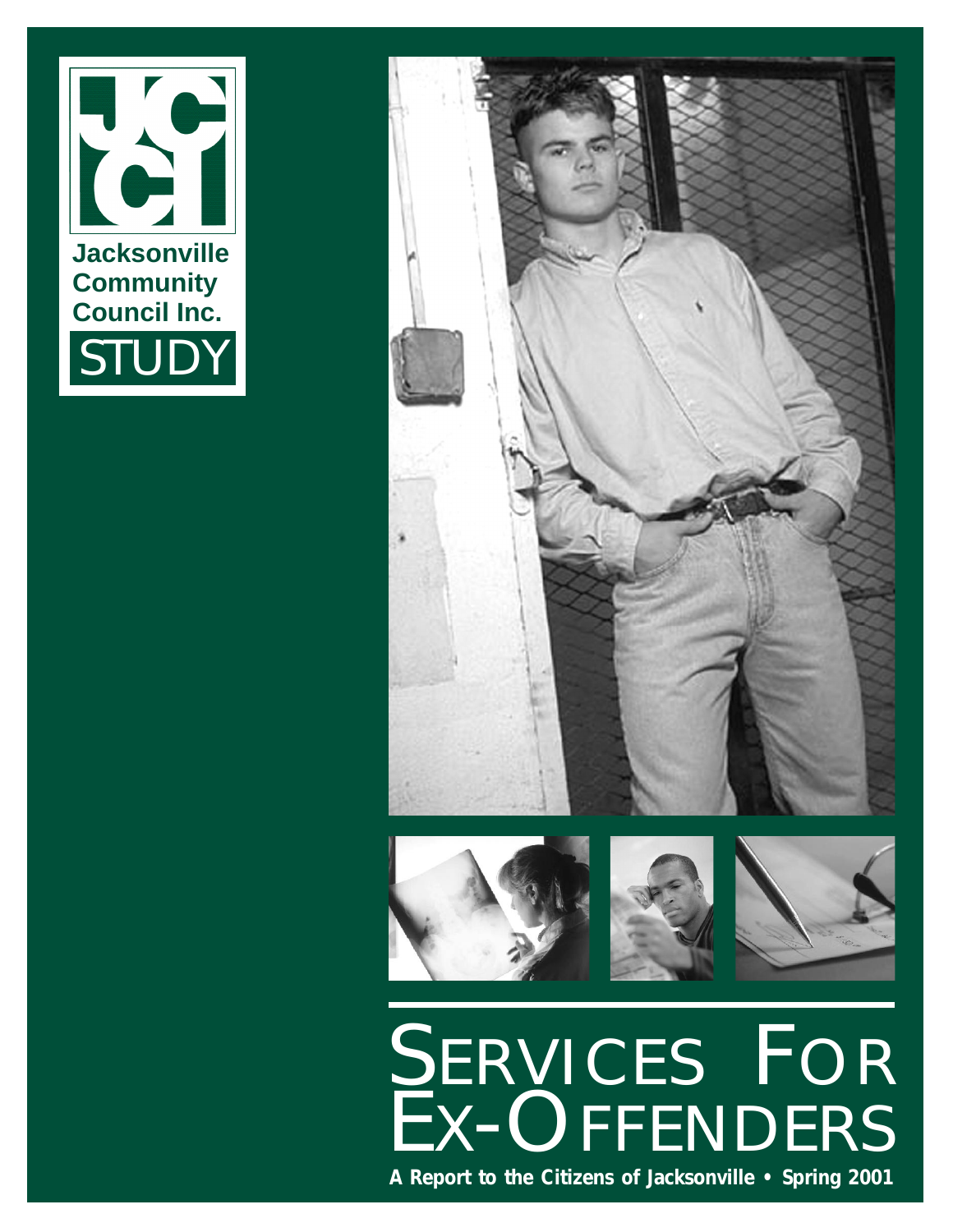### **Scope of Study**

Ex-offenders are convicted perpetrators of crime. They are also individuals with human needs and, after release from incarceration, members of the community. Society pays a heavy price for crimes committed and for the incarceration of offenders. That price multiplies if offenders commit crime again. Therefore, the community has a strong interest in assisting ex-offenders to become successful members of the community, free of crime, living stable and productive lifestyles.

This study reviews the needs of ex-offenders as they seek to live successfully in the community. It then compares these needs with the services available to ex-offenders—both during jail or prison incarceration and afterwards in Duval County and identifies gaps between the two. It also reviews promising practices that might be used locally to improve services and reduce gaps.

The study finds that the needs of ex-offenders are diverse because the ex-offender population itself is very diverse. However, certain characteristics are common to many ex-offenders: low income, low level of education, disrupted home and family life, low level of job skills and employment experience, and alcohol and/or drug addiction. As a result, the most important needs of ex-offenders relate to immediate basic needs (food, shelter, clothing), housing, education, employment, health (especially treatment for substance-abuse, mental-health, and HIV/AIDS problems), legal assistance, and ongoing personal support.

Although their characteristics and needs vary, all ex-offenders must contend with the social stigma of being a convicted criminal. This stigma reflects society's concern for public safety and social order. It also has the effect, based on a stereotype, of raising barriers for many ex-offenders, as they seek to change their lives in positive directions.

### **Highlights**

### *Major Problems*

- **•**Ex-offenders share unique kinds of needs as they seek to avoid recidivism and re-enter the community successfully. Services to meet these needs are fragmented and not comprehensively available. Information is not easily available about what services are available and how to access them. Data to plan for services are insufficiently available.
- •Members of the public lack an accurate understanding of the needs of and services for ex-offenders. A prevalent public attitude places a stereotypical stigma on all ex-offenders, which impedes their efforts to live stable and productive lives and may increase recidivism.
- •Many services needed by ex-offenders are insufficiently available and/or funded. Examples include transitional housing, housing opportunities for sex-offenders, substance-abuse and mental-health treatment, and mentoring for ongoing personal support.
- •Successful re-entry by ex-offenders often depends on active efforts by officials in the justice system to ensure that opportunities for services are made available—and are mandated if necessary as conditions of release.

### *Recommended Solutions*

- •Convene a consortium of community interests to develop a One-Stop Center with comprehensive case management, information about services available, a computerized tracking system, and data analysis/planning capacity.
- •Provide public-awareness education through the One-Stop Center about the realities of ex-offender life and the social costs of recidivism.
- •Advocate through the consortium for improved planning to fill service gaps, changes in public policy to improve services, and increased funding to expand service delivery.
- •Actions by corrections officials, judges, probation officers, and others in the justice system to take full advantage of and enhance pre- and post-release services that can benefit offenders and ex-offenders who are under the system's supervision.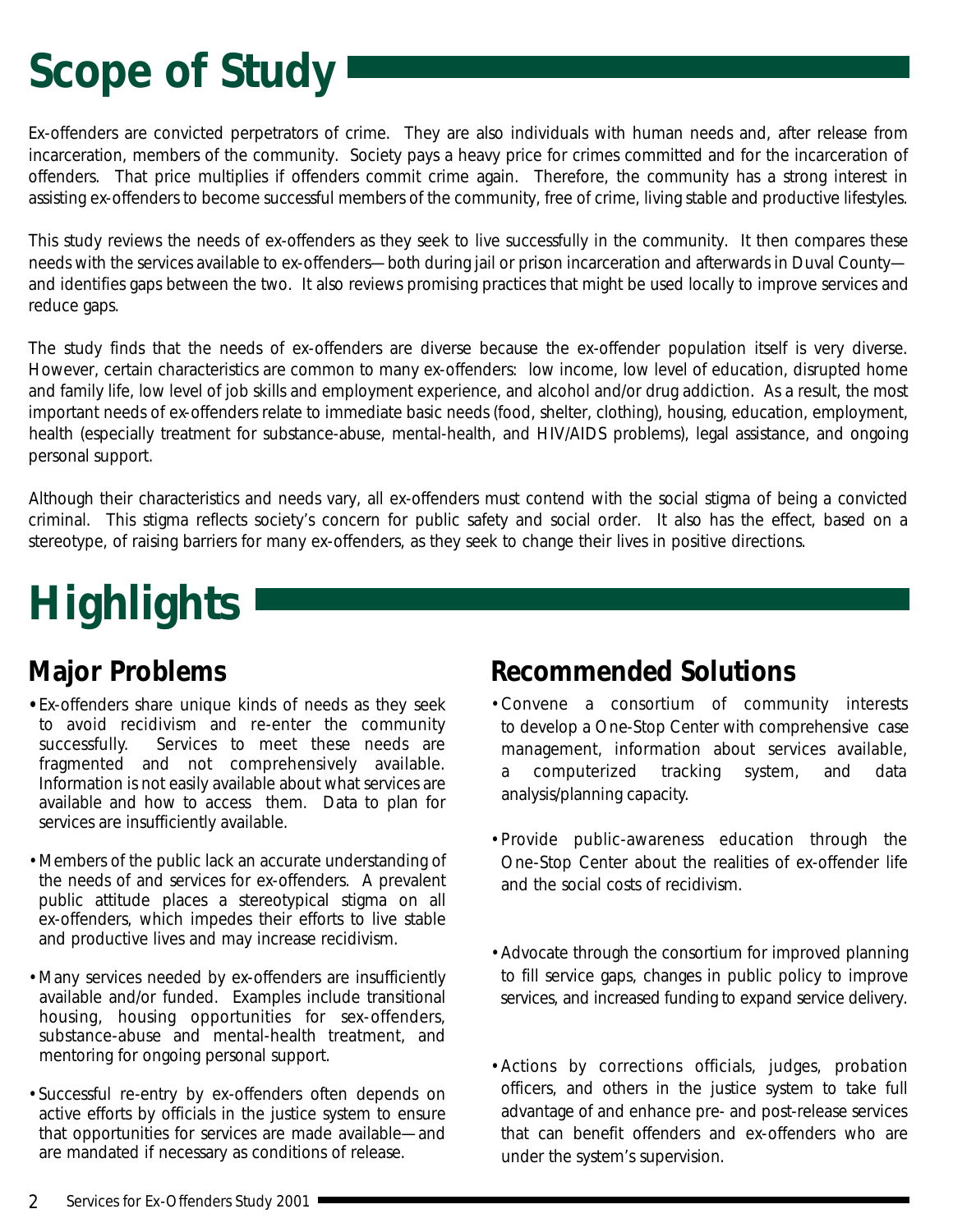### **Table Of Contents**

| <b>FINDINGS</b>                                      | 4              |
|------------------------------------------------------|----------------|
| <b>Introduction</b>                                  | 4              |
| <b>Definitions</b>                                   | 4              |
| <b>Characteristics of offenders and ex-offenders</b> | 5              |
| Demographic characteristics                          | 6              |
| Status of immediate basic needs                      | 6              |
| Housing status                                       | 6              |
| Literacy and educational status                      | 6              |
| <b>Employment status</b>                             | $\overline{7}$ |
| <b>Transportation status</b>                         | $\overline{7}$ |
| Health, mental health, and addiction status          | $\overline{7}$ |
| Family and personal-support status                   | $\overline{7}$ |
| Ex-offenders' needs for community assistance         | 8              |
| Immediate basic needs                                | 8              |
| Housing needs                                        | 9              |
| Literacy and education needs                         | 9              |
| <b>Employment needs</b>                              | 9              |
| Transportation needs                                 | 9              |
| Health, mental health, and                           |                |
| addiction-related needs                              | 10             |
| Legal-assistance needs                               | 10             |
| Need for ongoing personal support                    | 10             |
| Services available to ex-offenders                   | 11             |
| Emergency assistance                                 | 11             |
| Housing assistance                                   | 12             |
| <b>Educational opportunities</b>                     | 14             |
| Literacy-training programs                           | 14             |
| Educational programs                                 | 15             |
| <b>Employment assistance</b>                         | 16             |
| <b>Transportation assistance</b>                     | 17             |

| <b>Health-care services</b>              | 17 |
|------------------------------------------|----|
| Substance-abuse treatment                | 17 |
| <b>HIV/AIDS</b> services                 | 18 |
| Mental-health treatment                  | 18 |
| Medical care                             | 19 |
| Legal assistance                         | 19 |
| <b>Ongoing personal-support services</b> | 19 |
| Gaps in services and legal limitations   | 20 |
| <b>Emergency assistance</b>              | 20 |
| Housing assistance                       | 20 |
| <b>Educational assistance</b>            | 21 |
| <b>Employment assistance</b>             | 21 |
| Transportation assistance                | 22 |
| <b>Health-care services</b>              | 22 |
| Legal assistance                         | 22 |
| Ongoing personal-support services        | 22 |
| The stigma barrier                       | 23 |
| <b>Promising practices</b>               | 24 |
| <b>Safer Foundation</b>                  | 25 |
| <b>Project Return</b>                    | 25 |
| <b>CONCLUSIONS</b>                       | 26 |
| <b>RECOMMENDATIONS</b>                   | 28 |
| <b>RESOURCE PEOPLE</b>                   | 30 |
| <b>REFERENCES</b>                        | 30 |
| <b>COMMITTEE MEMBERS</b>                 | 31 |

### **Mission Statement**

Jacksonville Community Council Inc. is a nonprofit, nonpartisan, broad-based civic organization which seeks to improve the quality of life in Northeast Florida by positive change resulting from informed participation of citizens in community life, through open dialogue, impartial research, and consensus building.



JCCI would like to thank Promo Depot, one of our corporate members, for donating the design and layout of this study. Promo Depot is a full-service specialty advertising and sales promotion company headquartered in Jacksonville, FL. In addition to traditional promotional products, Promo Depot also offers graphic design, embroidery, screen printing, fulfillment programs and complete company stores.

Promo Depot • (904) 998-4196 • Fax (904) 998-4198 • 7845 Baymeadows Way, Jacksonville, FL 32256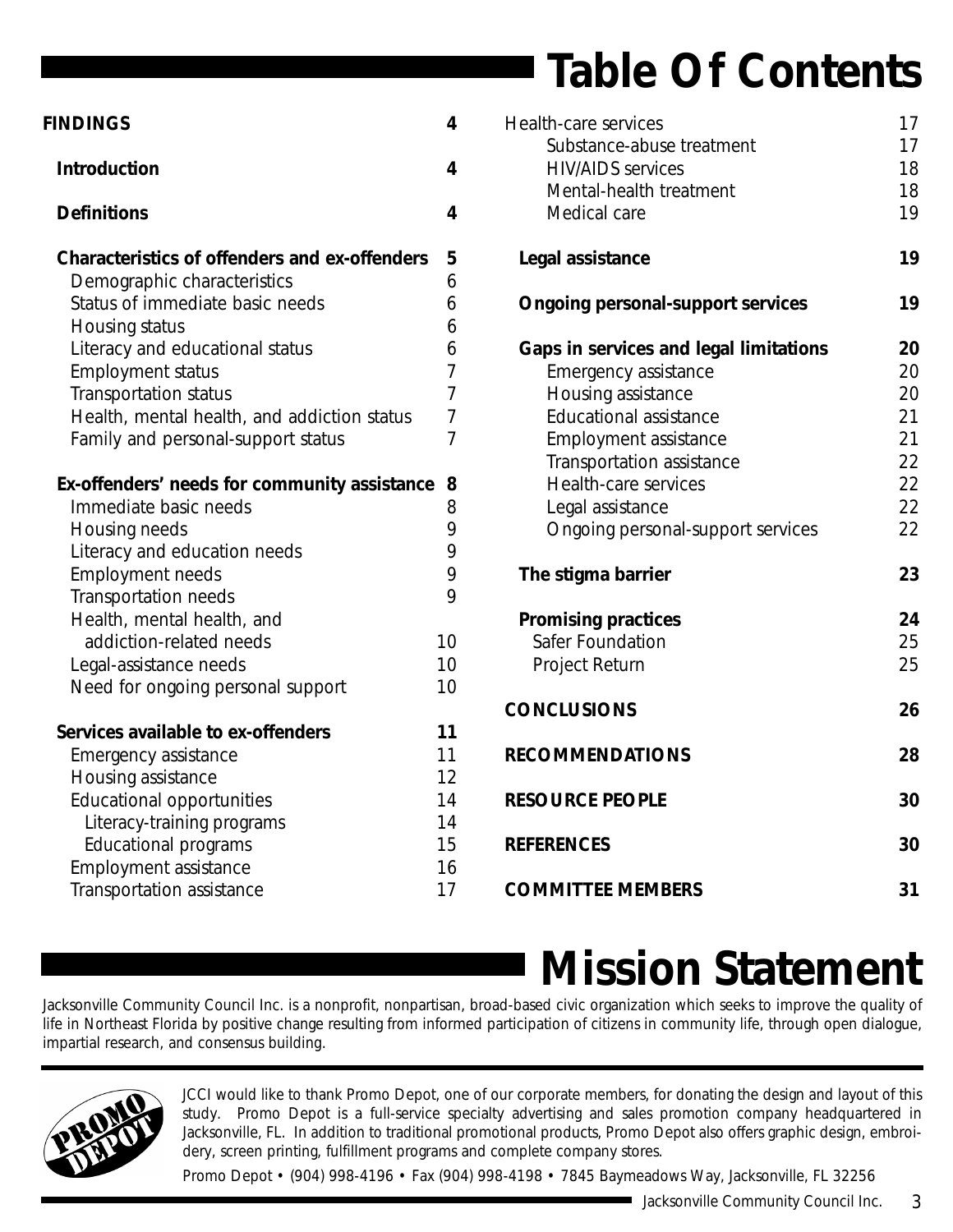### <span id="page-26-0"></span>**Findings**

Findings represent the information received by the committee. They are derived from published materials, from facts reported by resource people, and from a consensus of the committee's understanding of the opinions of resource people.

### **INTRODUCTION**

*" We have one problem that is significant and that has received too little attention for too long. We are not going to end the culture of violence until we address the problem of prisoner re-entry. "* —U.S. Attorney General Janet Reno, February 10, 2000

In communities across the United States, felons arrested during the anti-crime sweeps of the 1980s and 1990s have done their time and are returning home in record numbers. In 2000, a record 585,000 felons were released from state and federal prisons—roughly three times the number 20 years ago. Locally, 85 to 90 percent of the inmates incarcerated in Duval County jail eventually are released back into the Jacksonville community. Of those who serve time in Duval County, 58 percent serve between 1 and 30 days, and 85 percent serve less than three months. Most of these offenders have little opportunity, while incarcerated, for rehabilitative or educational assistance. Approximately 49,000 offenders are released to live in Duval County each year, about 1,200 from State prisons and the rest from the Duval County jail.

Considering the limited opportunities the corrections system has to change offenders' criminal attitudes and behaviors, comprehensive, effective re-entry services are considered not merely "hug-a-thug" social-service programs but necessary responses to the growing ex-offender population throughout the country. Jacksonville and other communities nationwide are looking for ways to facilitate the successful transition of thousands of exoffenders back into society to reduce the chances they will commit additional crime. In addition to the economic benefits of reduced recidivism and a lower crime rate, successful transitional services help these men and women become productive, lawabiding citizens.

### **DEFINITIONS**

Several terms used in this report are defined here to help clarify their meaning throughout.

**Misdemeanor:** A crime that is considered less serious but may still result in direct violence against other people, such as reckless driving, speeding, minor shoplifting, possession of 20 grams or less of marijuana, driving while under the influence, domestic violence, and other similar crimes. The maximum incarceration sentence for a misdemeanor is one year. Most misdemeanor sentences are served in the county jail or other local corrections facility.

**Felony:** A crime against property or people that is considered more serious, such as selling marijuana or cocaine, stealing an automobile, possession of a gun while committing a crime, and other crimes, up to murder. Incarceration sentences range from less than one year through life in prison and even the death penalty.

**Arrest:** The act by law enforcement officers to apprehend a person suspected of having committed a crime. Following arrest, a person may be detained in jail or released pending a court appearance. A person arrested and charged with a crime is considered innocent until proven guilty in a court of law.

**Adjudication:** The decision by a judge or a jury that determines whether a person charged with a crime is guilty or not guilty.

**Conviction:** Adjudication by a judge or jury that a person charged is guilty and will receive a formal criminal record.

**Sentencing:** The decision by a judge of what penalty will be imposed on a person convicted or otherwise adjudicated to serve a sentence—usually some combination of a fine, incarceration, and/or probation. The provisions and severity of the sentence imposed in each case are guided by the type of crime committed (misdemeanor or felony) and by the circumstances of each specific crime. Some sentences include payment of restitution to the party wronged by the crime and/or alternatives to jail or prison incarceration such as community-corrections programs or work-release programs. For those sentenced to incarceration who have been detained in jail during the court process, the time they have already served is usually counted toward completion of the sentence.

**Community supervision:** Time after offenders are released from jail or prison to live in the community, during which they are still under the behavioral supervision of the criminal-justice system to ensure that they live "straight" lives and do not endanger the public safety by committing new crimes. Not all offenders are released with continuing community supervision. For those who are, supervision is available under several circumstances:

- **•Probation:** A part of a sentence that is served while living in the community, under supervision, after incarceration (if any) has been completed.
- **•Parole:** Time of supervised living in the community, while a sentence is being completed, that is earned because of "good behavior" during incarceration. Because of a change in state law, offenders sentenced since 1983 do not have an option of being paroled, so the whole parole system is being phased out. Additional legislation was passed in 1995 requiring all offenders to serve at least 85 percent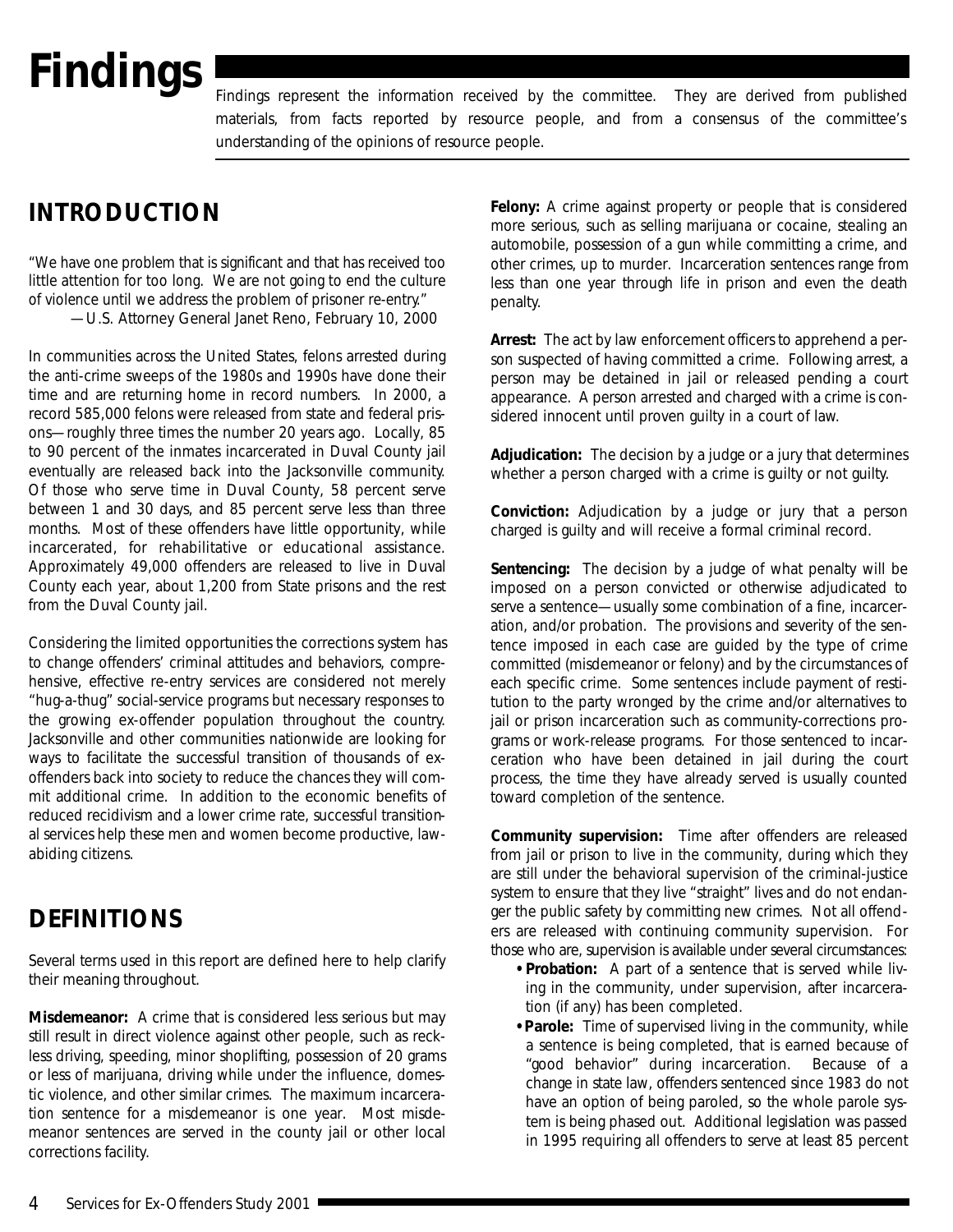<span id="page-27-0"></span>of their incarceration sentences in jail or prison, thus limiting either parole or the conditional release that has to some extent supplanted it.

**•Conditional release:** Time of supervised living in the community, after offenders have been released from State prison, before their sentences were completed, because they earned "gain time" for work they did in prison. Like parole, gain-time release has been curtailed by enforcement of the 85 percent law.

**Ex-offender:** A person who has served time in prison or jail for a crime and has returned to the community, either under community supervision or after being released completely from the criminal-justice system.

**Recidivism:** The act, by an ex-offender, of committing crime again, which results in additional incarceration and/or probationary supervision. The Florida prison system calculates recidivism as those who return to State prison as a result of having committed another crime within two years after release. The Duval County corrections system counts those who are arrested and brought to the Duval County jail within one year after release. Technical violations of probation or other community supervision, such as missing a child support payment or not attending prescribed drug-abuse treatment, are not considered to be new crimes and are not counted as recidivism, although they may result in the reincarceration of ex-offenders.

**Jail:** A corrections facility, operated in Florida by each county, which houses pre-trial detainees who are awaiting court proceedings, as well as those serving sentences of one year or less. The "jail" may actually consist of several separate facilities with different mixes of inmates. The Duval County corrections system includes three facilities:

- •The **Pre-Trial Detention Center** (commonly known as *the jail*) is located downtown. It houses those charged with either misdemeanor or felony crimes plus some trustee prisoners and a few others who are serving sentences. Of the 2,189 beds in this facility, 200 are allocated for those serving sentences.
- •The **Community Corrections Division** (CCD) facility, located downtown near the jail, has beds for

300 sentenced offenders. Of these, 96 are secure drug-treatment beds for offenders with significant alcohol- or drug-addiction problems. Offenders with mental-health problems are not assigned here. The emphasis in this facility is on offering programs designed to prepare offenders for re-entry to the community after release. Besides substance-abuse treatment, these programs include life-skills education, education classes, vocational education, and classes on parenting and anger management. In addition to the program opportunities, most inmates spend 8 to 10 hours each day working either in the community or in the facility.

•The **Montgomery Correctional Center** (also known as the *prison farm*) is located on Jacksonville's Northside and can house up to

611 sentenced offenders, including those with mentalhealth problems. Most inmates spend their days in work crews, either in the facility (which includes a tree farm) or in the community. A limited number of re-entry programs are offered, including mental-health services.

**Prison:** A corrections facility operated by the state that houses offenders who are serving sentences of longer than one year, mostly for felony crimes. Several State prison facilities are located in Northeast Florida. Two of these are located in Duval County. Each is a transitional facility for selected inmates from prisons all over the state who are nearing the end of their sentences. The **Dinsmore Community Correctional Center** is a pre-work-release training facility with a capacity to serve 150 male inmates, while the **Shisha Center** provides full workrelease services with a capacity of 28 female inmates. When inmates are released from State prisons, they are given a choice of where they will live. Although many of those released to live in the Jacksonville area come from nearby prisons, some come from other parts of the state.

### **CHARACTERISTICS OF OFFENDERS AND EX-OFFENDERS**

**The particular set of needs that an ex-offender will encounter, as he or she seeks to re-enter society successfully after incarceration, depends on that individual's personal characteristics, assets, and deficiencies. For the community to respond effectively to the needs of ex-offenders, it must have information about the characteristics of ex-offenders. Some of the information needed in the local community is available, but much is not available.**

This section identifies key information useful for assessing the needs of ex-offenders, determining the extent to which these needs are being met locally, and measuring the results in terms of reduced recidivism. Where available, summary data are presented. Where the data were not successfully obtained, this is noted.

| <b>TABLE 1</b>                                                      |
|---------------------------------------------------------------------|
| Characteristics of offenders in the Duval County Corrections System |
| February 1, 2001                                                    |

|                              | Total       | Pre-Trial<br>Detention Ctr. | Montgomery<br>Correctional Ctr. Corrections Div. | Community |
|------------------------------|-------------|-----------------------------|--------------------------------------------------|-----------|
| <b>Male</b>                  | 87%         | 91%                         | 70%                                              | 86%       |
| Female                       | 13%         | 9%                          | 30%                                              | 14%       |
| Caucasian                    | 37%         | 35%                         | 35%                                              | 49%       |
| People of color              | 63%         | 65%                         | 65%                                              | 51%       |
| Unsentenced                  | 58%         | 74%                         | 18%                                              | $0\%$     |
| Sentenced                    | 42%         | 26%                         | 82%                                              | 100%      |
| Average sentence length      | $10.8$ mo.  | $15.5 \text{ mo}$ .         | 8.6 mo.                                          | $8.3$ mo. |
| Average incarceration (2000) | $36.5$ days | $10.3$ days                 | 33.8 days                                        | 65.5 days |
| Misdemeanor                  | 20%         | 16%                         | 41%                                              | 22%       |
| Felony                       | 80%         | 84%                         | 59%                                              | 78%       |
| Recidivism rate              | 38%         |                             |                                                  |           |

*Source: Duval County Corrections Department*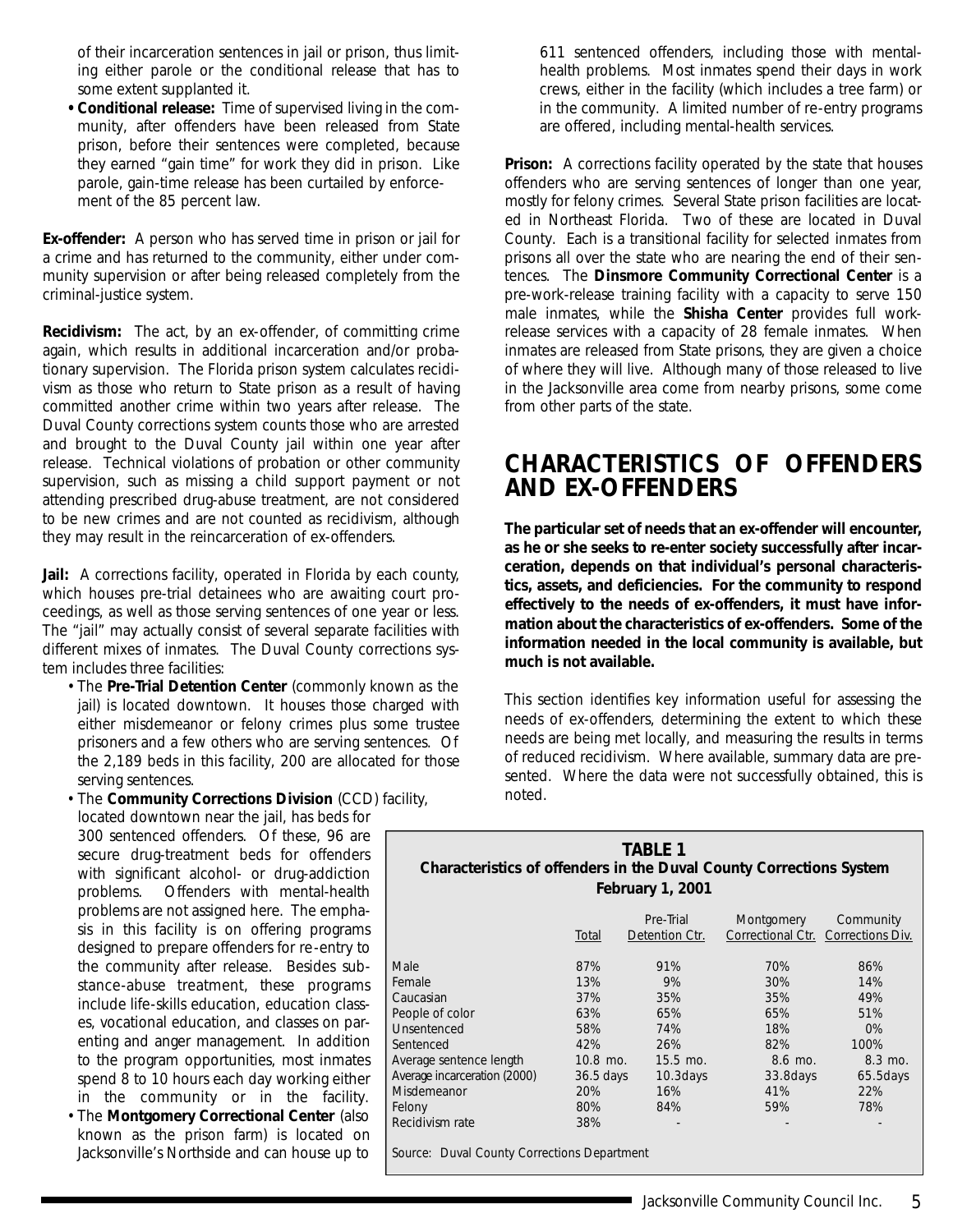### <span id="page-28-0"></span>**TABLE 2 Characteristics of offenders in the Florida State Prison System in 2000**

| Male                      | 93% |            |
|---------------------------|-----|------------|
| Female                    | 7%  |            |
| Caucasian                 | 32% |            |
| People of color           | 68% |            |
| Average sentence length   |     | 5.3 years* |
| Violent-crime convictions | 35% |            |
| Recidivism rate           | 50% |            |
| (returnees to Duval only) |     |            |
|                           |     |            |

\*For calculation purposes, life and death sentences are considered to be 50-year sentences.

*Source: Florida State Department of Corrections*

While this study was underway, the Duval County corrections system began installation and implementation of a new, computerized data management system. This system apparently will provide the technology necessary to gather and analyze important information about offenders that previously has not been available.

### **Demographic characteristics**

The characteristics of offenders in the Duval County corrections system differ somewhat, depending on which facility they occupy, as shown in Table 1 on page 5.

In the Florida State prison system, all offenders are felons serving sentences. Their demographic characteristics are shown in Table 2.

The Dinsmore Center, located in Duval County, has similar characteristics, except that its inmates are all male, and the racial mix is 35 percent Caucasian and 64 percent people of color. Because of its pre-work-release status, most of the offenders at the Dinsmore Center have earned gain time for good behavior, have less than 24 months remaining in their sentences, and are considered lower-custody/lower-risk inmates. None is serving time for a sex offense, none tried to escape from prison before being assigned to work release, and none with an addiction has

- •People of color also are included at rates much higher then their proportion in the general population. In the Duval County system, this is particularly true in the Pre-Trial Detention Center (65 percent people of color), suggesting that Caucasians more frequently are able to bond out of jail while awaiting trial. The lowest proportion of people of color (51 percent) occurs in the Community Corrections Division, which offers the most options and opportunities for programs designed to help with transition back into the community after release.
- •The average length of incarceration in the Duval County system is relatively short (just over a month on average), suggesting that most offenders do not spend sufficient time in jail to receive great benefits from programs designed for rehabilitation or to assist re-entry into the community after release.
- •The recidivism rate is high in both state and local corrections systems, but is substantially higher in the state system (50 percent), which incarcerates offenders convicted of more serious crimes—and which has more time to provide rehabilitation and re-entry assistance.

### **Status of immediate basic needs**

Neither the Duval County corrections system nor the State prison system was able to provide data for this study on the needs of offenders, when released, for emergency spending money, clothes, or personal identification cards, although they did report what they provide to offenders upon release, as shown in Table 3. (Note that the immediate basic need for emergency housing is addressed below.)

### **Housing status**

Neither the Duval County nor the State system was able to provide data for this study on the housing status of offenders when they are released—the proportion who have a home to return to after release, those financially capable of paying rent or mortgage, or those ready, after they have been incarcerated for some time, to assume the responsibilities of rental or homeownership.

### **Literacy and educational status**

Neither the Duval County nor the State system was able to provide data for this study on the percentage of offenders who had

refused substance-abuse treatment. As of early 2001, offenders at the State's Shisha Center for women were 43 percent Caucasian and 57 percent African American.

Several useful generalizations can be drawn from the data on offender demographics:

•Men are disproportionately represented among offenders by a wide margin in both the state and local corrections systems.

| <b>TABLE 3</b><br>What corrections systems provide to meet immediate basic needs for newly released offenders |                                                             |                                                                            |  |  |
|---------------------------------------------------------------------------------------------------------------|-------------------------------------------------------------|----------------------------------------------------------------------------|--|--|
|                                                                                                               | Duval County<br><b>Corrections System</b>                   | <b>Florida State</b><br><b>Prison System</b>                               |  |  |
| Spending money                                                                                                | \$3 to \$5                                                  | \$100                                                                      |  |  |
| Clothing                                                                                                      | items from "clothes closet"<br>if needed to wear at release | clothes provided if needed to wear<br>at release; cost deducted from \$100 |  |  |
| Personal ID card                                                                                              | work-release offenders<br>assisted to get ID                | Corrections Department picture ID                                          |  |  |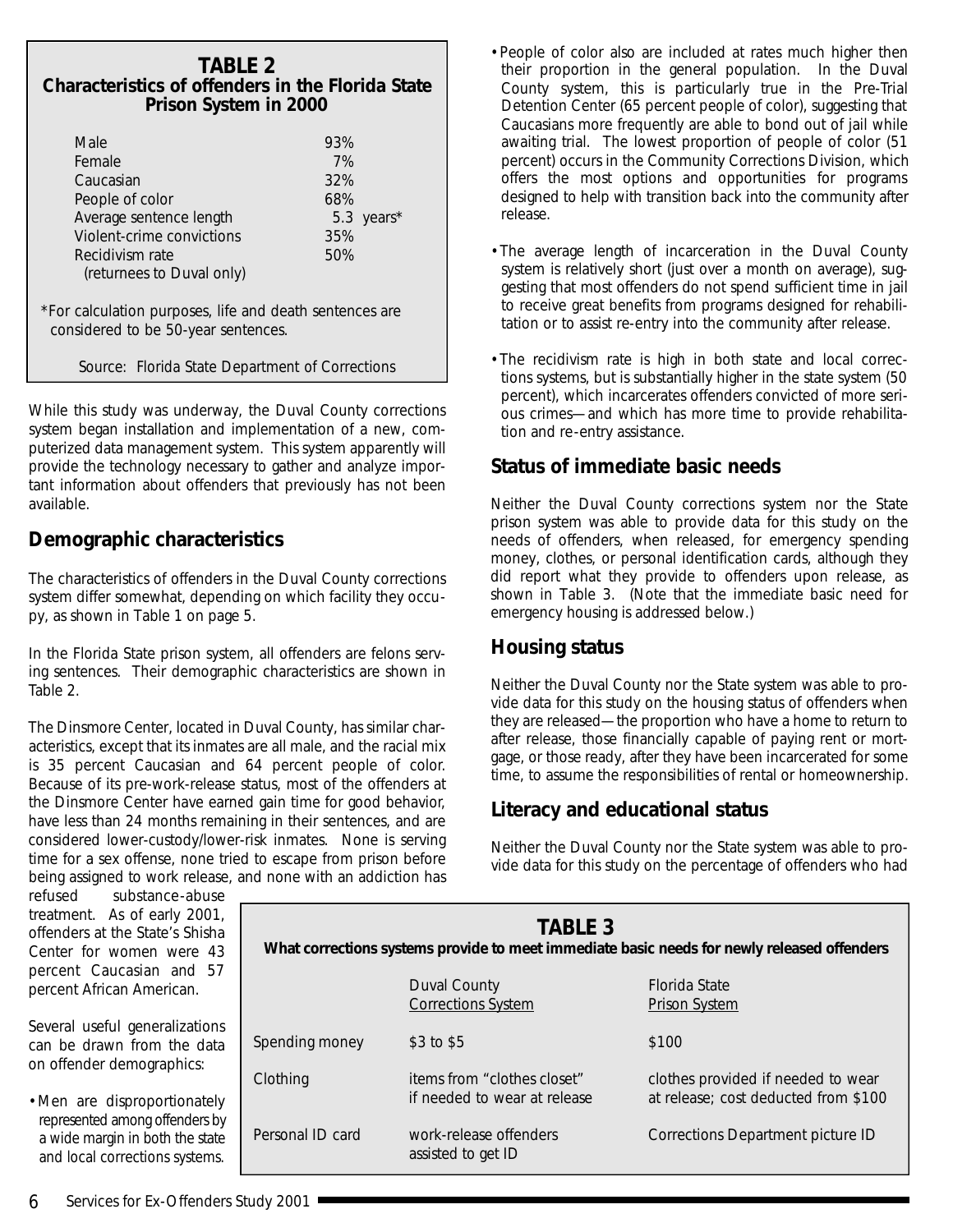<span id="page-29-0"></span>earned a high-school diploma or GED before being incarcerated—or what percentage of offenders advanced their education during incarceration.

The Duval County system reported that "most" offenders in the Community Corrections Division do not have a high-school diploma. A typical offender was described as self-reporting a 10th-grade education but testing for reading on a 5th-grade level.

The State System reported that about 58% of its inmates tested for reading ability at less than a 5th-grade level. Data were also not available on the degree literacy and educational advancement made by offenders enrolled in literacy or education classes during incarceration. Nor was information available about the kinds of marketable vocational skills offenders have when they return to the community.

### **Employment status**

Neither the Duval County nor State system was able to provide data for this study on the employment status of offenders when released. The Duval County system reported that about 25 percent of offenders in the CCD (about 63 offenders) are enrolled in work-release jobs in the community during the day. The State prison system reported that five percent of its inmates participate in work release (about 2,500 statewide, 118 men in prework-release at the Dinsmore Center and 28 women in work release at the Shisha Center as of early 2001). Data were not available on the percentage of offenders who have jobs to return to when they are released or the number who have physical disabilities, mental illness, or other conditions that would keep them from being expected to work competitively.

### **Transportation status**

Neither the Duval County nor the State system was able to provide information for this study on the transportation needs of offenders when they are released. The State prison system provides a bus ticket to a destination of choice, in Florida, for each released offender. The Duval County system provides no transportation assistance at the time of release. No data were available on the percentage of offenders who have automobiles available to them when released or on the percentage without cars who require the assistance of special-needs transportation because they are physically or mentally unable to use public transportation.

### **Health, mental-health, and addiction status**

Both the Duval County and the State system are aware of the incidence of certain health conditions among incarcerated offenders because of their prevalence among the offender population and because of the importance of treating them in order to maintain health and order in a corrections facility. Table 4 shows the available data on these conditions.

The Duval County corrections system reported that drug charges account for 25 percent of all felony arrests. However, since only the primary charge is recorded, officials believe that close to 80 percent of all felony arrests are in some way drug related. They know that 70 percent of arrested felons who agree to be tested for drugs test positive.

Recidivism and serious medical, mental-health and/or addiction problems are closely related in the Duval County corrections population. Among repeat offenders with nine arrests or more, 78 percent suffer from some combination of these problems. According to Duval County corrections officials, 74 percent of recidivists are diagnosed with an addiction alone, 30 percent with a mental-health problem, and 35 percent with both. The Duval County system expects about half of its overall offender population to have a mental-health and/or addiction problem.

Both systems provide medical care for offenders when they are incarcerated. However, neither was able to provide data for this study on the percentage of offenders who lack health insurance to help pay for health care when they are released.

### **Family and personal-support status**

Neither the Duval County nor the State system was able to provide data on the family and personal-support status of offenders when they are released. Data were not available on the percentage of offenders who have families to return to upon release or of the degree to which families who are available are likely to be functional and supportive of an ex-offender seeking to succeed in the community. Nor were data available on the percentage of offenders who have minor children, the percentage required to pay child support, or the percentage who have officially lost custody of children, as well as the status and location of those children.

### **TABLE 4**

**Percentage of offenders self-reporting, diagnosed with, or charged with a crime related to certain health conditions during incarceration**

|                                        | Duval County<br><b>Corrections System</b> | Florida State<br><b>Prison System</b> |
|----------------------------------------|-------------------------------------------|---------------------------------------|
| Drug charge                            | 25%                                       | 24%                                   |
| Receiving substance-abuse<br>treatment | 39%                                       | $14\%$ <sup>*</sup>                   |
| Mental-health problems                 | 30%                                       | 10%                                   |
| HIV/AIDS                               | $4.5\%**$                                 | $3.5\%***$                            |

\*Over the last decade, 39 percent of inmates released from the prison system had received at least one substance-abuse treatment during incarceration. However, early in 2001, only 14 percent of current inmates were receiving treatment.

- \*\*This figure represents the percentage of positive results for HIV in voluntary tests conducted over 10 months in 2000 on Duval County jail offenders considered at "high risk" of having HIV.
- \*\*\*This figure represents the percentage of state-prison inmates diagnosed HIV positive in November 2000. Of those diagnosed HIV positive, 30 percent had AIDS.
- *Sources: Duval County Corrections Department, Florida State Department of Corrections*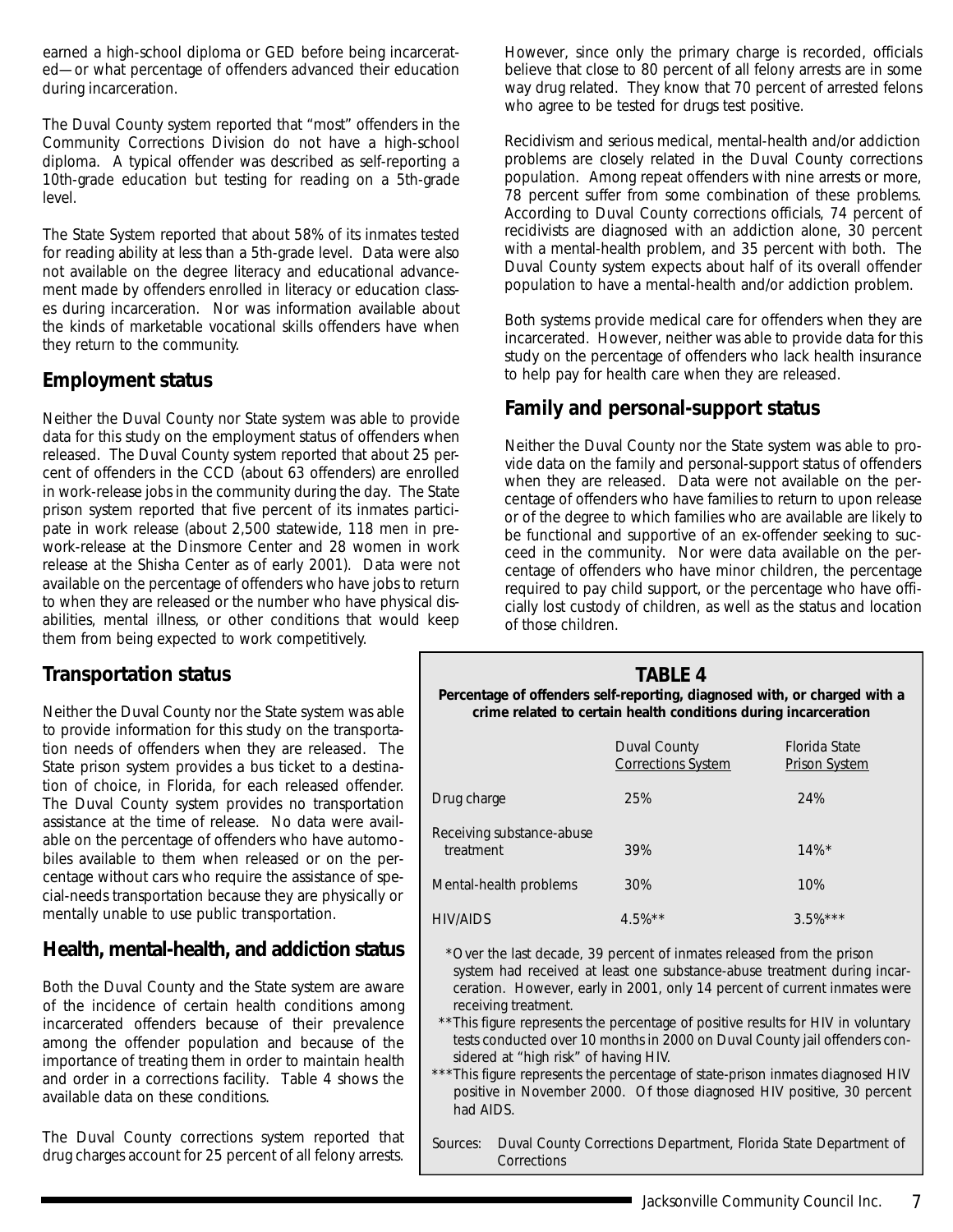### <span id="page-30-0"></span>**EX-OFFENDERS' NEEDS FOR COMMUNITY ASSISTANCE**

**Ex-offenders have varying needs, depending on their own capabilities and resources and their access to support from family, friends, and community. Some ex-offenders require little assistance from the community, but many rely heavily on community assistance with needs for immediate help, housing, education, employment, transportation, health care, legal assistance, and ongoing personal encouragement and support. Each of these needs is important, independent of the others, yet they often compound each other because they are closely interrelated.**

Every year, roughly 49,000 ex-offenders are released from jail or prison to live in Duval County. Of these, about 1,200 come from State prisons, but the vast majority are released from Duval County corrections facilities. These people may need help reentering society successfully, and their needs differ according to the kinds of crimes committed, the length of sentences they served, the levels of education they had attained, their employment status, their physical and mental condition, their access to supportive relationships with family and friends, and other factors. Understanding the needs of ex-offenders is important in order to determine how the community can best respond to the challenge of successfully re-integrating ex-offenders into society.

### **Immediate basic needs**

Most ex-offenders return to the community after serving relatively brief sentences, and most of these people do not return to jail again. In the Duval County corrections system, average incarceration time is about 37 days, and the recidivism rate is 38 percent. Since people in this group have been incarcerated relatively briefly, they are more likely to have families, homes, and maybe even jobs to which they can return. Nevertheless, large numbers of ex-offenders leave jail or prison with no resources, contacts, or means of support in the community. These include offenders who have lost their family and/or community ties because of long sentences and related stresses, as well as those with shorter sentences who had few resources when they committed crime and were incarcerated.

When offenders leave jail or prison, their most immediate needs are for food, shelter, clothing, and an acceptable identification card. The State prison system gives each released inmate, a bus ticket to a destination of the inmate's choosing, and a check for \$100. It can help an inmate to acquire civilian clothes but deducts their cost from the \$100. The Duval County corrections system provides clothes to wear, if necessary, and a very small amount of cash. Upon arrival at the bus station of choice or outside the front door of the jail, the ex-offender is on his or her own for survival and successful re-entry. Any continuing community supervision is not designed to meet these needs but to ensure public safety and adherence to sentence requirements.

Ex-offenders are often released or arrive at their bus destinations during the evening or in the middle of the night. If they are not met by family or friends, their most pressing needs may be for a place to sleep and food to eat. Beyond this, their most imme-

diate need is to obtain a recognized and accepted personal identification card, which is usually required to cash checks and is a prerequisite to arrange for housing and to seek assistance from many community services.

*The likely consequence of the community's not helping exoffenders with immediate basic needs is that they will quickly become desperate, seek assistance in familiar environments of crime and/or commit new crimes themselves.*

### **Housing needs**

As ex-offenders re-enter society, their needs for housing change over time. Immediately upon release, they may need emer-

*Please Note: four stories are included in this report. Those whose stories are told are disguised by name and have given permission for their stories to be used.*

### Sharon's Story

Sharon's incarceration in a Florida state prison was long ago, but she recalls her first impression of the facility and her determination never to return. The minimumsecurity facility was considered one of the better places to be incarcerated, but Sharon knew that after she was released she did not want to return.

During her incarceration, Sharon received no vocational training or education. Upon release, the prison gave her \$250 and a bus ticket to Jacksonville, but no guidance, referrals, or aftercare. After years of incarceration, Sharon suddenly found herself at the Greyhound bus station with nowhere to turn. "They house you; they feed you; and then they let you go," she recalled.

Sharon arrived at the Jacksonville bus station with \$40 in her pocket and her personal items in a paper bag. She said she felt overwhelmed with anxiety stepping off the bus into her former environment with no skills, no family, and no place to live. She placed her belongings in a locker at the bus station and returned to the street corner she had frequented prior to incarceration. Sharon said that the first hour back in the community is the most important period in an ex-offender's transition to society, because most former offenders are dropped off at the bus station—after years of confinement—with no sense of direction or purpose. Sharon explained that ex-offenders who step off the bus carrying their clothes in paper bags are easy targets for professional hustlers frequenting the bus station.

With no plan of action, driver's license, or support system upon release, Sharon returned to her old neighborhood and criminal behaviors. For the next ten years, she cycled in and out of the correctional system as she struggled with alcohol and drug addiction, compounded by emotional problems.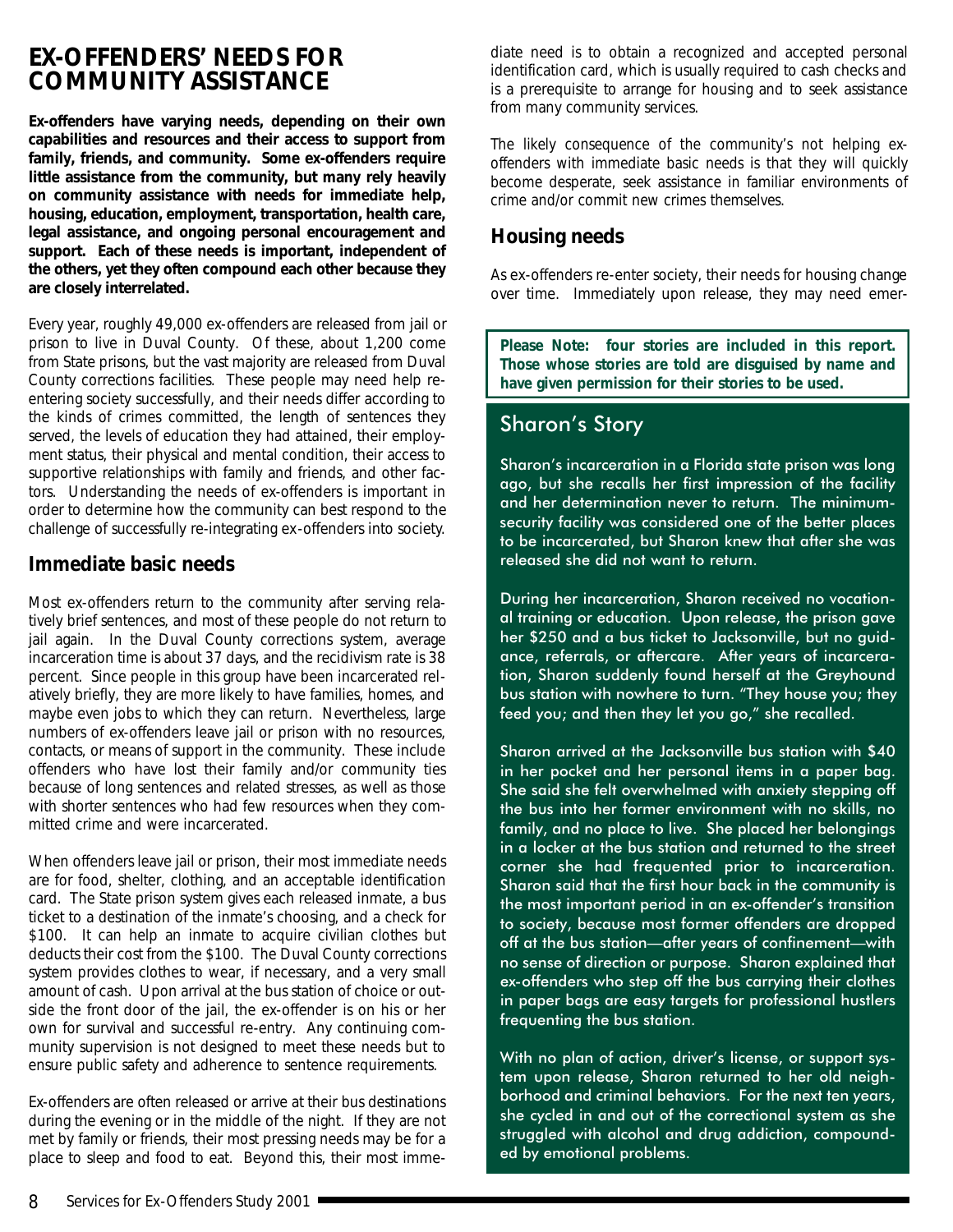<span id="page-31-0"></span>gency shelter; for a period of time, they may benefit from transitional housing; and ultimately, they may need assistance obtaining decent and affordable permanent housing.

**Emergency shelter:** For ex-offenders who are not met at the bus station or jail door by family or friends, the need for housing (as well as food) may be immediate and critical to obtain needed rest. It may also be necessary to escape from the street environment of crime and drugs that contributed to the exoffender's incarceration in the first place, as well as to provide the opportunity to get washed up and make the contacts necessary to obtain housing and to interview for a job.

*The likely consequence of not obtaining emergency shelter is that the ex-offender may fall back into familiar but negative environments and behaviors in order to secure a place to sleep and food to eat.*

**Transitional housing:** If an ex-offender has a supportive network of family and friends, a certain level of educational attainment, and a marketable job skill, he or she may be able to move toward permanent housing fairly easily and quickly. For many, however, transitional housing situations are necessary while the ex-offender makes progress toward establishing a stable lifestyle, perhaps overcoming problems with alcohol or drug addiction, and developing resources, including time in a productive job and the income, savings, and credit the job can produce, that are necessary to move on to permanent housing. Transitional housing offers not only temporary shelter but also time and support for the ex-offender to gain life, educational, and job skills and to establish a positive identity in the community. Since proof of residency is a prerequisite to receive some community services, transitional housing can help ex-offenders without permanent homes to become eligible for other services they need.

*The consequence of not securing transitional housing may be that some ex-offenders return to the criminal environment from which they came, losing the opportunity to develop a lawful lifestyle.*

**Permanent housing:** The ultimate housing need for an exoffender is to obtain or return to stable, decent, and affordable permanent housing, as either a renter or a home owner. For exoffenders lacking a home when released, obtaining permanent housing may depend primarily on their ability to obtain and keep productive employment and to establish a clean credit record. Once ex-offenders have stabilized their lives and are ready for a permanent home, they may still need the community's assistance, either to obtain information about how to function successfully in the housing market (finding, paying for, and successfully maintaining an apartment or house), or to obtain financial assistance needed to make decent housing affordable.

*The consequence of failing to obtain decent, affordable permanent housing may be that some ex-offenders are deterred from being able to pursue their educational needs, to meet their employment potential, and to resolve their transportation needs.*

### **Literacy and education needs**

Literacy skills and basic educational knowledge are essential in order to secure and keep employment. The educational level of many ex-offenders was low before entry into the criminal-justice system. For most, it remains low after incarceration, even if they took advantage of literacy or educational opportunities available in jails and prisons. Our society relies heavily on institutions in the community, not primarily on the self and family, to develop literacy and provide education. To be able to benefit from literacy and educational opportunities in the community, ex-offenders must have established a certain stability in their lives and have the time and financial resources necessary to devote considerable time and energy to learning.

*The likely consequence of not meeting the literacy and education needs of ex-offenders is that their opportunities for well-paying employment may be severely limited, which may, in turn, impede their efforts to meet housing, transportation, health-care, and other needs.*

### **Employment needs**

Obtaining and keeping productive employment is a critical key for the successful re-entry of most ex-offenders into the community and their rejection of repeat criminal behavior. A job provides an ex-offender with money to eat, pay rent or a mortgage, have access to transportation, obtain health care, and perhaps support a family, as well as the opportunity to develop a lifestyle that does not include criminal behavior. Some exoffenders, especially those who served short sentences, are able to return to positions they held before being incarcerated and to lives of relatively normal financial independence and work productivity. Some others have access to positive family and friend support systems for assistance in a job search. However, many ex-offenders neither have jobs to return to, support toward finding a job, nor the education and skills necessary to obtain and keep productive, well-paying employment. For them, community assistance in learning employability skills and finding job placements may be crucial. For some ex-offenders, especially those with an alcohol or drug addiction, productive employment may temporarily not be a viable option. For a small number of others, physical and/or mental disabilities may permanently preclude their successful employment in the regular labor market.

*The consequence of not securing productive, well-paying work may be that some ex-offenders revert to criminal "job" skills they already know, such as theft and dealing drugs.*

### **Transportation needs**

Upon release, an ex-offender may or may not own a car. If the offense committed involved driving while under the influence or a related charge, the ex-offender may be unable to drive a car, because his or her license may have been suspended or revoked. In addition, if offenders have been incarcerated for long periods of time and lost cars they previously owned and/or if they have no access to a family car, they may need the community's help in meeting their transportation needs. For many ex-offenders, access to transportation is an important prerequi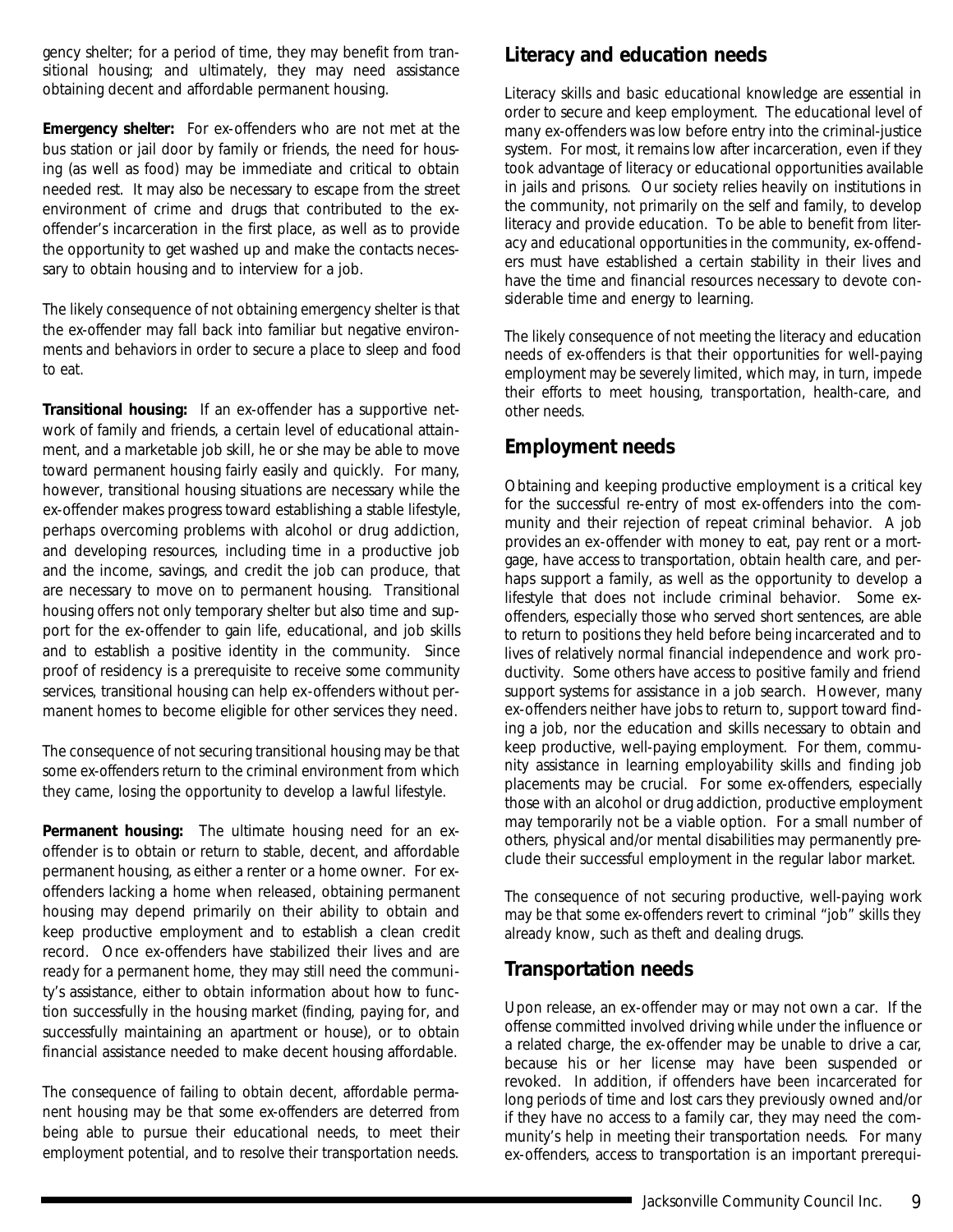<span id="page-32-0"></span>site to be able to obtain needed education, job training, health care, and employment, and, for some, to get to required meetings with probation officers. Successful employment, in turn, may be an important prerequisite for the financing of a private automobile. Because of these dynamics, many ex-offenders rely on means of transportation offered by the community.

*The consequences of not securing needed transportation may compound the consequences of failing to meet educational, employment, health-care, and other important needs.*

### **Health, mental-health, and addiction-related needs**

A large proportion of ex-offenders suffer from alcohol and/or drug addiction, acute and/or chronic medical conditions, including HIV/AIDS infection, depression, schizophrenia, and other mental-health disorders, some of them diagnosed while in prison or jail. The incidence of HIV/AIDS, addiction, and mental-health problems is particularly high among offenders. Others are in poor health generally because of long-term neglect of their medical- and dental-health needs in their lives before arrest. Prison inmates who have served lengthy sentences may be fairly healthy when released because of regular health care received during incarceration. However, many with short sentences in the local jail who had poor health when they enter are released with the same health problems. These conditions require consistent prevention and/or treatment efforts provided or prescribed by trained professionals, not by family or friends alone. Important prevention activities may include educational efforts to help patients avoid infection, break the cycle of addiction, reduce risks to health, and manage needed prescription medications. Key prerequisites for accessing health care without community assistance include employment that provides health insurance and/or sufficient income to pay for health care and transportation, as well as knowledge of how to access healthcare services successfully.

*Consequences of not meeting health, mental health, and addiction needs include exacerbated health-related problems, which may negatively affect an ex-offender's ability to obtain needed education and hold a job, while also possibly endangering public health and safety, especially on the part of those with alcohol or drug addictions or with mental-health problems.*

### **Legal-assistance needs**

Incarceration can result in certain life changes that may require some ex-offenders to respond to or to seek legal action. If an exoffender cannot afford to pay for legal counsel, he or she may need assistance from the community. Ex-offenders who need legal assistance are most often seeking help concerning a few specific issues:

- •If an ex-offender's family situation has changed, he or she may have to deal with property transfer, divorce, and related issues.
- •If an ex-offender father has not paid required child-support payments while incarcerated, he may have to respond to legal actions against him, or, if he is financially unable, after release, to make required payments, he may need to ask the court to alter his payment requirements.
- •If an ex-offender mother has lost custody of her children, she may need to take court action to locate her children and seek to reestablish her custody.
- •If a felon ex-offender desires to participate in citizenship fully, he or she may need to petition for a restoration of civil rights by the Governor and Cabinet. Unlike the previous needs, having legal representation is not essential for this process, although having legal knowledge and advice available can be helpful.

*The consequence of not having legal assistance may be mounting legal and related financial problems, which could undermine attempts by the ex-offender to establish and maintain a stable and productive lifestyle.*

### **Need for ongoing personal support**

Although some inmates in the local jail or State prison are met by someone when they are released, resource people indicated that many do not have a stable, functional home to which they can return and which will provide them with ongoing support. For some, the home environment was the source of learning about and the venue for practice of criminal behavior. Even exoffenders who can count on support from family, friends, and social or religious groups must kindle and nurture their own sense of determination to succeed without committing further crimes. Many ex-offenders need some level of assistance from the community to help them redefine their lives, their self concepts, and their self confidence in terms positive for society. These kinds of needs often are not transitory or superficial but require the ongoing availability of helpful others who can provide wise counsel and accurate information about needed services available in the community and how to gain access to them.

### Tom's Story

On the streets, Tom had developed a pattern of using drugs to solve his problems when he felt overwhelmed. On four separate occasions, he had been sentenced to state prison by the same judge. For him, it was receiving a sentence from a different judge that made the difference. Judge Fair was interested in using innovative programs to divert offenders from cycling and recycling through the system. Tom believes that, had it not been for Judge Fair's willingness to sentence him to county rather than state—time, he would still be incarcerated or on the street corner using drugs. Right now, Tom is on probation in a substance-abuse-treatment aftercare program. After spending one year incarcerated in the Pre-Trial Detention Facility, he was transferred to Community Corrections for four months, where he participated in work release and then home detention. He attends Narcotics Anonymous meetings three to four times each week, receiving emotional and spiritual support through group meetings and daily communication with his NA sponsor.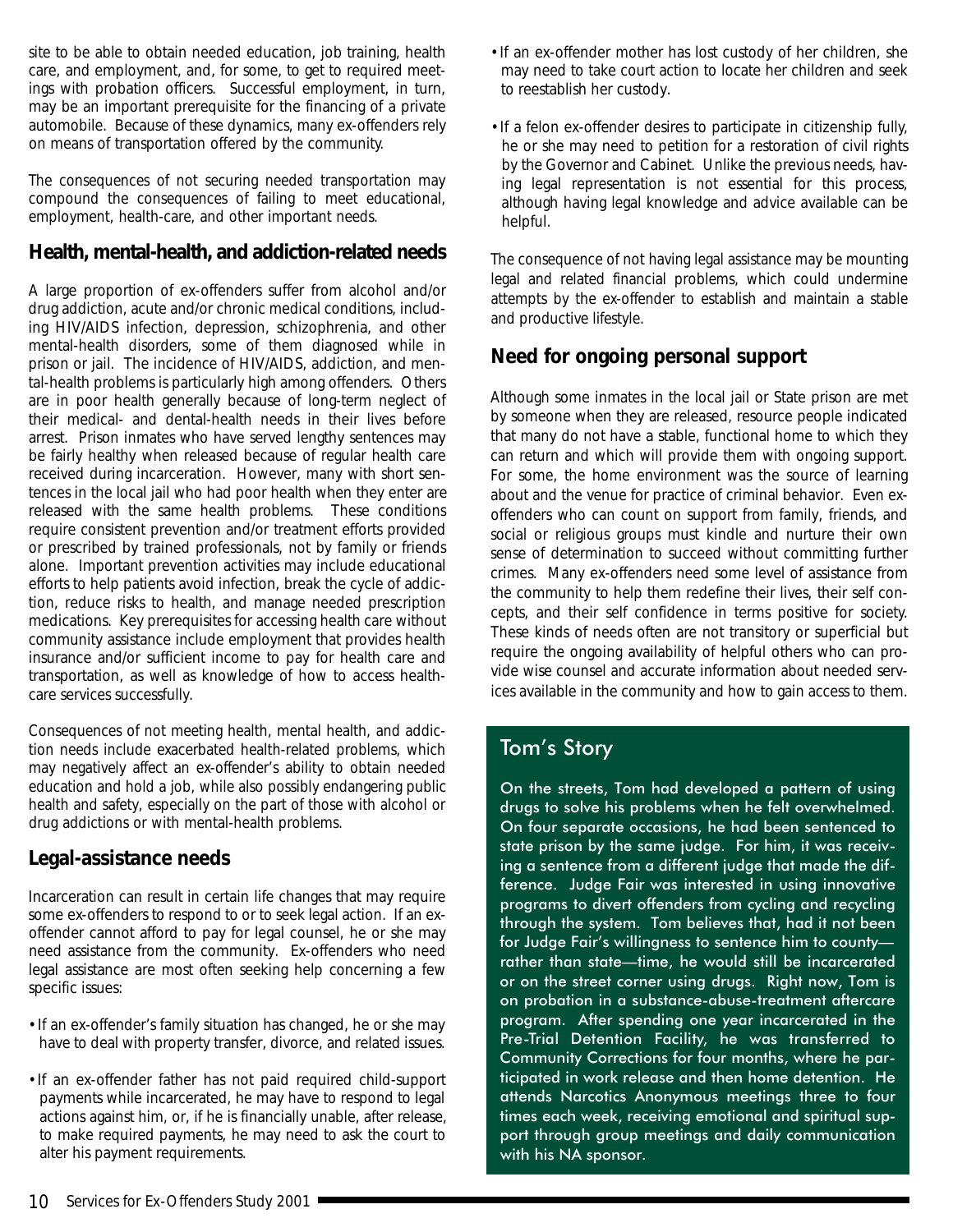<span id="page-33-0"></span>*Consequences of being unable to find needed personal support on an ongoing basis may include a growing inability to maintain stability and productivity in life, difficulty in keeping a job, and an increasing potential to return to criminal behavior.*

### **SERVICES AVAILABLE TO EX-OFFENDERS**

**A variety of services are available in Duval County to meet the needs of local ex-offenders. Some are provided in jail or prison, before offenders are released to the community. These can play an important role in giving offenders a head start toward successful re-entry when they are released. Others are available in the community for ex-offenders to use after release. Some community services are designed specifically to serve ex-offenders. Others serve broader populations but are accessible by ex-offenders. At least some services are available locally to deal with each of the major kinds of needs identified, but the spectrum of services available is incomplete, their capacity to serve is limited, and links between pre-release and post-release services are weak.**

A wide variety of public and private nonprofit organizations provide services that help meet the needs of ex-offenders in Duval County. Some kinds of services, especially medical care, mental-health and substance-abuse treatment, and educational opportunities, are made available to some offenders while they are still incarcerated, as well as being available to them later on in the community. Others become available to ex-offenders when they return to the community.

Ideally, preparing offenders for re-entry to the community would begin during their incarceration. The first opportunities to influence such preparation for individual offenders come when an attorney in the State Attorney's Office decides what sentence to request and when a judge decides what sentence to impose. Although sentencing laws and guidelines limit the discretion of prosecutors and judges, they do have available to them a large number of options for alternative sentences into educational, employment, substance-abuse treatment, and other programs. Judges also have the opportunity to impose provisions in postincarceration community-supervision orders that mandate specific programs or services.

Resource people reported that these options and opportunities are used in many cases but that they are not used consistently because of differences among judges in their knowledge about the options and in their predilection to choose alternatives to standard incarceration. Alternative or "diversion" programs require designated funding, and, as this study was being completed, some efforts were being made, in the state budgeting process, to reduce funds for these kinds of programs.

For those serving very short sentences in local jails, alternative programs may not be of much value. Attempts are being made to lengthen jail time so that alternative sentencing is more likely to have a positive impact on offenders. A recently adopted City of Jacksonville ordinance starts the calculation of gain time at the beginning of a sentence, rather than the beginning of incarceration. Also, judges are being encouraged to limit the practice of applying time served before sentencing toward meeting the sentence. With this practice in use, some offenders are sentenced to "time served" and are released the same day they are sentenced.

Although many services are provided formally, by established organizations and agencies, unknown amounts of services are provided through informal social networks that include religious institutions and civic and social clubs, as well as neighbors, friends, and families. This study report documents the services provided formally by the major provider organizations in Duval County, while recognizing that the services documented do not reflect the full magnitude of services available.

Although a wide variety of services are available, resource people generally concurred that, as a whole, these services are insufficient to meet existing needs, even taking into account the availability of services through informal sources. They also agreed that the effectiveness of the formal services available is limited by the degree of fragmentation among services and by the lack of coordination among service providers.

### **Emergency assistance**

These services, provided to meet immediate basic needs for shelter, food, clothing, and a personal identification card, are offered formally in Duval County by only a few providers, most of them faith based.

**Prisoners of Christ** serves male ex-offenders who apply during incarceration. It can provide food and clothing and make referrals for other services. It also operates a small transitional housing program. It serves between 125 and 150 ex-offenders each year. Program participants are recruited by sending application literature to prisons—including a few from outside of Florida. Inmates must apply in writing by three months before their release and are selected based on their suitability for the organization's services.

**New Hope Ministry**, a program of Catholic Charities Bureau, Inc., provides both emergency assistance and ongoing support services specifically for felony ex-offenders released in Duval County. This program is designated by the Florida Department of Corrections as its local partner to provide what it calls "community transitions" services. Thus, New Hope is provided with lists of offenders being released to Duval County and communicates with them by letter, offering its services to all when they arrive in Jacksonville. Each year, about 1,200 released inmates come to Duval County, of whom about 800 could benefit from New Hope's services. Between 300 and 400 actually show up. Many other clients, most of them released from local jails, learn of the program by word of mouth. About half of the program's annual clientele of 800 have been released from jail. The program provides immediate assistance to obtain food and clothing and makes referrals to emergency housing as needed and to other community services. It also seeks to assist just-released exoffenders to obtain the personal identification necessary to gain access to many other services.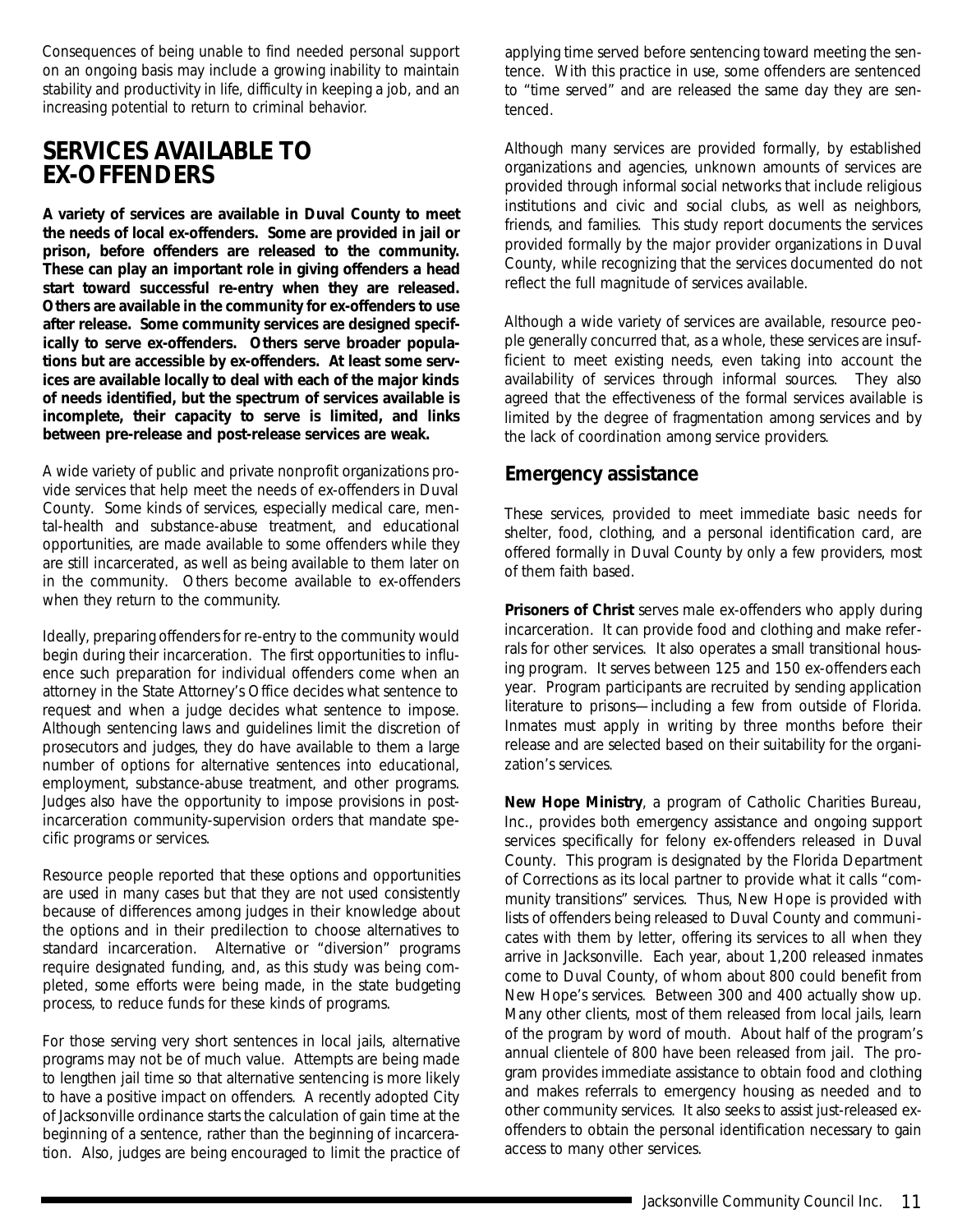<span id="page-34-0"></span>New Hope Ministry's parent organization, **Catholic Charities Bureau, Inc.**, is a major provider of emergency assistance to the overall population in immediate need. In addition to the kinds of services offered by New Hope Ministry, it can offer limited emergency cash assistance. The City of Jacksonville's **Mental Health and Welfare Division** also provides some cash assistance, as well as other emergency services. Neither of these organizations is able to meet the need for emergency services among the general population and often has to turn away those in need, especially those needing cash assistance.

The **I. M. Sulzbacher Center for the Homeless** provides not only emergency housing (see below) but also immediate food and clothing assistance. In addition, it provides counseling and referrals that can help homeless people, including ex-offenders, begin to gain access to other community services they need.

### **Housing assistance**

Various programs in Duval County respond to the three kinds of housing needs experienced by ex-offenders—the need by some for immediate emergency shelter, the need by some for temporary, transitional housing as they adjust to life in the community, and the need by many for assistance toward acquiring a permanent apartment or home.

**Emergency housing:** Several local nonprofit organizations operate emergency shelters that provide beds, meals, and washing facilities on a short-term, emergency basis for individuals who are homeless or otherwise in immediate need of shelter. Most of these are faith-based organizations, including the **Trinity Rescue Mission**, the City Rescue Mission's **New Life Inn**, and the Salvation Army's **Red Shield Lodge**. These shelters serve mostly male individuals, but the New Life Inn and the Red Shield Lodge also have some accommodations for women and children. None of them serves specifically ex-offenders and none keeps track of the number of their residents who are exoffenders. Together, these three have the capacity to sleep 219 people. During cold-weather snaps, these shelters often fill up and cannot meet the full need. All three are located in the downtown area of Jacksonville, within walking distance of the jail, from which most local offenders are released, and the Greyhound bus station, where those released from State prison to Jacksonville usually arrive.

The largest shelter for the homeless in Duval County is the **Sulzbacher Center**, which is nonprofit but not faith-based. Also located in the downtown area, it has the capacity to sleep about 245 adults (usually about 190 men and 55 women). In addition, it usually accommodates between 35 and 50 children, who stay with their parents in a family dorm within the facility. On average, 95 percent of the single men, 85 percent of the single women, and 60 percent of the adults in the family dorm are exoffenders. Any homeless person is eligible to stay, except for those who have committed a sexual crime against children. About 100 men and 250 women and families are turned away each month because of limited capacity.

The Sulzbacher Center provides more services than just shelter, which allows it to learn more about the lives of its residents and to help them with additional needs. The Center provides individual counseling, makes referrals to other services, and offers some medical care at the shelter through a We Care outpatient clinic operated by the Duval County Health Department. Also, through the Health Department's Jail Linc program, three beds are set aside for homeless offenders just released who are diagnosed with HIV and who need assistance to continue their medication.

**Transitional housing:** Several post-release choices for transitional housing are available in Duval County, and three of these specifically serve ex-offenders:

The **Salvation Army** operates two residential programs, which provide specialized transitional housing specifically for nonviolent felony probationers who are court-ordered into the programs. The **Non-Secure Residential Drug Treatment Program** has beds for 40 men and 20 women who need intensive drug treatment in a controlled but not secured post-release residential setting. The **Probation and Restitution Center** has beds for 25 men who have high restitution penalties to pay. Only probationers with at least one year of probation to serve, unstable employment histories, low incomes, and little education are court-ordered into these programs. Residency in both is relatively short, usually between two and six months, and in no case lasts beyond the participant's time on probation. Together, the two programs serve about 200 probationers per year.

**Prisoners of Christ** is a Christian faith-based ministry which provides re-entry services, including housing, for male ex-offenders. It owns and operates two transition houses with a capacity, between them, of ten residents, who typically stay between four and six weeks. Residents usually apply for admission while still incarcerated. About 95 percent of the residents come from the Florida Prison System. The ministry also owns and operates an eight-plex apartment building for men who have completed residency at the transition house, if space is available. Residents also have access to Prisoners of Christ's other services (see the sections on Emergency Assistance, above and Ongoing Personal-Support Services, below).

**Sisters Ministry, Inc.** operates Destiny Village, the only local transitional-housing facility specifically for female ex-offenders with children who currently are under community supervision or have completed their sentences. The facility consists of four duplexes on Jacksonville's Westside and has a capacity of 16. Residents participate in the organization's LAP (Life After Prison) support-services program (see the section on Ongoing Personal-Support Services, below). The transitional housing has no waiting list, although many women, who are ineligible because they do not have children, are referred elsewhere for housing.

Two of the faith-based organizations that provide emergency housing also provide some transitional housing. Residency at the **Trinity Rescue Mission** is allowed for up to 60 days, and a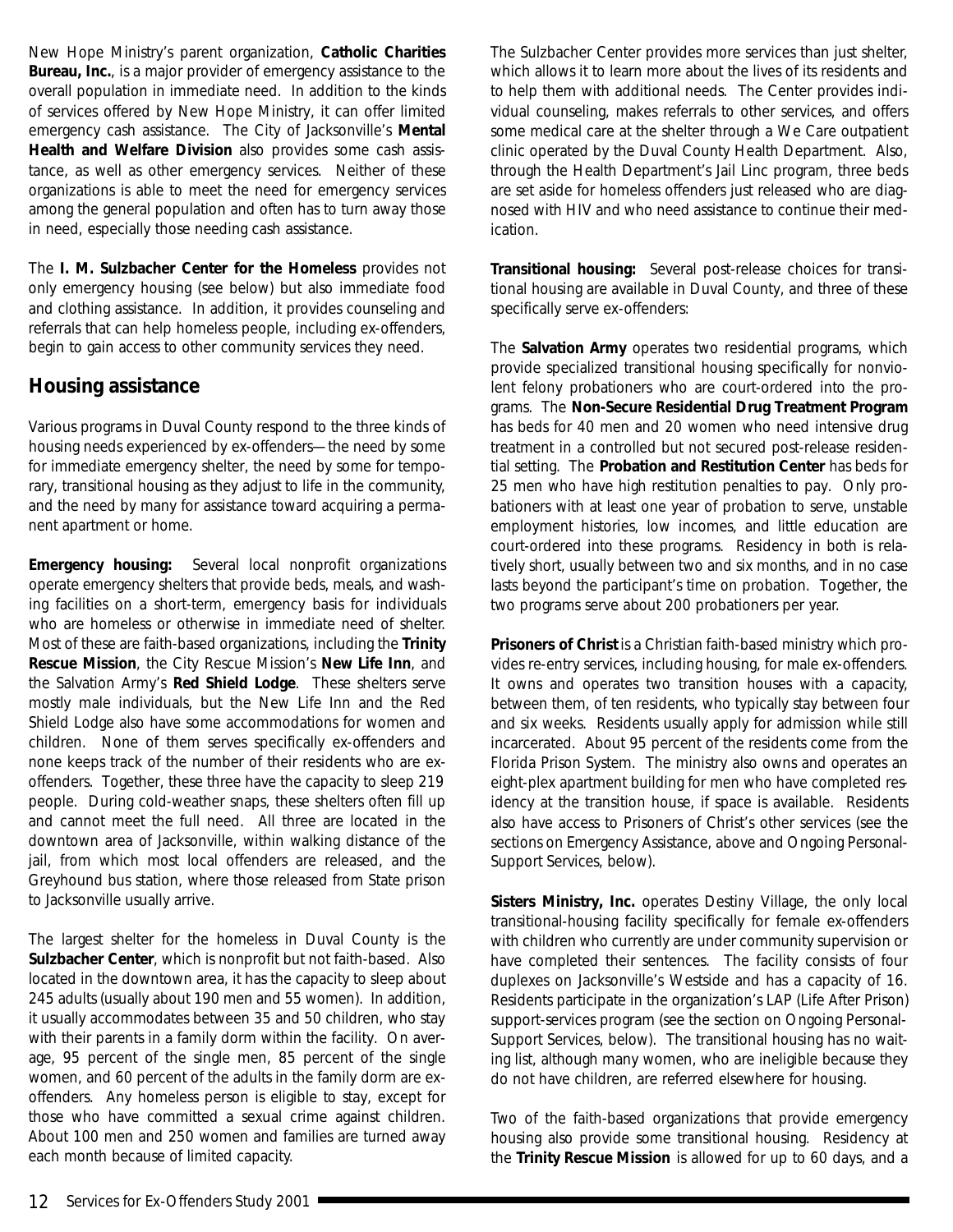continuation program, located in Green Cove Springs, with a capacity to house 28 men offers character-changing assistance for up to six months. The **City Rescue Mission**, which operates New Life Inn, has an additional 40 transitional beds for "temporarily displaced" people, who at least minimally share the cost of bed and meals. It also operates the LifeBuilders Program, a six-month transitional program which, early in 2001, was housing 40 men, 25 women, and 15 children. Residents in this pro-

### Rick's Story

Rick has been arrested in Duval County nearly 200 times since 1994. His record reveals that about every two weeks he is arrested, booked, and held for a few days. Earlier in his life he was also incarcerated in Tampa, Ocala, Orlando, and in the states of Ohio, South Carolina, and Texas. His crimes are connected to his alcoholism. Approximately 75 percent of his arrests are for having an open container, drinking on a corner, driving under the influence, breach of peace, petty theft, or disorderly intoxication. Most often he is charged with a misdemeanor, and the longest time he remembers staying in jail was thirty days.

He grew up in Ohio, in a family of nine children, and learned to drink at a very young age. He served as a master sergeant in the Marine Corps but retired from the military in 1974. Since then he has worked many jobs, such as welding for the Ford Motor Company, shrimp fishing, and carpentry. He has lived at the Salvation Army and in tents in the woods and has spent some nights in downtown shelters.

Now 66 years old, he lives in a trailer. Each month, he receives a military pension check and a social security check by direct deposit. In fact, while incarcerated, his money accumulates and he has ready access to it when he's released. It is not difficult for him to go in and out of jail frequently, all the while making payments on his trailer, keeping a truck, and drinking.

He can't use the truck anymore because he lost his driver's license ten years ago. He relies on buses and friends who drive him around. His most recent arrest was in the local bus station at midnight. Rick fell asleep after drinking and was picked up for trespassing and defying an order to leave the premises. But this time a judge ordered him into a substance-abuse-treatment program, which has meant a much longer jail stay—90 rather than 30 days.

When asked whether he is learning and changing, he replied that the substance-abuse treatment is not helping him much. He'd like to attend church more often when he's released, and he will seek out an AA meeting, but he doesn't see much point to the program that he's in right now. All he's thinking about is getting out.

gram have access to a dental and a health clinic, as well as educational counseling and job placement assistance. Neither of these organizations serves specifically ex-offenders. While Trinity Rescue Mission does not exclude any ex-offender, the City Rescue Mission excludes former sex-offenders from its transitional housing because some residents are women and children.

The **Liberty Center** is a single-resident-occupancy living facility with a capacity of 243 men and 100 women. It offers no accommodations for families with children. Residents must be otherwise homeless and must stay for a minimum of one year while transitional assistance is provided. Since the Center's funding relies heavily on federal low-income rental assistance dollars, through a contract with the Jacksonville Housing Authority (JHA), residents must meet federal low-income requirements. Federal law also excludes registered sex-offenders, those convicted of producing methamphetamines, and those who have committed a felony within the last year. Recent felons only may appeal for an exception. The JHA has no figures on the number of appeals made or exceptions granted. Still, Center officials reported that their background checks on all residents reveal that about 95 percent have some sort of criminal record, mostly for lesser crimes related to homelessness. The Liberty Center stays fairly full and maintains a waiting list with usually about six to eight men but no women.

**Community Connections, Inc.** operates two transitional housing facilities. The Davis Center, located downtown (the old YWCA), functions as an extended-stay homeless shelter. It serves women (capacity 79) singly or with their children (capacity 150). The Nia Terrace apartments, on Jacksonville's Westside, serve as a longer-term transitional facility for homeless individuals and families, with the capacity for 100 adults and children. Head-of-household males may join their spouses as residents at Nia Terrace, whether or not they have children. Credit and background checks are done on applicants for Nia Terrace, and convicted felons are excluded, although some with misdemeanor records may be residents. Neither check is done for Davis Center residents, and no otherwise qualified homeless person is excluded. Nia Terrace maintains a waiting list of about 10 to 12. The Davis Center has no waiting list except occasionally.

Some recovering alcohol or drug addicts can obtain the equivalent of transitional housing as part of a structured treatment process. **Gateway Community Services, Inc.** provides accommodations at two locations for up to 55 residential clients (21 for men and 34 for women) and will soon open another facility with 30 beds for women and their children. **River Region Human Services, Inc.** can accommodate 14 female clients needing transitional housing. Any resident who actually uses alcohol or drugs is excluded from these facilities.

River Region also operates **St. Johns Horizon House**. It provides transitional housing and treatment for those diagnosed with HIV. Its capacity is 50 people.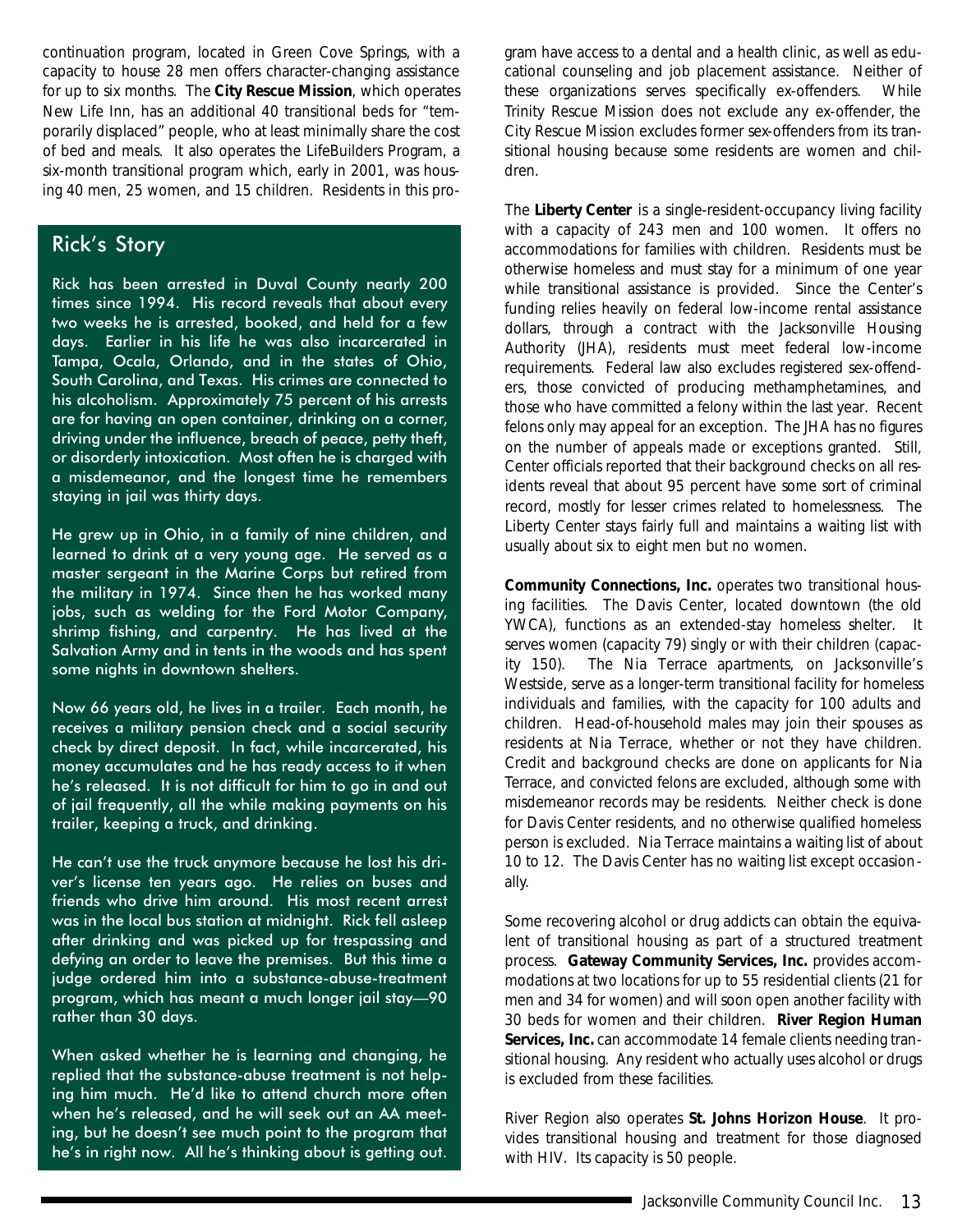<span id="page-36-0"></span>The **Help Center, Inc.** provides transitional housing, in-house treatment, and nonresidential aftercare for low-income substance abusers, including those recently released from incarceration. The facility has beds for 36 men and 24 women. The intensive in-house treatment service may last from two weeks to about six months, and 90 days of aftercare are available. The program helps clients with life-management skills, employment, and housing needs. Program staff estimate that about 90 percent of their clients are ex-offenders. In 2000, the Help Center served a total of 259 clients, 64 percent of them male. The facility stays full, and applicants may wait between two weeks and a month for a bed. As of early 2001, 15 people were on the waiting list.

Several additional "recovery/halfway houses" operate in Duval County. Most serve particular populations, such as recovering alcoholics or mental-health patients. A survey conducted in December 2000 by the City of Jacksonville's Community Services Department identified fifteen such facilities (including those operated by River Region, Prisoners of Christ, and the Help Center) with a combined capacity of 345 beds, 257 for men and 88 for women, and a waiting list of 62. Except for Prisoners for Christ, none of these facilities serves specifically exoffenders.

**Permanent housing:** A number of options are available locally to obtain decent, affordable housing. The JHA operates about 2,600 units of federally owned **Public Housing** available to individuals and families with very low incomes. It also manages the federal **Section 8** housing-assistance program, which subsidizes the rent of about 12,300 low-income individuals and families in certain private apartments in many locations around Duval County. Federal law requires that Public Housing and Section 8 funds not be used to house registered sex offenders, convicted methamphetamine producers, and those who have committed a felony within one year (with the possibility of appeal for an exception). Other offenders are eligible, depending on their income status. The JHA has no figures on the proportion of residents in Public Housing and Section 8 subsidized apartments who are ex-offenders, on the number of applicants who sought an exception to the felony exclusion, or of the number of exceptions granted.

Many private apartments, located throughout the county, receive other kinds of state or federal subsidies to make rents more affordable. JCCI's 2000 study on *Affordable Housing* documented about 12,500 units of such apartments in Duval County. No ex-offenders are excluded by law from these apartments.

The **Consumer Credit Counseling Service** (CCCS) offered by Family Counseling Services and the **Jacksonville Housing Partnership** (JHP) both provide assistance related to housing financing, especially for potential first-time home buyers.

The services of CCCS address all kinds of credit, debt, and financial-management needs and are offered through both group classes and individual counseling. Individualized debt-management assistance is also offered for those with specific, immediate debt problems. In 2000, CCCS served almost 4,700 people,

with no waiting list and none turned away. Some of these services are specifically oriented toward housing issues.

JHP's Homeownership Program provides intensive classes and counseling for prospective homebuyers and, for some, closingcost and down-payment assistance. Participants in the program must have limited incomes but must have good enough credit to be able to qualify to buy a home. They must have been employed for at least a year, have no liens or judgments against them, and not have filed for bankruptcy within two years. They are subjected to a background check, and, although ex-offenders are not excluded, those who are ex-offenders may apply only after two years of employment. The program serves about 100 people per year.

Neither of these organizations specifically serves ex-offenders, and neither keeps track of the proportion of those they serve who are ex-offenders.

### **Educational opportunities**

Educational opportunities are widely available in Duval County for literacy tutoring or classes and for classes in basic education, General Education Diploma (GED) examination preparation, and vocational-skill training, as well as higher education. Some of these educational opportunities are made available to incarcerated offenders in jail or prison.

### *Literacy-training programs*

As documented in JCCI's 1999 study on *Improving Adult Literacy*, several local organizations offer literacy training in the community. The two largest programs are operated by **Learn To Read** and the Jacksonville Public Library's **Center for Adult Learning**. Learn To Read relies on volunteers, working primarily as one-on-one tutors but also with small groups, while the Library's program is class-based, with computer-assisted learning. These are not designed specifically to serve ex-offenders, and they do not keep track of what proportion of their clients are ex-offenders. Combined, they serve about 700 people each year.

Few opportunities for literacy training are available to adult offenders while they are unsentenced. However, the Duval County corrections system allows Learn To Read volunteers to tutor sentenced adults with less than 5th-grade reading skills who are interested and willing. Early in 2001, tutoring was being coordinated at the Montgomery Correctional Center through **Florida Community College at Jacksonville** (FCCJ). A single person trained in Learn To Read's tutoring method trains and supervises offender tutors, who then tutor other offenders who have basic literacy deficiencies. The tutoring process is intensive (12 hours per week) and is allowed as an alternative to work-crew activities for both the tutors and those tutored. Some students make substantial reading-ability gains, as much as three grade levels within two or three months. At any one time, about six tutors are working with six students, and in a year's time, about 30 tutors have worked with as many as 70 students. No literacy-training opportunities are currently available at the Pre-Trial Detention Center because no tutors are available.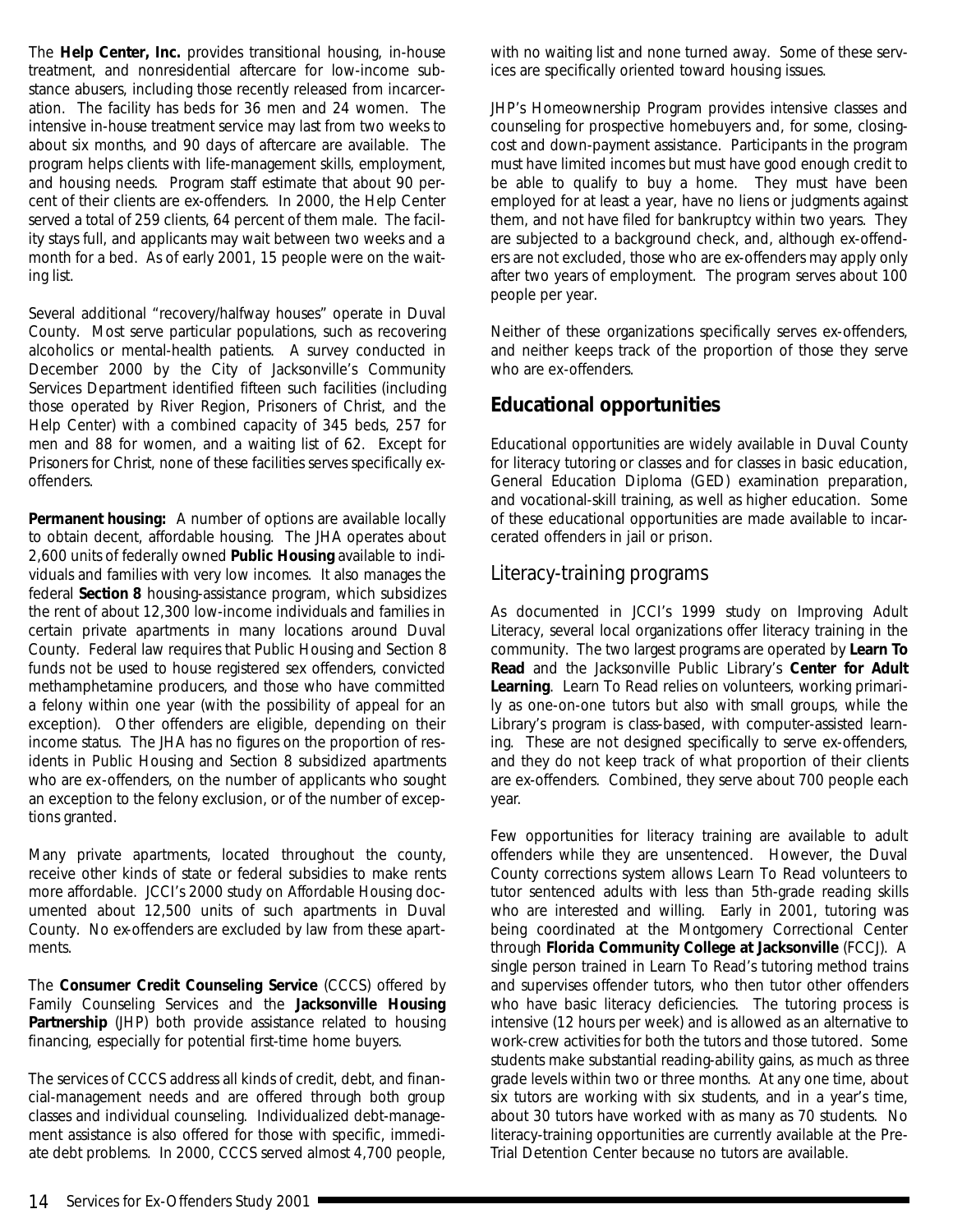<span id="page-37-0"></span>In the State prison system, no literacy training is offered at the Dinsmore Center or the Shisha Center because of their workrelease orientation. In most of the prisons, inmates less than 25 years old may be mandated to receive literacy training, if their test scores are extremely low. Literacy training is available voluntarily to older inmates in most prisons.

### *Educational programs*

Some educational opportunities are available to inmates in jails and prisons. In the Duval County corrections system, offenders with sentences of more than 30 days can be tested and enrolled in adult-basic-education classes or classes designed to prepare students to take the GED examination. For youthful offenders, education classes are mandatory. For others, they are voluntary. In early 2001, 66 Duval County young offenders were mandatorily enrolled. Offenders not yet sentenced may voluntarily attend classes but are not tested. Classes are taught by adulteducation instructors from FCCJ. In 2000, classes were offered in the Duval County corrections facilities as shown in Table 5.

Generally, offenders are enrolled in these classes on the first day they attend, so that enrollment and attendance are the same thing. FCCJ staff reported that enrollment in their classes is very fluid. During most weeks, they have new enrollees, and during most weeks, some of those recently enrolled are gone. Although most classes retain between 20 and 35 students at a time, many students attend for little more than one week. Nevertheless, some students do make academic progress and attain educational goals. Of 198 offenders who completed preparation for the GED exam and took it, 84 passed.

Two special programs are available on a voluntary basis to certain youthful male offenders. One is **YouthBuild**, started in 1999 to provide educational opportunities for selected male youthful offenders who clearly can benefit from educational advancement or vocational training and who have not committed violent crimes or been involved in domestic violence. Some participants are assigned by judges or referred by the Public Defender. The program also recruits in the Montgomery Correctional Center and gets some participants from the streets, thus combining pre-release offenders and ex-offenders. Recruiting successful participants is difficult. Although the pro-

gram serves only 16 young men between 16 and 24 years old at a time, it reached 101 participants in 2000, some only briefly. Participants in the program go to classes in preparation to take the GED examination and work in the community. They also receive life-skills training. In 2000, 14 of 16 participants who took the GED passed it. Most of these went on, after release, to further education at FCCJ, a meaningful job, or an apprenticeship program. When participants are released, the program offers emergency services, ongoing support services, and referrals as needed for up to one year. In practice, many participants discontinue their education and/or quit their jobs after release, and the program loses track of them. To date, the

program has had 25 "completers" of the pre-release portion of the program who did not follow up after release and 16 "graduates" who stayed on their jobs after release.

The second special program for youthful male offenders (18 through 23) operates out of the Pre-Trial Detention Center. It is called the **Developing Adults With Necessary Skills Program (DAWN)**. The program seeks to reach selected young offenders who have not committed violent crimes, who have four to eight months of sentence to serve, and who have the potential to complete their GED and become productively employed after release. Besides a 16-week program of GED classes, participants receive vocational instruction in welding, construction, and electrician work, as well as life-skills training and job-placement assistance. An important component of the DAWN program is post-release follow-up support by a transitional counselor. This follow-up service is available as long as the ex-offender does not break the law again. Those who do best in the program have successful follow-up for between six months and two years. Between February 1998 and June 2000, 63 percent of the program's first 92 "graduates" had not been re-arrested and stayed employed. The program can enroll 15 offenders at a time and is serving between 60 and 75 per year. Early in 2001, seven youthful offenders were on the program's waiting list.

In the State prison system, neither the Dinsmore Center nor the Shisha Center offers ABE or GED classes because of their focus on work release and release preparation. Across the state, the prison system offers a variety of educational opportunities to inmates, including adult basic education, GED preparation, vocational education, and wellness education. Some ABE or GED classes may be mandated for certain inmates under 25 or those scoring below the 9th grade level in testing. Otherwise, educational opportunities are voluntary, and only certain options are available at any one prison facility. Educational resources available at all or some prisons include computer labs, a library, and a law library. Prison officials reported that inmates who complete classes are more likely to become employed after release. Some prison inmates qualify for the state's Study Release program, which allows certain low-security-risk inmates to attend classes on college campuses during the day. Most of these classes are at the literacy or pre-college level but are offered on community college campuses.

| Table 5<br>Enrollment in and classes taught by FCCJ instructors in Duval County<br><b>Corrections facilities in 2000</b> |             |                             |                                 |                               |
|--------------------------------------------------------------------------------------------------------------------------|-------------|-----------------------------|---------------------------------|-------------------------------|
|                                                                                                                          | Total       | Pre-Trial<br>Detention Ctr. | Montgomery<br>Correctional Ctr. | Community<br>Corrections Div. |
| Classes<br>Enrollment                                                                                                    | 30<br>1.246 | 12<br>327                   | 12<br>455                       | 6<br>464                      |

Note: Numbers may not represent an unduplicated number of offenders because some might have enrolled during the year in more than one class and/or more than one facility.

*Source: Florida Community College at Jacksonville*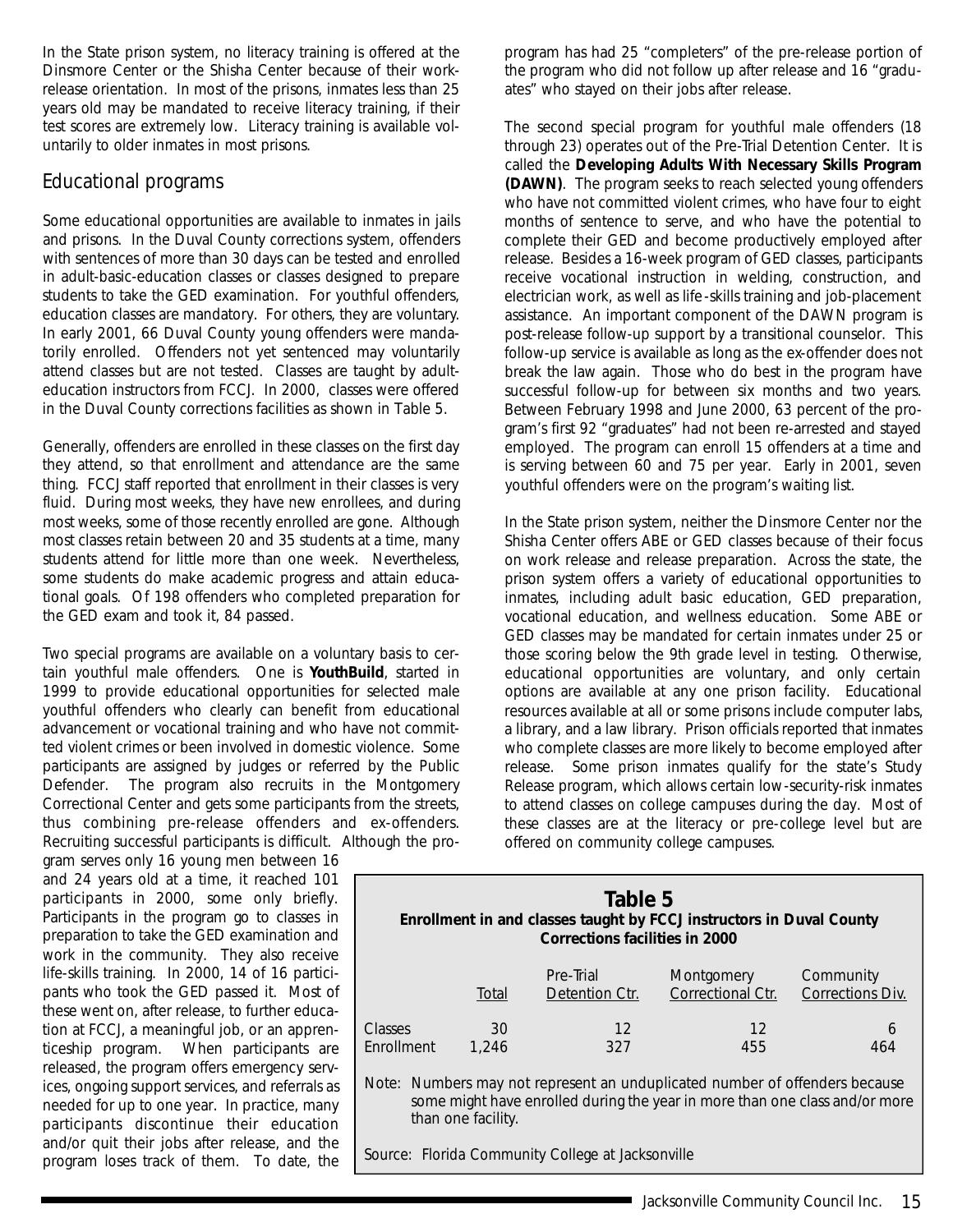<span id="page-38-0"></span>A wide variety of adult educational opportunities are available to all residents in the community, including ex-offenders. FCCJ offers extensive courses in basic education and GED preparation, as well as classes toward an associate degree and certificated training programs in many employment skills. FCCJ's many noncredit offerings include some that could be useful for exoffenders seeking to establish themselves as successful family members, productive employees, and good citizens. Other institutions of higher education in the area offer opportunities for undergraduate and graduate education, as well as a wide range of noncredit programs.

None of these opportunities is specifically geared toward the needs of ex-offenders. Ex-offenders wishing to improve their educational status must learn about them, be able to afford the time and money required to be a student, and be willing to persevere toward their educational goals. One way to help exoffenders in this regard would be to have a structured mechanism to link those taking classes in jail or prison with the equivalent classes available in the community after release. FCCJ has no such mechanism for those taking FCCJ classes in the local jail. However, the Probationers Educational Growth program works with offenders on work release in the Duval County CCD to provide counseling about post-release educational opportunities and makes presentations in all jail GED classes about the availability of educational opportunities after release.

### **Employment assistance**

Beyond for-profit employment agencies, few services are available in Duval County to assist ex-offenders to improve their employability skills and to obtain and keep productive jobs. These kinds of services are made available to only a small proportion of state and local offenders while they are incarcerated.

In the Duval County corrections system, unsentenced offenders and those with short sentences may receive little or no employment-related assistance. Sentenced offenders assigned to the Community Corrections Division are likely to have opportunities to work in the community, either on a work crew or, more beneficially for their future employment opportunities, in a workrelease job. About half of these are jobs that offenders held before incarceration and are expected to return to after release. The other half are jobs that corrections officials have helped offenders to obtain. Although the expectation is that the offenders will retain these jobs after release, many do not. Offenders assigned to work release have access to employability-skills training on how to be successful in finding, applying for, interviewing for, and keeping a job.

For some youthful offenders, the **YouthBuild** and **DAWN** programs offer employability-skills training, job-placement assistance, and even work experience to supplement their emphasis on GED and vocational education. YouthBuild participants work in community projects such as Habijax housing construction. DAWN participants receive vocational training for work as welders, in construction, or as electricians and are assisted with job placement when they are released.

In the State prison system, work release is much less available. The Dinsmore Center is one of only three facilities in the system that offers pre-work release or work release for men. Offenders from prisons all over the state come to Dinsmore for pre-workrelease training and experience. The waiting list of inmates statewide who want to be assigned to work furlough is thousands long. However, only about five percent of all inmates are given the opportunity. Those who get selected receive 100 hours of instruction over three weeks to prepare them for work release. The instruction covers topics such as personal goal setting and achievement, handling social situations, emotional control, parenting, money management, and keeping a job. In the course of a year, the 150-bed facility houses 1,500 inmates who receive the pre-work-release instruction. In 2001, the Dinsmore Center also offered a three-week course in construction skills taught under auspices of the Northeast Florida Builders Association. Because the Dinsmore Center is a pre-work-release facility, its inmates go on to a work-release facility elsewhere in the state before being released, so no information is available about the proportion of these inmates who settle in Jacksonville after release.

The Shisha Center is a full work-release facility for women who hold regular jobs in the community during the week but are otherwise incarcerated. For these offenders, Shisha provides the last phase of their incarceration. About 70 percent of those released choose to stay in Jacksonville.

After release, ex-offenders have a number of sources available to them to receive employability-skills training and assistance in job placement.

For one specifically defined group of ex-offenders, the Salvation Army operates the **Probation and Restitution Center**. It offers both residential and nonresidential services for certain nonviolent felony, male probationers with a year or more remaining on their probation who are court-ordered into the program. Participants all have high restitution penalties to pay and, because of a combination of unstable employment histories, low incomes, and little education, have difficulty meeting their restitution obligations while seeking to re-enter society successfully. Besides transitional housing, the program offers education, individual counseling, life-skills training, and employability-skills training. In addition, it maintains a job bank with certain employers and assists with job placement. The program's residential capacity is 25, but it serves about 100 men in a year.

As part of their ongoing support services, specifically to exoffenders, New Hope Ministry, Prisoners of Christ, and Sisters Ministries, Inc. all offer employability-skills and job-placement assistance for some or all of their clientele. The Sulzbacher Center and Salvation Army offer similar services for homeless people. Some probation officers refer ex-offenders to sources of employment assistance. **Goodwill Industries** offers a more structured employment-assistance program called **Job Junction**. It offers a 12-hour employability-skills workshop as well as jobplacement assistance for about 3,500 individuals each year. The program serves anyone needing the service, and program staff believe that about half of their clientele are ex-offenders. Florida's **Vocational Rehabilitation (VR)** services are available to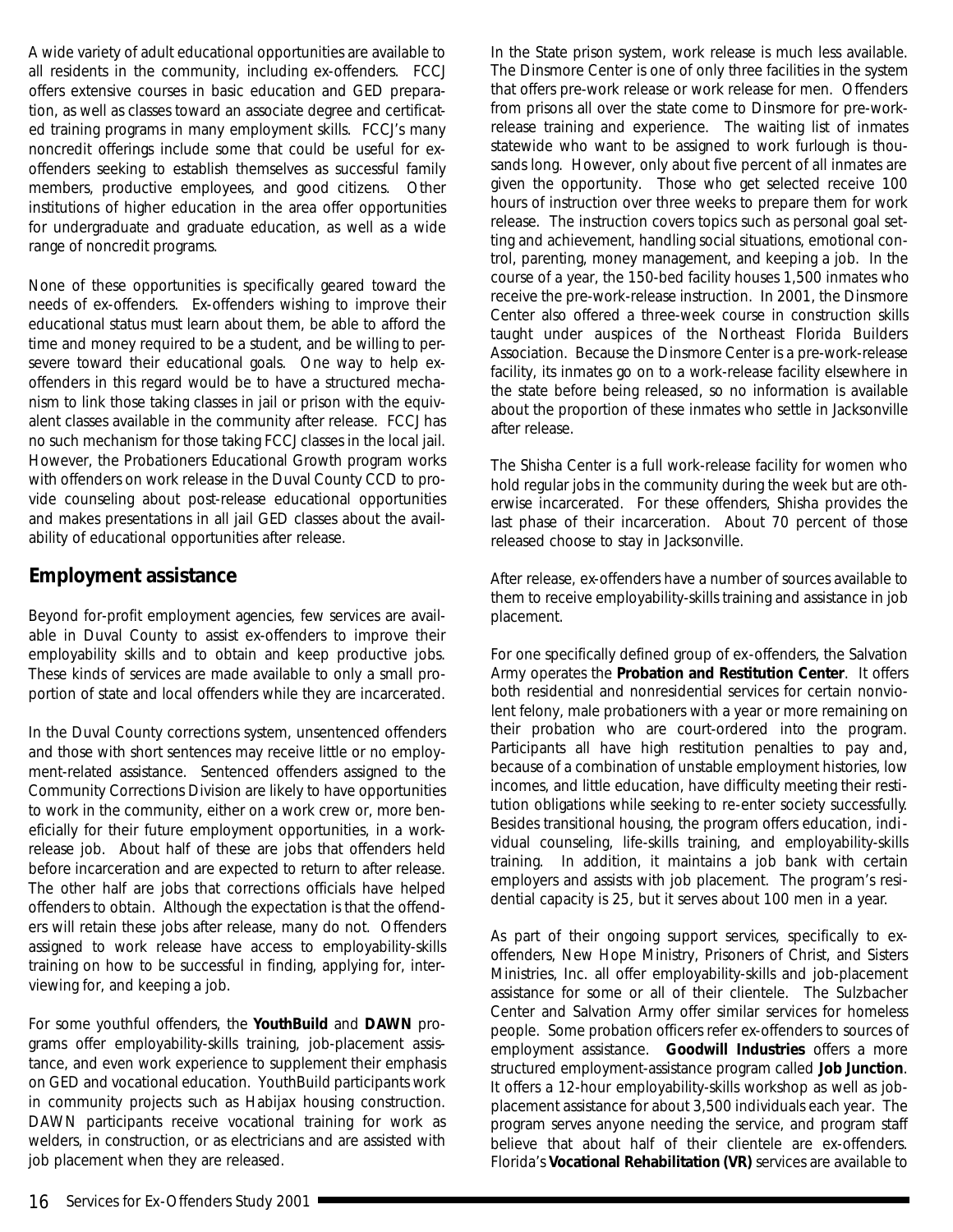<span id="page-39-0"></span>those, including ex-offenders, who have employment-impairing physical or mental disabilities. Its services include rehabilitation activities, employability-skills training, and job-placement assistance. VR officials do not know how many, if any, of their clients are ex-offenders.

**First Coast Workforce Development, Inc.** (*WorkSource*) is the primary public/private source of employability and job-placement assistance in the local community. It operates in six Northeast Florida counties, including Duval. Its basic labor exchange function, which includes a job-placement service, employability-skills workshops, and educational testing, serves any adult seeking employment. It also offers more intensive programs that serve certain target groups, such as veterans and welfare recipients. All of these services are available to ex-offenders who otherwise qualify, although relatively few of those actually served are ex-offenders. In early 2001, 121 ex-offenders living in Duval County were enrolled for WorkSource services.

### **Transportation assistance**

For ex-offenders without access to automobile transportation and without substantial income, two options are available for formal transportation services—a public bus system and a special-needs transportation service designed for those unable to use the bus system. The usefulness of these options for an exoffender depends on how conveniently the transportation can be accessed, the ex-offender's destination, and when he or she needs to get there and back.

The **Jacksonville Transportation Authority**'s public bus service is the main source of public transportation in the Jacksonville area. For those lacking mobility by car, the buses provide an easy, inexpensive way to travel around town—if a bus route comes close to where you need to catch it, if the route goes close to your destination, and if the bus runs when you need it. For many potential riders, the JTA bus system meets these needs. However, for many others, the system is less useful because bus routes do not reach many residential areas and centers of employment, and they run infrequently and for limited hours of operation on many routes.

Organizations like New Hope Ministry seek to help ex-offenders by providing bus tickets. These tickets are made available to human-services agencies by the JTA at reduced cost. Agencies pay for them and then give (or resell) them to clients to meet temporary but urgent transportation needs. While this may be very helpful to certain people who temporarily cannot afford even a bus ride, it does not resolve the transportation problem of the ex-offender who has the opportunity for a job, has no car, and can't get between home and the job by bus.

For those with identifiable mental or physical disabilities that keep them from being able to use the bus system, a countywide **special-needs transportation system** is available. It provides door-to-door transportation in cars and vans for rides scheduled by appointment in advance for those who qualify for the special service. Because of limited capacity, first-priority rides are provided for medical and other important appointments. The service is not available for ongoing commuting. Some ex-offenders could qualify for this service, but no information is available on how many use it.

Apart from some informal volunteer driving services available through certain churches and other private groups, the only other "public" transportation service available in the Jacksonville area is private taxi service, and it is not an affordable option for most ex-offenders, even occasionally.

### **Health-care services**

Health care is offered to offenders incarcerated in both local and state corrections facilities, including mental-health care and substance-abuse treatment. These services are also widely available in the community but are not so easily accessed by everyone, especially those with low incomes and/or lacking employer-provided health insurance.

### *Substance-abuse treatment*

Because committing crime and being addicted to alcohol and/or illegal drugs are so closely interrelated among so many offenders, substance-abuse treatment is an extremely important component of any attempt to reduce recidivism and to help these ex-offenders to maintain stable and productive lifestyles.

Pre-release substance-abuse treatment is available in both jails and prisons. For those incarcerated for only short times in the Duval County corrections system, especially those not sentenced and those whose addictions are not self-reported or clearly evident, pre-release treatment may be minimal. However, even these offenders have access to educational classes about addiction and its prevention and treatment. These classes are offered in all three jail facilities by **River Region Human Services, Inc.**

In the CCD, 96 beds are designated for offenders needing intensive substance-abuse treatment, most of whom are assigned to treatment as a part of their sentence. These offenders participate in a 120-day intensive treatment program within the facility that is followed up after an offender's release with one year of case-managed after care. This program is also provided by River Region.

**Gateway Community Services Inc.** provides substance-abuse treatment services in Duval County corrections facilities as well. However, they are directed toward juvenile offenders, about 40 of whom are served at a time.

Because they bond out of jail while awaiting trial or spend most of their jail time before being sentenced, many offenders in the Duval County corrections system with drug addictions enter and leave the system before addiction can be properly diagnosed and treated. The system currently is unable to respond quickly enough to begin meeting these offenders' need for treatment before they are back out of jail.

The City of Jacksonville has been the recipient of a research grant to test out practices of pre-trial, early intervention. The resulting program, called **Breaking the Cycle**, is reaching about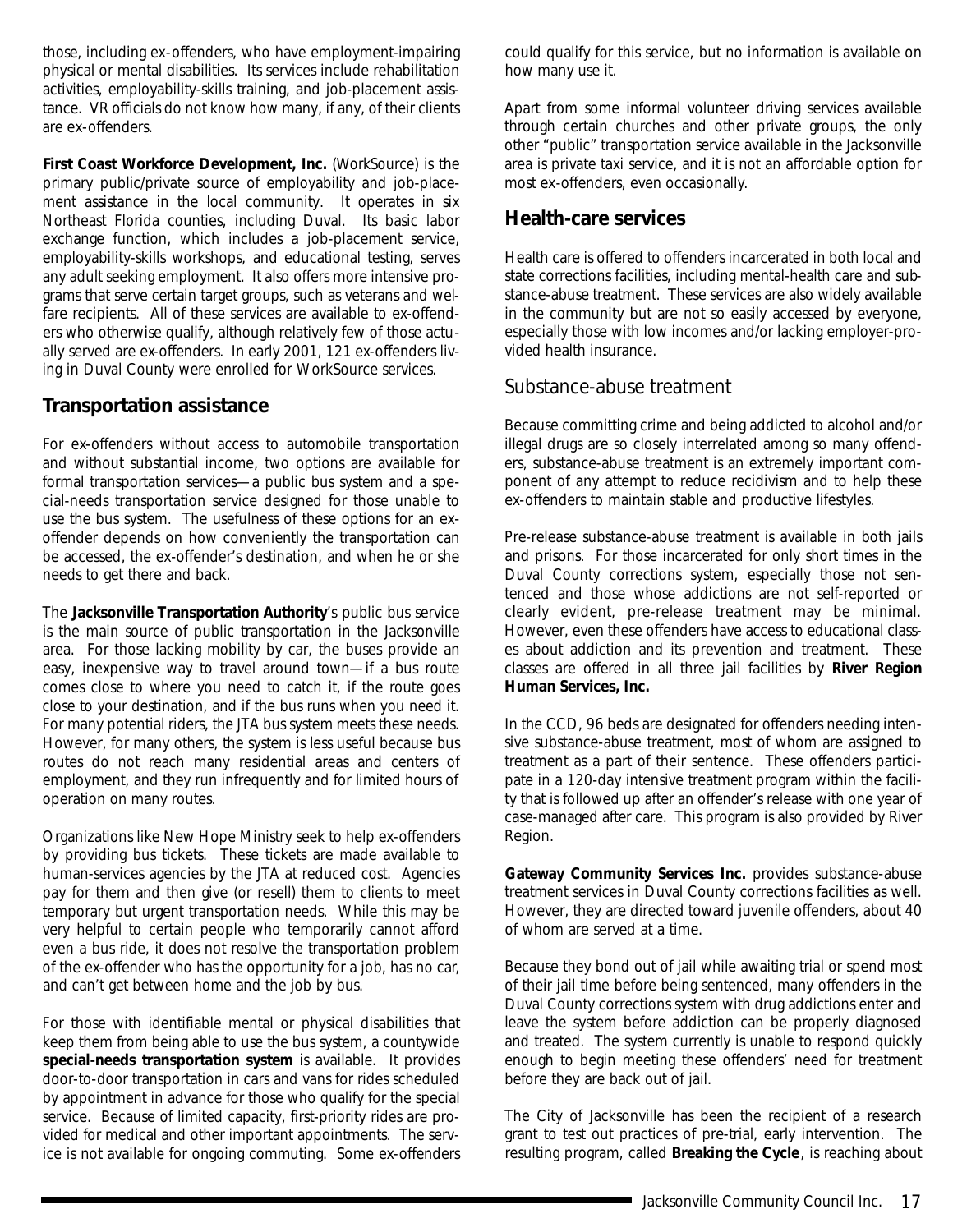<span id="page-40-0"></span>2,000 adult offenders per year who are Duval County residents and convicted of a felony. Early in 2001, 567 offenders were enrolled in the program, 267 in pre-trial status and 300 on postrelease probation. For offenders, the program offers a trade—a reduced sentence for agreement to participate in drug monitoring, pretrial supervision, and perhaps substance-abuse treatment (which are provided under contract by River Region and Gateway).

The program's experience quickly revealed that success depends primarily on the intensity of the supervision, both before and after release. In practice, the normal community supervision process has not always provided the level of supervision needed for this offender and ex-offender population to succeed. Although some other local corrections systems have a designated unit of officers assigned to provide post-release supervision for those in special pre-trial detention programs, including those that are addiction-treatment oriented, the Duval County system lacks such a unit. The expectation was that the research project would lead to creation of such a unit locally. However, the project grant, which relied on the State Department of Corrections for drug testing, was scheduled to end in 2001. As this study was being completed, the City of Jacksonville was still making plans for how it might fund a continuation of the Breaking the Cycle program.

State prison inmates receive an extensive health screening upon entry, and treatment for any addiction diagnosed is available during incarceration.

The same two organizations that provide substance-abuse treatment services in the Duval County corrections system are the major providers of these services in the local community. Both River Region and Gateway reported that, because so many addicts become involved in criminal behavior, large proportions of their clientele are ex-offenders, although neither limits its services to or focuses them on ex-offenders. River Region serves about 2,000 substance-abuse clients annually, of whom its staff believe at least 50 percent are ex-offenders. Gateway staff believe that 70 percent of their 2,000 to 3,000 clients each year are ex-offenders.

Between them, River Region and Gateway offer a wide range of prevention and treatment services, including prescription medication, counseling, case management, and group therapy, plus help with referrals to other needed services. Both outpatient and residential services are offered. For most services, the cost to clients is determined by their income.

The ex-offenders who were enrolled in the CCD intensive substance-abuse treatment program receive one year of intensive case-management services from River Region after they return to the community. This case management, tailored to each client's needs, provides assistance toward meeting educational, vocational, social, financial, housing, job-placement, and other personal needs and helps with referrals to services offered by other providers.

The Salvation Army provides intensive substance-abuse treatment and related services to a distinct group of ex-offenders through its **Non-Secure Residential Drug Treatment Program**. The program serves nonviolent felony probationers who are court-ordered into it. These probationers have at least one year of probation to serve, unstable employment histories, low incomes, little education, and a drug-addiction problem. Intensive residential treatment lasts about two months and is followed up with opportunities for counseling, education, and lifeskills and employability-skills training. The program has a capacity of 40 beds for men and 20 for women, and about 125 participants are served in a year.

### *HIV/AIDS services*

Because of the close relationship between the incidence of HIV/AIDS and intravenous drug use, HIV is of particular concern among the offender population. Offenders diagnosed as HIV positive and/or with AIDS receive medical care while incarcerated in either the local or state corrections system. The Duval County Health Department operates the **Jail Linc** Program, which offers HIV tests for offenders requesting it, provides treatment during incarceration for those who test positive, and offers after care, including maintaining three beds at the Sulzbacher Center for offenders receiving HIV-related treatment who are homeless at the time of release. For people who are HIV positive and need transitional housing, River Region offers a residential treatment program at **St. Johns Horizon House**, whose capacity is 50 people. Between one-half and two-thirds of the 150 residents served each year are ex-offenders, although sex offenders are excluded. Early in 2001, the facility had a waiting list of 16.

### *Mental-health treatment*

In the Duval County corrections system, offenders previously diagnosed or who self-identify as having a mental-health problem receive appropriate mental-health treatment during incarceration, usually medication management, with follow-up case management. Correctional Medical Services, which has a contract to provide all medical services within the jails, provides the mental-health treatment as well. Under the umbrella of the Renaissance Center, Inc., the **Mental Health Resource Center (MHRC)** and the **Mental Health Center of Jacksonville (MHCJ)** provide transitional case-management services as offenders under treatment are released. About 11 percent of offenders are initially referred for mental-health services when they enter the Pre-Trial Detention Center, and 5.2 percent (about 130 offenders at a time) are actively treated. The MHRC and MHCJ continue to serve these offenders after release from jail, as long as they are under supervision of the corrections system.

They also serve the mental-health needs of the general population, including ex-offenders, with outpatient services, case management, crisis stabilization, inpatient services, and a day-treatment program for the chronically mentally ill. About 3,900 people are served each year, including those who involuntarily receive services under Florida's Baker Act. Access to these services is limited. Most MHRC clients must have health insurance to afford the services, and its capacity is so limited that, as of early 2000, it was not accepting new clients. MHCJ serves lower-income people who, without Medicaid, for which all cannot qualify, are not able to afford services.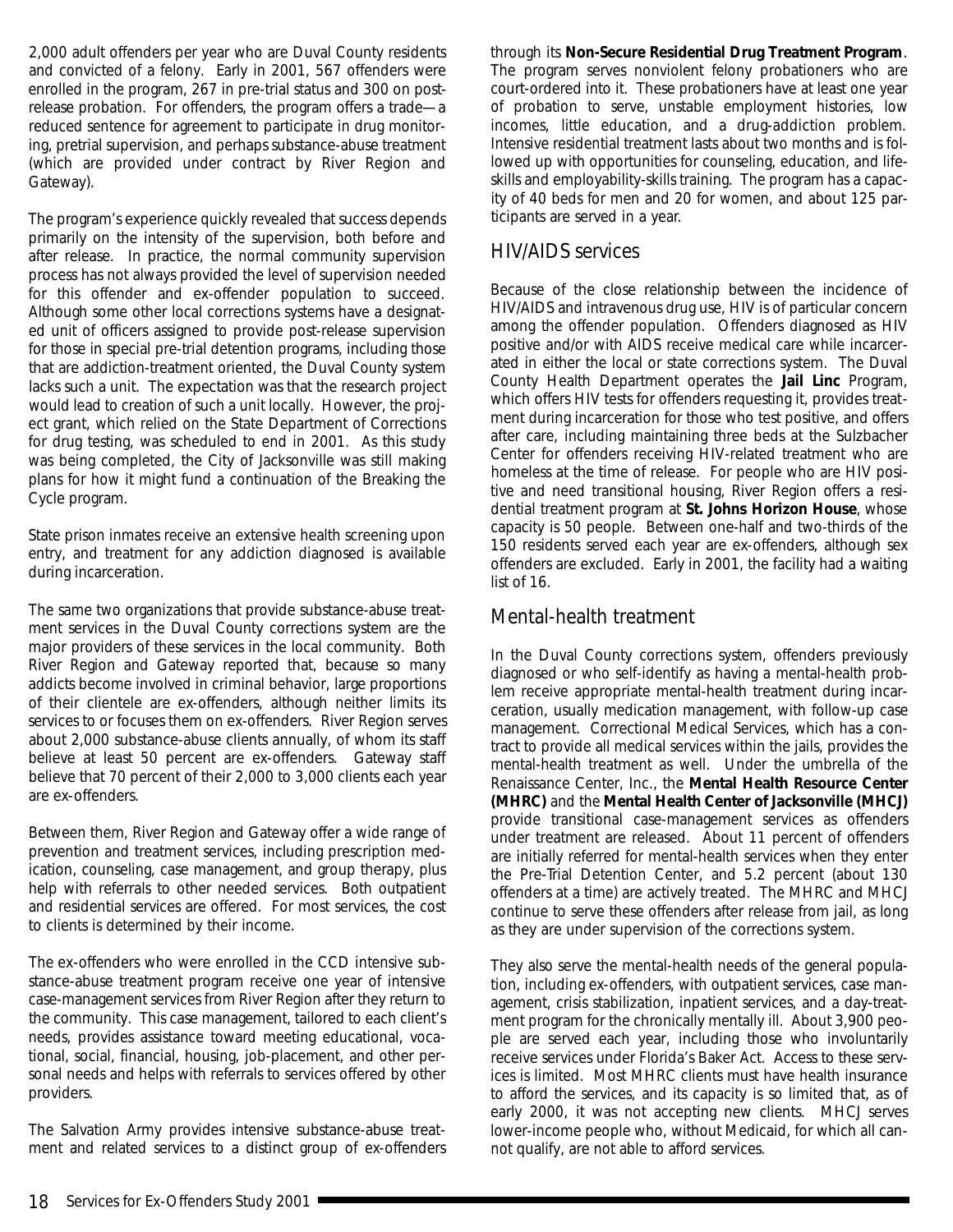<span id="page-41-0"></span>Two other providers of mental-health services available in the community are **Northwest Behavioral Health Services, Inc.** and the **Community Rehabilitation Center, Inc.**, both of which serve primarily an African American clientele. Northwest provides outpatient mental-health services, especially medication and case management, to between 400 and 450 clients per month. The staff estimate that as many as 20 percent of their clients are ex-offenders. CRC provides day treatment and/or vocational rehabilitation services for about 200 people each year who have mental-health diagnosis. CRC staff estimate that a quarter of their clients are ex-offenders.

**Lutheran Social Services, Inc.** is not primarily a mental-health provider, but it provides transitional case-management services for people with mental-health problems who are in local hospitals or jails, who have not yet been formally diagnosed, and are not yet receiving mental-health treatment. It serves about 145 people at a time and over 1,500 in a year, about 40 percent of whom, its staff estimates, are ex-offenders.

A recently established **ACT Project** provides services for a targeted group of people diagnosed with combined drug-addiction and mental-health problems. The Assertive Community Treatment model offers intensive case-management services through an interdisciplinary team of providers and is considered a model for potential use in case management with additional kinds of clients, including ex-offenders.

Offenders in State prisons also have access to mental-health services while incarcerated, if the health assessment done when they enter indicates a mental-health problem or if such a problem becomes evident during their incarceration. When these offenders decide to come to Jacksonville after release, they receive no special assistance from the prison system to help them continue their mental-health treatment locally.

### *Medical care*

As with substance-abuse treatment and mental-health treatment, general medical care is available as needed to all jail and prison inmates, although it may be less effectively accessed by those in the Duval County corrections system who are incarcerated only briefly.

High-quality medical care is available to anyone in the local community, but only if they know how to and can afford to access the services available. Certain programs seek to help specific groups to make the transition from pre- to post-release medical care. These include the Jail Linc Program for HIV-positive ex-offenders, the substance-abuse and/or HIV/AIDS programs offered by River Region and Gateway, and the mentalhealth services offered by the Mental Health Center of Jacksonville and the Mental Health Resource Center.

Beyond these targeted efforts, ex-offenders must seek access to health care as others in the community do. If they lack employment and health insurance, they may have to gain access through **Shands Jacksonville**'s indigent health-care system. If they lack the personal identification card necessary to sign up for Shands care, they will need assistance with that, perhaps immediately (see Emergency Services, page 11).

### **Legal assistance**

Offenders and ex-offenders with legal problems related to child support, divorce, child custody, regaining civil rights, and similar civil matters have limited resources available to them in Duval County for legal assistance.

Both the local and state corrections systems offer limited access by offenders to law books. In the state system, that access varies considerably among prisons. Access to the courts is guaranteed constitutionally for both local and state offenders. Neither system provides one-on-one assistance to help offenders identify and deal with specific civil matters that, if unresolved during incarceration, may deter their efforts, after release, toward successful re-entry into the community.

Programs such as New Hope Ministry that specifically serve exoffenders help some to identify legal issues needing attention, but they do not provide direct legal assistance for those unable to afford a private attorney. That service is provided locally, for civil matters, by **Jacksonville Area Legal Aid, Inc.** Legal Aid uses public and private funding to hire attorneys who provide free legal counsel and, if needed, representation to those with low incomes. Ex-offenders with low incomes can qualify for this service, although Legal Aid is prohibited from working with incarcerated individuals. It can assist with the kinds of civil issues that ex-offenders typically face. Legal Aid's Duval County office is in downtown Jacksonville. It also serves Baker, Clay and Nassau Counties. It maintains no formal waiting list and serves all eligible people seeking assistance. Often, however, requests for assistance do not result in formal cases. Many legal issues are resolved through counseling and referrals to other appropriate sources of assistance. Some potential cases are not taken because of the limited capacity of the staff attorneys. These are cases with lower priorities, such as divorces with no children involved. Legal Aid seeks to expand its capacity by encouraging the provision of pro-bono services by local civil-law attorneys.

Legal Aid has not been asked to help with the restoration of felon civil rights and does not believe it can be of major assistance in this area. The Florida prison system provides all offenders being released with the paperwork necessary to request clemency from the Governor and Cabinet. In 1998-99, 23,025 offenders were released, all of them ex-felons. Of these, eligibility for clemency was determined for 17,839 (felons with more than one conviction are not eligible). Of these, 2,592 received certificates restoring their civil rights, about 14.5 percent of those eligible and 11.3 percent of those released. The primary issue appears to be not so much the availability of legal advice as State policies that lead to low rates of clemency approval.

### **Ongoing personal-support services**

Few local organizations provide ongoing personal-support services specifically for ex-offenders, and they serve a small proportion of the offenders released locally each year. For those aware of it, **First Call**, the community's telephone information and referral service, is available to anyone needing assistance in finding out about and accessing many kinds of community services.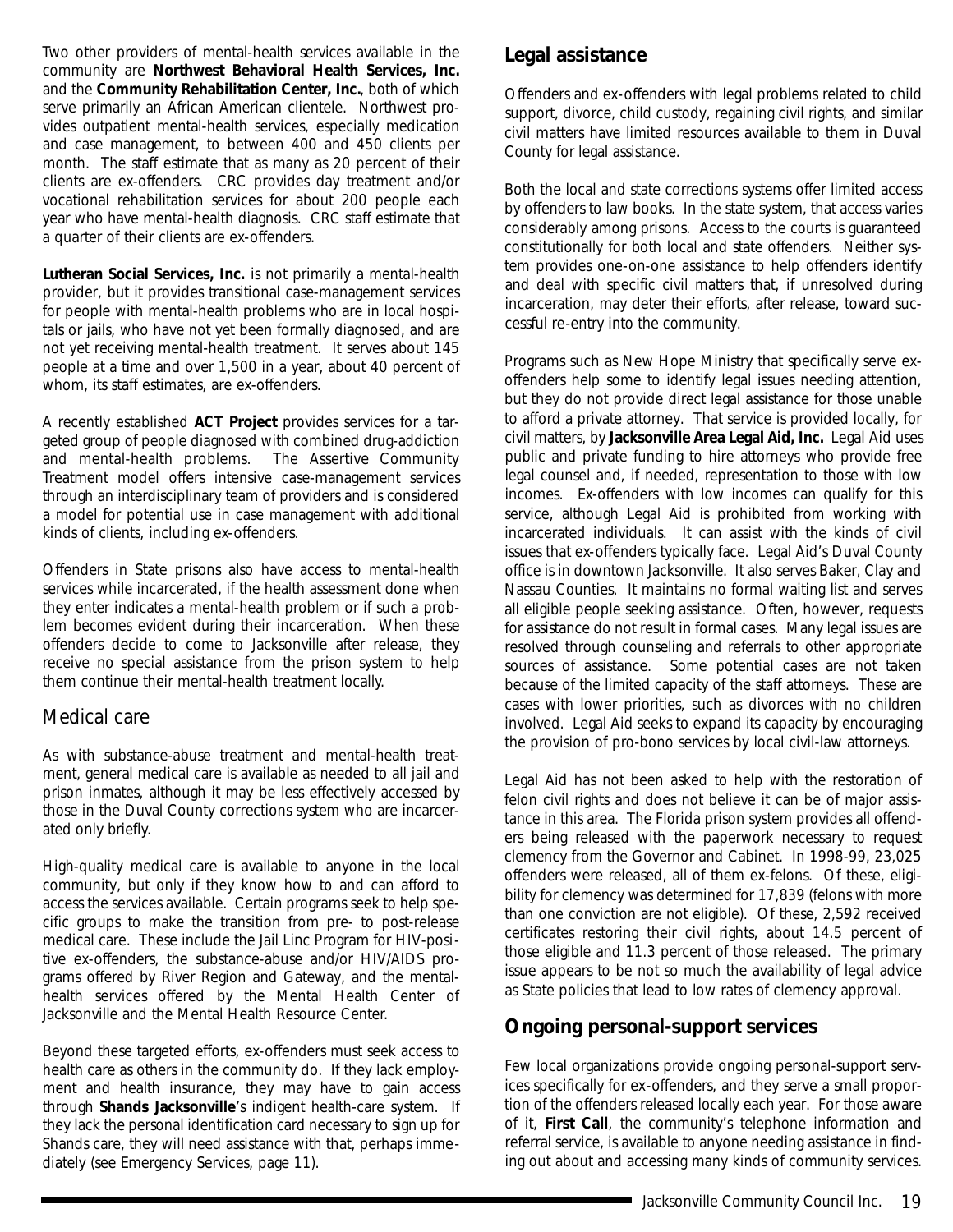<span id="page-42-0"></span>However, First Call is a supplement to, not a substitute for, the ongoing personal support services many ex-offenders need.

**New Hope Ministry** provides ongoing support services for the ex-offenders for whom it first sought to meet emergency needs immediately after release, as well as for others who subsequently seek its services. The program remains an ongoing source of counseling and assistance with referrals to other services. These services are available to all felony ex-offenders in the Jacksonville area. Including emergency-assistance clients, the program serves about 800 ex-offenders each year.

**Prisoners of Christ** serves in a year between 125 and 150 male ex-offenders. In addition to offering emergency assistance and a small transitional housing program, the organization offers ongoing support through referrals for other services, especially those related to substance-abuse problems and job placement.

The Life After Prison program operated by **Sisters Ministry, Inc.** provides a structured support program for 200 female ex-offenders under supervision of the corrections system. The program recruits its clients from among eligible offenders in the Duval County and State corrections systems, and it provides both preand post-release services. The program includes employabilityskills training, educational assistance, assistance with spiritual issues, life and parenting skills training, and assistance in reuniting women and their children. A few participants live in the organization's transitional housing called Destiny Village (which has 16 beds for both women and children). One year of follow up is offered, which includes quarterly criminal-record checks, periodic contacts with probation officers, and random drug tests.

**Alcoholics Anonymous** and **Narcotics Anonymous** provide voluntary, peer support-group experiences for many ex-offenders, and others, who are in recovery from alcohol and drug addictions. These support groups are available both in jails and prisons and in the local community. Since their services are not formally operated and funded by specific provider organizations, little specific information is available about the numbers served and how many of them are ex-offenders.

### **GAPS IN SERVICES AND LEGAL LIMITATIONS**

**For ex-offenders seeking to re-enter the community as residents in Duval County, some significant gaps exist between their needs and the services available locally. To some extent, these gaps reflect deficiencies in the spectrum of services available, the resources necessary to meet the full need, or the network of information sharing that helps ex-offenders to become aware of services and to take advantage of them** successfully. In addition, certain legal restrictions are **imposed that, while considered justified by society, have the effect of impeding efforts by ex-offenders to obtain needed services and to build stable and productive lifestyles.**

Where gaps exist in locally available services that meet needs of ex-offenders, these needs may not be fully met, which may have

negative consequences for the lives of the individuals involved and for the community if the ex-offenders engage in further crime. Resource people identified a number of gaps between needs and available services, as follows:

### **Gaps in emergency assistance**

For many ex-offenders, the most significant gap is the knowledge gap, knowledge of where to go and how to gain quick access to emergency services. Offenders receive only limited information before they are released about how to obtain emergency services—either generally or specifically pertaining to Jacksonville immediately following their release. Once released, ex-offenders have available in the local community no single, easily accessible, authoritative source of information to guide them quickly toward emergency services. An informal word-of-mouth information-sharing network exists, but many needy people are not connected to this network.

Beyond the information gap is the resources gap. Programs that do provide emergency services locally have limited budgets and often cannot serve all who seek their assistance.

A specific, frustrating gap exists in the availability of help for exoffenders to obtain an acceptable personal ID card on short notice, despite the fact that such identification is often a prerequisite for access to additional services, including emergency services, and for obtaining employment, housing, and much more. During incarceration, offenders may have lost or had revoked whatever acceptable identification they had. They may lack a valid driver's license, may not know their Social Security Card number, if they had one, and may not have easy or quick access to basic identification such as a birth certificate. In Florida, offenders released from State prison must present a Department of Corrections picture ID card and, in some cases, a birth certificate to obtain a new driver's license, if their crime does not continue to make them ineligible to drive.

### **Gaps in housing assistance**

Gaps affecting some ex-offenders exist in relation to all three levels of need for housing assistance:

**Emergency shelter:** Shelters serve mostly single adults and offer fewer beds for women than for men. These policies may limit needed availability of emergency shelter for women, especially those with children. Although the shelters do not report waiting lists specifically of women or children, they are forced to turn many away. Most emergency-shelter beds in Jacksonville are located in the downtown area, generally convenient to the usual release points for ex-offenders. However, the total number of beds available is not sufficient to meet the emergency-shelter needs of ex-offenders released locally.

**Transitional housing:** In contrast to the situation with emergency housing, the greatest gap in transitional housing occurs in meeting the needs of single males. Only the Liberty Center offers transitional housing for this population, and it does not provide the support services usually associated with transitional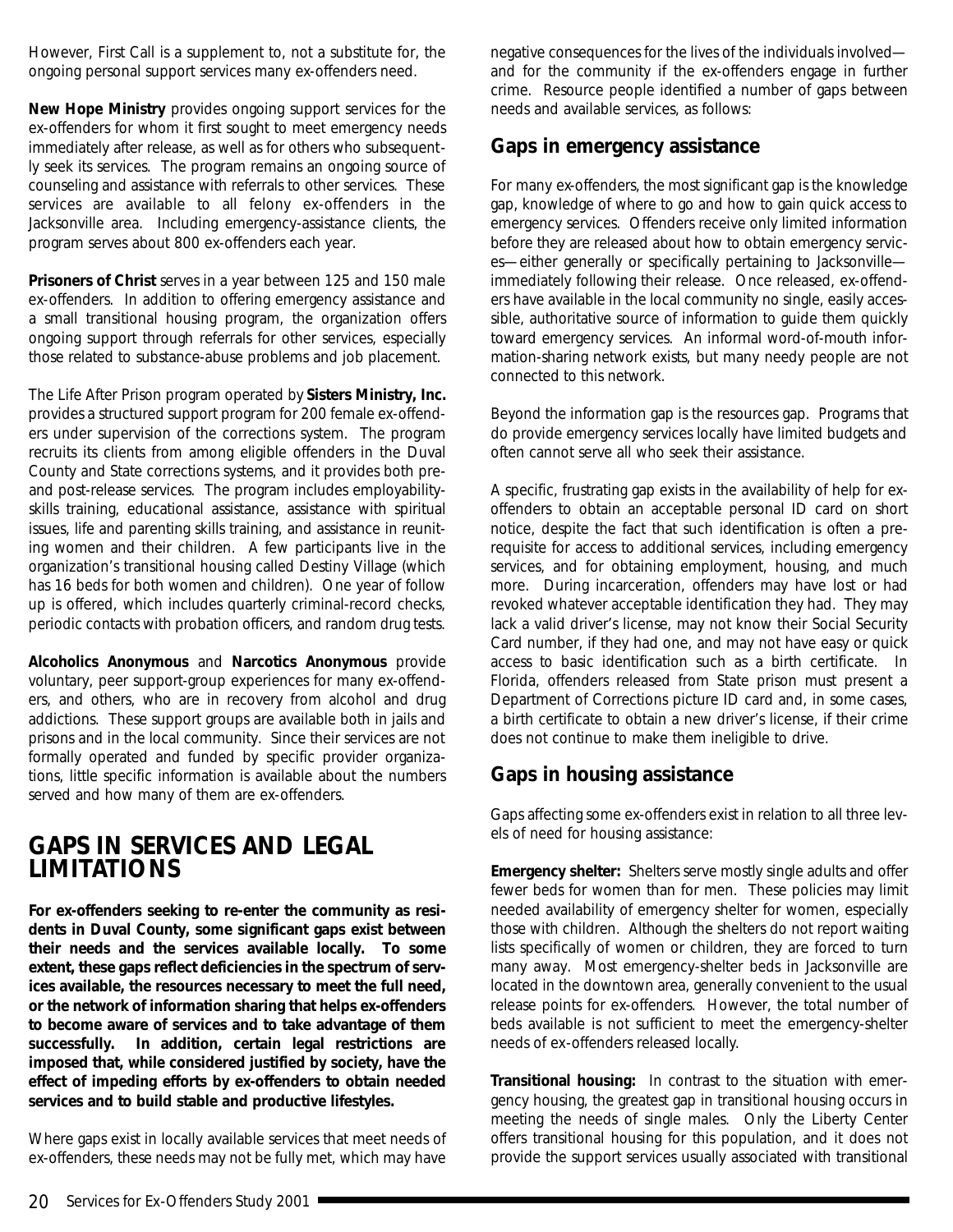<span id="page-43-0"></span>housing. In addition, because it is funded primarily with federal rental-assistance dollars, certain ex-offenders are explicitly excluded, including sex offenders, methamphetamine producers, and others who committed a felony within the last year. Only the latter group may appeal for an exception, and no information is available on how many appealed and how many appeals were granted. Single females may also not be fully served by existing transitional-housing facilities since most of them seek first to serve women with children.

**Permanent Housing:** As documented in JCCI's 2000 study on *Affordable Housing* and confirmed by resource people for this study, an overall shortage exists of affordable housing—permanent housing that is decent and financially accessible to residents with limited incomes. Since large numbers of ex-offenders hold jobs that pay poorly, if they have jobs at all, they are heavily impacted by the shortage of affordable housing.

Certain ex-offenders face specific limitations in the housing market. The Public Housing and Section 8 rental-assistance programs operated by the Jacksonville Housing Authority for people with low incomes are prohibited by federal law from accepting those convicted of sex offenses, producing methamphetamines, or of other felonies within the past year. Those in the other felon category may appeal for an exception, but no information is available on how many appeal and how many appeals are granted. A legal limitation is also placed on the private-housing choices of sex offenders and sexual predators. They are not allowed to buy or rent within 1,000 feet of a school or child-care facility, and the local sheriff notifies all residents within a mile radius of where they do decide to live of their choice of location.

The group among ex-offenders most affected by legal restrictions on housing is sex-offenders, who represent a small minority among all ex-offenders. In early 2001, 1,116 registered sex offenders were living in Duval County. During 2000, 90 sex offenders were released from the State prison system to Duval County.

### **Gaps in educational assistance**

Both literacy training and certain classes at the basic education and GED levels are available in local corrections facilities. However, those not yet sentenced or with an unserved sentence of less than 30 days may not choose to participate formally, although they may sit in on classes. Since the sentences of offenders in the local corrections system are a year or less—in many cases much less—opportunities for sustained learning while incarcerated are quite limited. In addition, many offenders spend most of their incarceration time in pre-trial status and may never have the opportunity to attend education classes. The effectiveness of in-jail education is further diminished by the lack of positive incentives for academic achievement. In addition to these limitations, State funding for community colleges was recently cut substantially, leading to a reduction in the number of instructors and of classes offered, including those in the jails.

Once an offender has been released to the community, these

gaps in the availability of educational opportunities disappear. Extensive opportunities are available in the community for all citizens, including ex-offenders, for literacy training and for classes at all levels of education and many kinds of vocational skills. However, these opportunities are of little help to exoffenders if they do not know about them or choose not to participate. No system exists in the community to track ex-offenders educationally once they are released, so no information is available on the extent to which they do take advantage of the opportunities available. Specifically, FCCJ does not track students enrolled in classes in the jails classes to ensure that they know how and are encouraged to continue their educational progress on the outside.

### **Gaps in employment assistance**

The most significant gaps in relation to employment assistance may be those in literacy, education, and vocational-training opportunities identified above. Beyond this, gaps exist in the local availability of employability-skills training and job-placement services. Before release, these kinds of services are available to some offenders more than others. In the Duval County corrections system, those selected for work furlough receive both kinds of assistance but others receive neither. In the State prisons, all inmates receive some employability-skills training, but only those who request it or who are assigned to work furlough receive any job-placement assistance. In the community, both of these kinds of services are available, but mostly informally as a part of ongoing support services and only to a small number of ex-offenders.

Many ex-offenders who do become employed experience another kind of gap—the gap between the wage they can obtain, given their job skills and labor-market conditions, and their financial needs. For instance, the average hourly wage of 157 inmates placed through the Duval County Community Corrections Division in 2000 was \$7.58 (\$15,766 on a full-time, annual basis). This gap is surmountable only by individual effort to improve educational level and job skills or by changes in the local economy that raise wages or make better-paying jobs available to ex-offenders who have limited educational and job-skill preparation.

Ex-offenders with certain kinds of convictions face specific limitations in the job market. Those convicted of a sex crime may be excluded, by law or by practice, from employment in businesses and agencies serving the public—especially women and children—directly. Those convicted of theft or other financial crimes may be excluded from jobs in banks and other financial institutions, or from jobs in other settings in which trust with money is important.

Both the federal and state governments have enacted policies that offer tax incentives to employers who hire employees in certain categories. Some ex-offenders have been included. Before 1995, the federal **Targeted Job Tax Credit** offered employers a \$200 per month corporate income-tax credit for up to one year for each individual from a targeted group hired and employed, including certain ex-offenders. This program was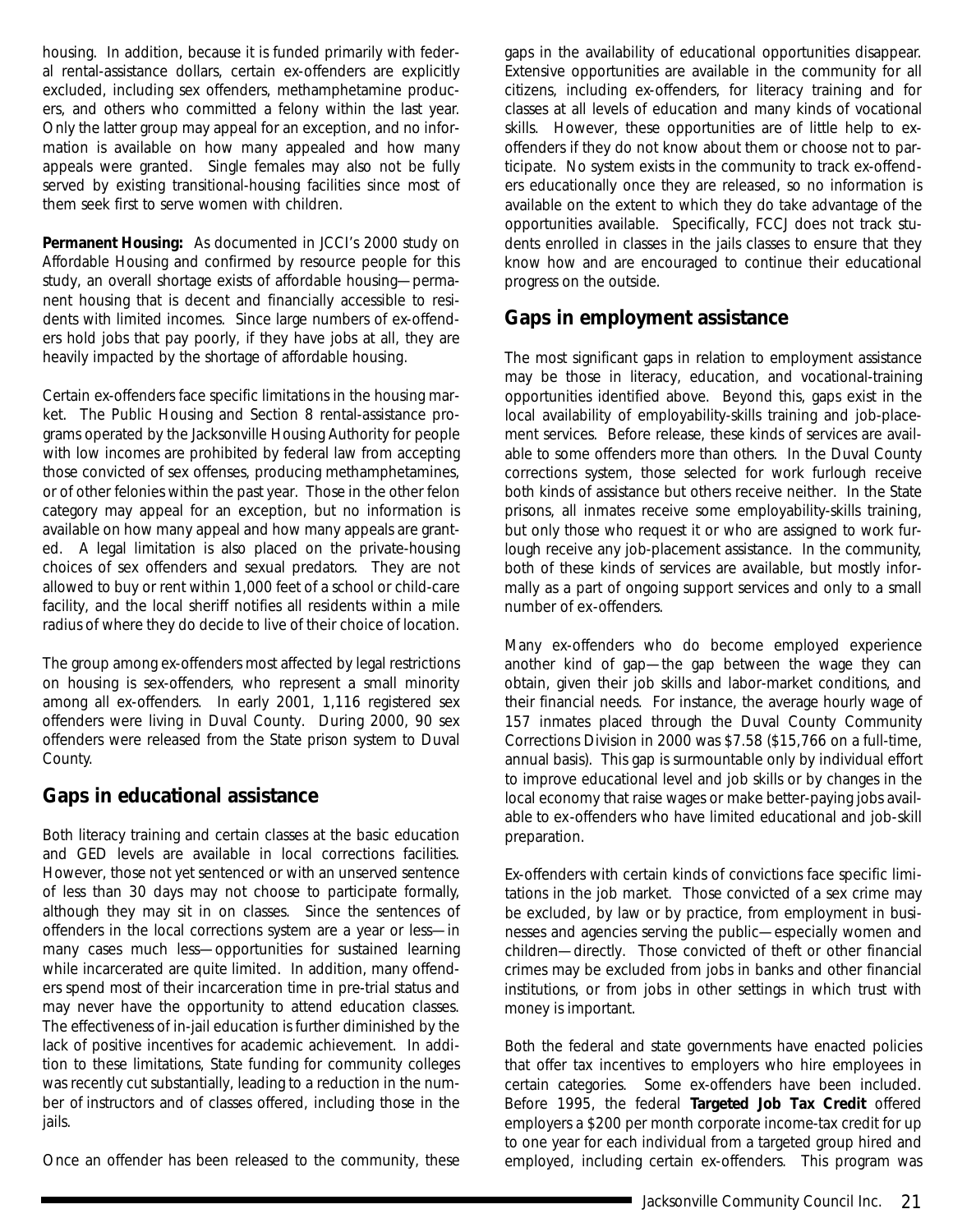<span id="page-44-0"></span>considered part of the "old" welfare system and was discontinued as a part of welfare reform.

In 1997, it was replaced by the **Work Opportunity Tax Credit**, which provides incentives valued at 40 percent of the first \$6,000 of first-year wages for individuals from targeted groups hired and employed for 400 hours or more. Eligible ex-felons include only those hired no more than one year after their release, who have low incomes, who are between 18 and 24 years old, and who live in a federally designated Enterprise Zone. An enterprise zone is a geographic area defined by federal or state action for special revitalization assistance. The State of Florida also offers a corporate tax incentive for employment of particular groups, including certain ex-offenders, within state enterprise zones. As of early 2001, Northeast Florida contained no federal enterprise zones but did have a large state enterprise zone in Jacksonville.

### **Gaps in transportation assistance**

For ex-offenders who do not own a car and do not have access to one through family or friends, relying on publicly available transportation in Duval County has substantial limitations. The JTA public bus system is inexpensive but lacks the convenience and flexibility of door-to-door, go-and-come-on-demand automobile travel. In addition, depending on where an ex-offender lives and where his or her place of work or other destination is located, bus routes may or may not accommodate his or her needs. Some locations of well-paying employment opportunity—Atlantic Marine on Heckscher Drive is one example—are not served by a public bus route. These are not limitations specific to ex-offenders, but many ex-offenders lack access to car transportation, so they are significantly affected by the limitations of the bus system.

Ex-offenders may also have difficulty using the other major source of "public" transportation in Duval County, the coordinated special-needs transportation system. The door-to-door special-needs system is designed to assist those with physical or mental difficulties that preclude their successfully using the bus system. Most ex-offenders are capable of using the bus system, but it may not meet their transportation needs. In addition, the special-needs system operates by appointment only and gives high priority, with its limited capacity, to trips for medical care and other important needs. It is not designed to provide a regular "commuter" service except for those with severe physical disabilities.

Although the experience of organizations working with exoffenders verifies that these gaps in transportation access negatively affect many ex-offenders, no figures are available on the proportion of ex-offenders who lack access to an automobile and/or are unable to use the public bus system to meet their transportation needs.

### **Gaps in health-care services**

Several specific gaps exist in the health-related assistance available to ex-offenders.

Although offenders in the local corrections system who are discovered to have mental-health problems receive treatment while incarcerated, an unknown additional number have mental-health problems that are not discovered or are interpreted as disciplinary problems. These offenders carry their undiagnosed mental-health problems back to the community when they are released, complicating their chances for successful re-entry and possibly causing negative impacts on the community. Although local jail offenders receive a health assessment on entry, the medical and mental-health evaluation received by State prison inmates when they enter is much more comprehensive. Therefore, their mental-health problems, whether previously diagnosed or not, are likely to be discovered and treated during their incarceration.

Although prison inmates receive an extensive medical assessment upon entry, the health-care needs of local jail inmates are treated only if self-reported or clearly evident. In addition, neither local nor state corrections systems offers much preventive health care, except for those diagnosed with infectious/contagious diseases, especially HIV. Thus, an opportunity is lost to concentrate on preventing health problems, which could help to ensure better health for offenders well after their release.

### **Gaps in legal assistance**

Certain of the legal issues that face some ex-offenders originate during their incarceration and may become more severe if not attended to until after release. In particular, nonpayment of child support during incarceration may constitute another offense for which the offender will have to answer. Having legal advice and assistance readily available during incarceration could help offenders to anticipate and deal with such legal issues earlier rather than later. However, no formal system exists in the local corrections system or in the State prison system to provide such advice and assistance, although chaplains in the State prisons do offer lay advice on such matters when requested.

### **Gaps in ongoing personal-support services**

The local and state corrections systems provide minimal assistance to inmates, as they approach their release time, in explaining what kinds of services are available to them in the community and how they can gain access to these services. Locally, jail officials do make an effort to provide some information about certain immediately needed services. The state system cannot do even that with any precision, because state inmates return to so many communities with so many differing mixes of services.

Even if the corrections systems were to place more emphasis on helping to prepare inmates to obtain needed community services after release, they currently lack mechanisms to collect and use the individual information necessary to reveal the full range of community-service needs of inmates. The State prison system collects and retains only limited information useful for identifying post-release needs beyond the name of a family member to be contacted at the time of release. The local corrections system can answer only some of the relevant questions about the status of offenders. While information is obtained on their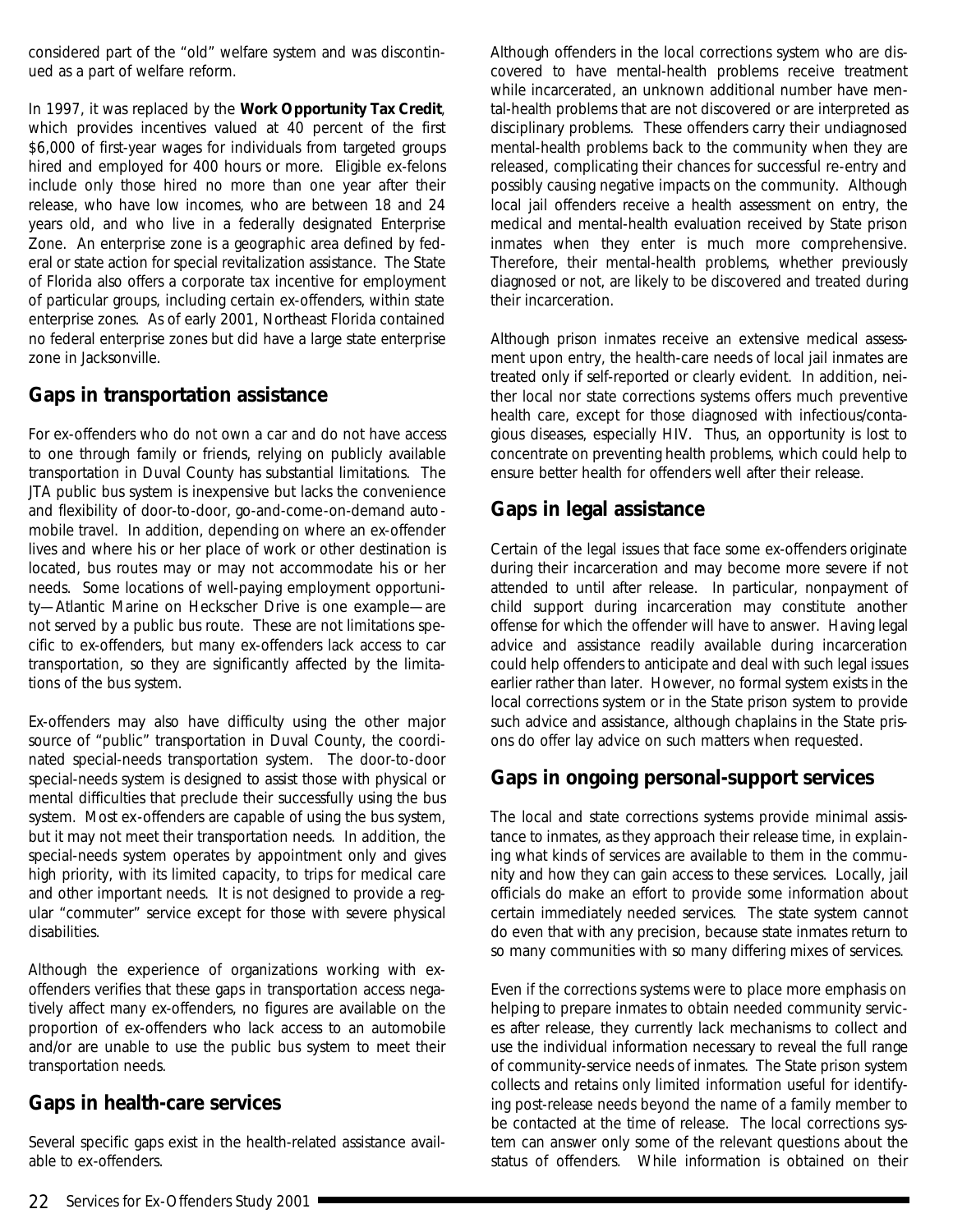<span id="page-45-0"></span>demographic, educational, employment, and basic physical and mental-health status, no information is gathered on their family, housing, or transportation status or on possible civil legal issues they may have. Even though certain information is obtained for use with individuals, most of it is not aggregated to help corrections officials understand the kinds of post-release needs their pre-release programs should target.

Beyond what they can muster for themselves and through friends, peers, and social/religious groups, many ex-offenders need ongoing personal support from community sources after their release in the form of wise counsel and information about access to needed services. The local programs that offer support services specifically for ex-offenders are fragmented, not coordinated among one another, and collectively have the capacity to serve only a fraction of the need.

One potential source of ongoing support services is not fulfilling that potential. Many ex-offenders remain under the supervision of the corrections system through probation officers. Although these officers could provide many ongoing support services, and some apparently do individually, the probation system defines its role as one of supervision to ensure public safety, not assistance to improve the post-release life of ex-offenders. The large size of probation caseloads also limits the ability of probation officers to offer much individualized support, even if it were encouraged. As of early 2001, regular probation caseloads reached about 140 because of staffing shortages. Normally, caseloads are about 90. Specialized caseloads are smaller, normally 50 for sex-offenders and 25 for those under house arrest.

### **THE STIGMA BARRIER**

**A social stigma against ex-offenders continues to influence how society thinks about and treats ex-offenders and to raise barriers that impede the efforts of ex-offenders to re-enter the community successfully as stable, productive, and fully accepted citizens.**

In addition to seeking ways to overcome the gaps in service and legal limitations described above, ex-offenders must also deal with the pervasive stigma society places on the status of exoffender. This is a broad-brush social stereotype that sets exoffenders apart, even after they have "paid their debt to society." People's lingering fear is that ex-offenders may never totally become "ex" and may still harbor the capacity and perhaps even the desire to commit criminal acts. For some individuals, the stigma may be conscious and intentionally applied. For others, it may be more indirect and perhaps even unconscious, the product of values internalized from one's upbringing and living environment. The stigma is regularly and widely reinforced in the media and popular entertainment.

To some extent, the legal limitations discussed above represent examples of the selective application of the stigma in ways that society has defined as justifiable. In some cases, application of the stigma beyond what is legislated may conform to strongly held social mores that provide justification. In other cases, the stigma may be applied informally and discriminatorily, by individuals in a position to influence the lives of ex-offenders, in ways that society as a whole would not hold to be justifiable.

Ex-offenders may be confronted with this stigma in various ways as they seek to meet their goals of becoming stable and productive citizens. Not all of the major areas of need are equally susceptible to the negative effects of stigma.

**Immediate basic needs:** Local providers of emergency services that are not specifically designed to help ex-offenders do not erect barriers, based on stigma, that impede the availability of emergency services to ex-offenders more than to other needy people.

**Housing:** Many applications for apartment rental request information about prior convictions. Although ex-offenders who committed certain kinds of crimes are legally excluded from some housing, in other cases, rental agents informally discriminate against ex-offenders, without knowledge of their current values and lifestyles, thus unjustifiably limiting housing choices for ex-offenders. Some ex-offenders seeking to establish credit for mortgage approval or apartment rental face similar informal discrimination from lenders. A condition of supervision after the release of sex offenders requires the sheriff to notify residents within a one-mile radius of the location of a home or apartment that a sex offender wishes to occupy. While only the notification is required by law, the reactions of neighbors may, in some cases, be unjustifiably influenced by the pervasiveness of the stigma, regardless of the individual ex-offender's values and lifestyle after release.

In their apprehension about being denied because of such informal discrimination, some ex-offenders are tempted to falsify applications. This, of course, violates the lifestyle values required for successful re-entry to the community, and, if caught

### Nancy's Story

During her incarceration, Nancy worked in the prison library. She says this opportunity—using her mind for problem solving and learning administrative skills gave her a sense of pride and self-worth. Nancy laments the high number of inmates who work in prison laundries and license plate production, as these tasks do not prepare ex-offenders for employment in the community. Her library training and a supportive supervisor gave Nancy hope she could find meaningful employment in the community.

Nancy is now working and studying at the local community college. But a struggle remains as she rebuilds her life. Nancy is cautious about disclosing her exoffender status in personal and professional relationships. When filling out job applications, she routinely faces the question: Have you ever been convicted of a misdemeanor or felony? Nancy initially discloses only her misdemeanor convictions, hoping to establish open communication with the interviewer before revealing her felony conviction.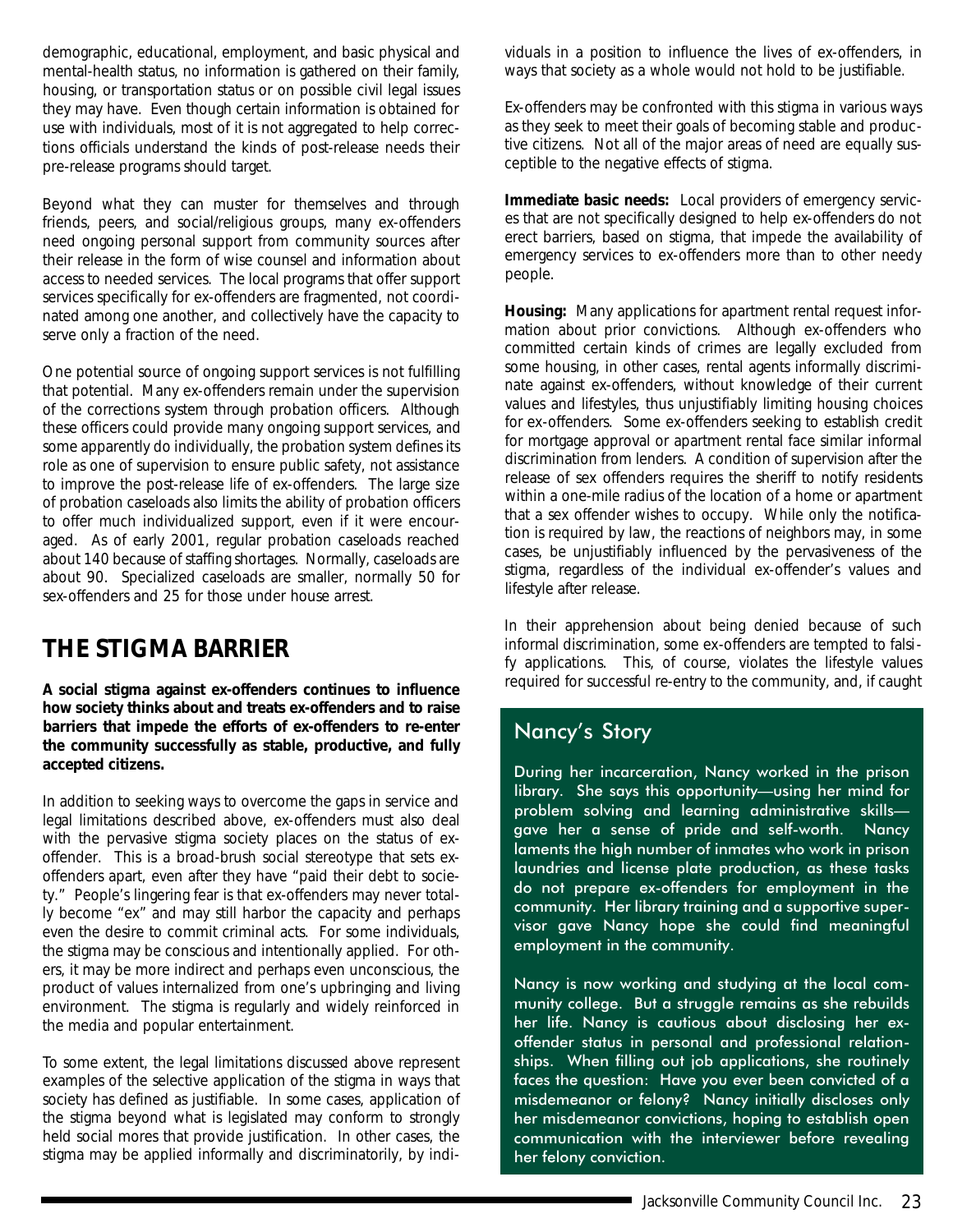<span id="page-46-0"></span>through background checks, these ex-offenders will pay a new personal penalty.

**Education:** Social stigma does not appear to be a deterrent to the opportunities available to ex-offenders for literacy tutoring, education classes, or vocational training.

**Employment:** As with housing, many employment applications require disclosure of a past criminal record. Although some kinds of ex-offenders are legally excluded from certain kinds of employment, some informal discrimination is also practiced against ex-offenders as a class, regardless of the job or of the exoffender's qualifications for it.

As with applications for housing, some ex-offenders are tempted to falsify employment applications because of the dynamics of the social stigma, with the same negative consequences for themselves and society.

**Transportation:** No social stigma issues arise in relation to meeting transportation needs, except that ex-offenders seeking to purchase a car may experience stigma-based discrimination, as with home purchase or rental, when seeking to establish acceptable credit.

**Health, mental-health, and substance-abuse care:** These services appear to be available to individuals without regard for the social stigma of offender status. However, residents in neighborhoods may vociferously resist nearby location of facilities that serve populations they perceive to be "undesirable" or "dangerous," such as substance abusers or mental-health patients, among which many ex-offenders are found.

**Legal assistance:** Community-supported legal aid appears to be available without regard for the social stigma of offender status.

**Personal support services:** Although few systems are available specifically to provide personal support services for ex-offenders, discrimination based on the social stigma of ex-offender status does not seem to deter access to other community-based support services that are not geared toward serving specific populations. However, the pervasive acceptance of the stigma by society, along with the ever-present possibility of being confronted by the stigma in specific social or business relationships, can deter or dismantle efforts by ex-offenders to establish strongly positive self-images and lifestyles free of crime. While the negative effects of the stigma can undermine the effectiveness of personal support services, having access to strong support services is the best defense toward overcoming these negative effects.

Although legal limitations are "justified" by being agreed on through public decision making, sometimes unintended results in practice lead people to question whether some legal restrictions are actually justifiable limitations or unjustified barriers. Resource people identified two such issues relating to Florida state law:

**Privacy:** The Florida Department of Law Enforcement main-

tains a website list, with pictures and personal information, of all convicted sex offenders, whether current or ex-offenders. Printouts of portions of the list applying to specific geographic areas are available from FDLE on request. Although justified to protect public safety from potential repeat sex offenses, some have questioned whether it crosses the line to become an unjustified intrusion into private lives based on society's social-stigma fear of ex-offenders, especially sex offenders. Whether justified or not, this practice significantly impedes efforts by former sex offenders to establish themselves as stable and productive citizens.

**Civil Rights:** Florida is one of thirteen states that permanently disenfranchises ex-felons, unless they specifically are granted clemency, for which those with only one felony conviction are eligible. This life-long punishment is imposed ostensibly because society believes that ex-felons can never fully repay society for their criminal behavior and become fully functioning and accepted citizens. This attitude reinforces—and is reinforced by—the social stigma society holds against ex-offenders. The roots of this policy are also tangled with Florida's history of official racial discrimination. Some interpret this law to be a remaining vestige of "Jim Crow" laws of the past. In practice, because African Americans commit disproportionate numbers of felonies for the size of that segment of the population, they remain disproportionately disenfranchised.

The only way that an ex-felon's civil rights can be restored is through clemency action by the Florida Governor and Cabinet. The success rate is low. In 1998-99, only 14.5 percent of those released from Florida state prisons who were eligible for clemency were granted it. Applicants often are denied if they still owe on sentence-imposed fines or have other outstanding debts that can be used to question their "readiness" for full citizenship. Some have interpreted this result as, in effect, an unconstitutional practice of poll taxing. Whether or not constitutional or justified, this restriction on the lives of ex-felons diminishes their ability to rebuild their lifestyles as stable, productive citizens in the fullest sense.

### **PROMISING PRACTICES**

**Other communities are also dealing with issues of ex-offender services, and some have developed approaches and practices that appear promising in relation to the gaps in local services. The most promising practices from elsewhere focus on improving cooperation and coordination among the courts, the corrections system, and social-service agencies. This cooperation can smooth the offender's transition to exoffender status so that services before and after reinforce and build on each other in an effective continuum of assistance.**

Successful ex-offender programs are recognized because their clients recidivate at a lower rate than other ex-offenders. Although ex-offender practices must be designed to function successfully within the context of each community's specific needs, Duval County can learn important lessons from differing practices in other communities that have yielded positive results by improving re-entry services for ex-offenders. This section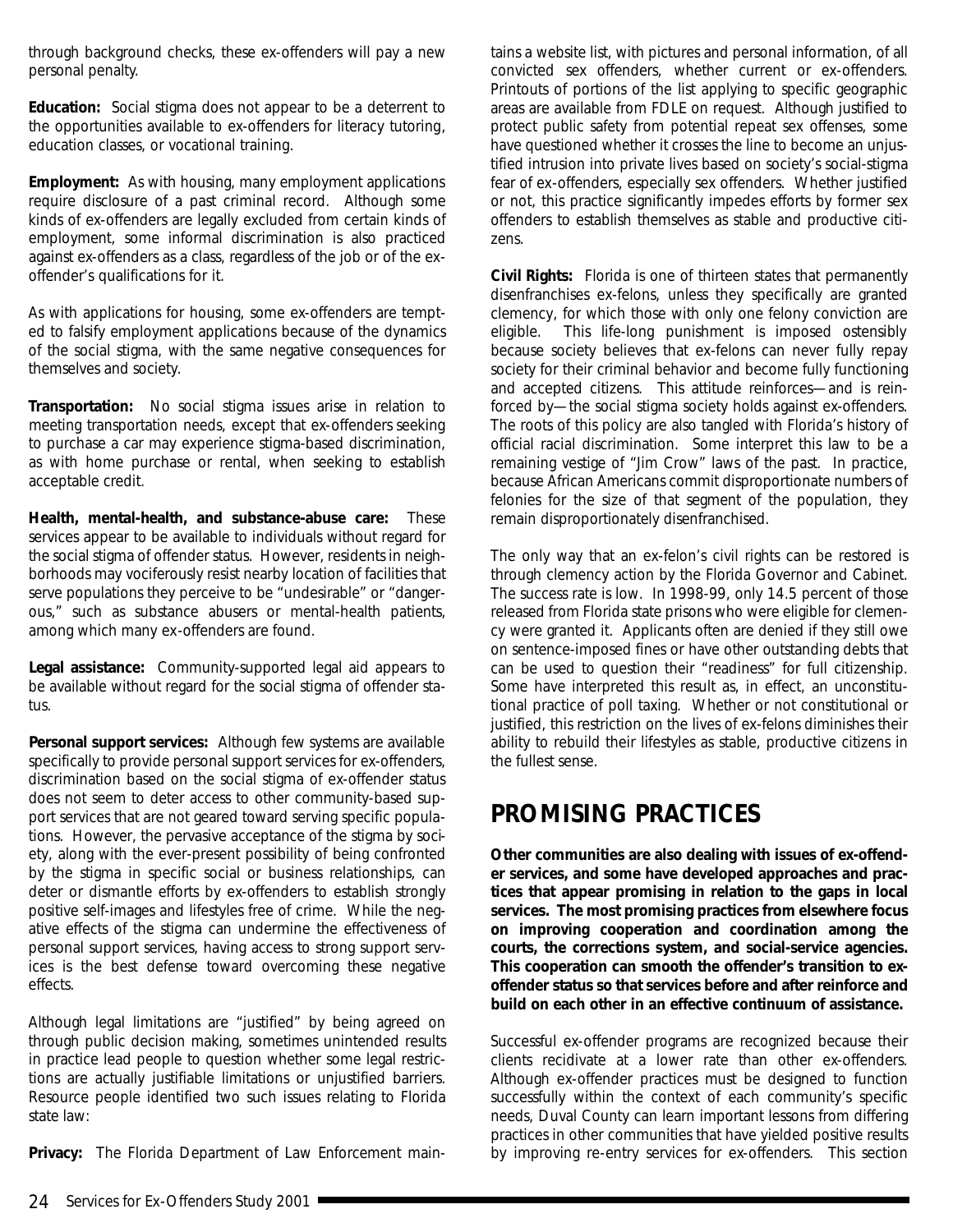<span id="page-47-0"></span>identifies a few practices used elsewhere that appear promising to help fill gaps identified in the array of services available locally for ex-offenders. They would be more convincingly promising if these projects had been able decisively to document reduced recidivism rates for their clientele. Although they shared compelling anecdotal evidence with the study committee, they have not been in operation long enough to have accomplished thorough evaluations.

### **Safer Foundation**

The Safer Foundation, a private nonprofit organization, began its work in Chicago in 1970 with a publicly funded job-placement project for newly released offenders. Initial participants were trained while incarcerated in cement finishing and were subsequently helped to find jobs using this skill. Safer's efforts have expanded greatly since. In 1983, it began working with the Illinois Department of Corrections, renovating and operating for it a work-release center. A second work-release center was opened in 2000. By early 2001, the organization had a budget of \$13 million and operated at nine sites in several cities.

A resource person from the Chicago program explained the unique relationship between the Safer Foundation and the Illinois Department of Corrections (IDOC). The funding for exoffender services comes, in large part, from IDOC, but inmates and ex-offenders do not see it as an IDOC program. The majority of IDOC offenders become aware of Safer while incarcerated, and some enter a pre-application process immediately. Safer offers both post-trial services in the correctional facilities and post-prison services in the community. Inmates who are placed on work release or other restricted community supervision may receive services at a secure residential site operated by Safer. Substance-abuse treatment programs, mental-health counseling, and sex-offender counseling are offered to offenders not yet ready for employment. Ex-offenders may receive services from other sources as well, but, in all cases, Safer keeps track of each client's service needs. Safer staff work closely with instructors, employment specialists, case managers, and intake specialists from other agencies that provide services at Safer's facilities, thus concentrating as many services as possible in one place.

Services available to ex-offenders at Safer include:

- referrals to agencies that provide emergency services, including food, clothing, shelter, and medical assistance;
- STD and HIV testing and counseling;
- substance-abuse evaluation and treatment;
- literacy training;
- educational achievement testing;
- GED classes and test administration;
- lunch and transportation funds for ex-offenders transitioning to community college;
- work-release opportunities for those preparing for release;
- job coaching in groups and individually;
- job placement; and
- a "lifeguard," or special mentor/case manager, who provides personal support for the ex-offender for as long as necessary during the re-entry process.

From the Duval County perspective, two promising aspects of the Safer Foundation's work are particularly evident. First, the Safer approach combines multiple services, both pre- and postrelease, in a seamless continuum available to offenders and exoffenders, based on their individual needs. Second, this continuum of services is coordinated by staff trained in social work rather than corrections. This distinction appears to be important in light of this study's finding that the mission of probation officers is primarily to protect society and enforce court orders. While they may be able to provide some valuable referrals, they are not responsible for providing the kind of "lifeguard" mentoring/case management offered by Safer.

A thorough evaluation of Safer's work was underway as this study was completed, but results were not yet available.

### **Project Return**

Project Return offers assistance to selected felony ex-offenders in New Orleans, some of whom are on parole. Although this program offers no residential services, it is otherwise similar to Safer's efforts in that it offers a comprehensive, "one-stop-shop" network of integrated services, including employability-skills training, literacy, GED, and vocational training, conflict-resolution/communications/relationships skills training, substanceabuse treatment, career counseling, group counseling, and job placement. The program's education services are enhanced by the use of computerized instruction, and its employment-assistance services are supported by a network of businesses that provide jobs and internships for "graduates" of the program.

In addition to offering a comprehensive array of services, Project Return places unique emphasis on an intensive, facilitated group process devoted to issues of conflict resolution, communication/relationship skills, problem solving, and socializing skills. This "community building" component, as it is called, is mandatory and takes up a major portion of the first two or three days of each participant's involvement in the program. Participants continue to meet weekly as a group throughout the program period.

The program runs in cycles of 90 days, although some participants leave earlier, depending on their needs. Because only 50 participants are enrolled for each cycle, and the program selects those with the highest risk of committing more crimes and returning to prison, between 200 and 300 offenders are turned away from each cycle and placed on a waiting list.

Project Return emerged in 1994 from the joint efforts of a local college professor and an ex-offender to develop an effective rehabilitation program. It now operates out of Tulane University's School of Public Health and Tropical Medicine. The program appears especially useful as a model for consideration in Duval County because it focuses on ex-offenders most in need of re-entry assistance, it offers an impressive array of services, and it combines those with intensive group counseling. The program appears to have achieved some level of short-term success, although that success does not seem to be enduring. The program's reported recidivism rate for graduates is 10.7 percent after one year, 24.4 percent after two years, and 30.6 percent after three years.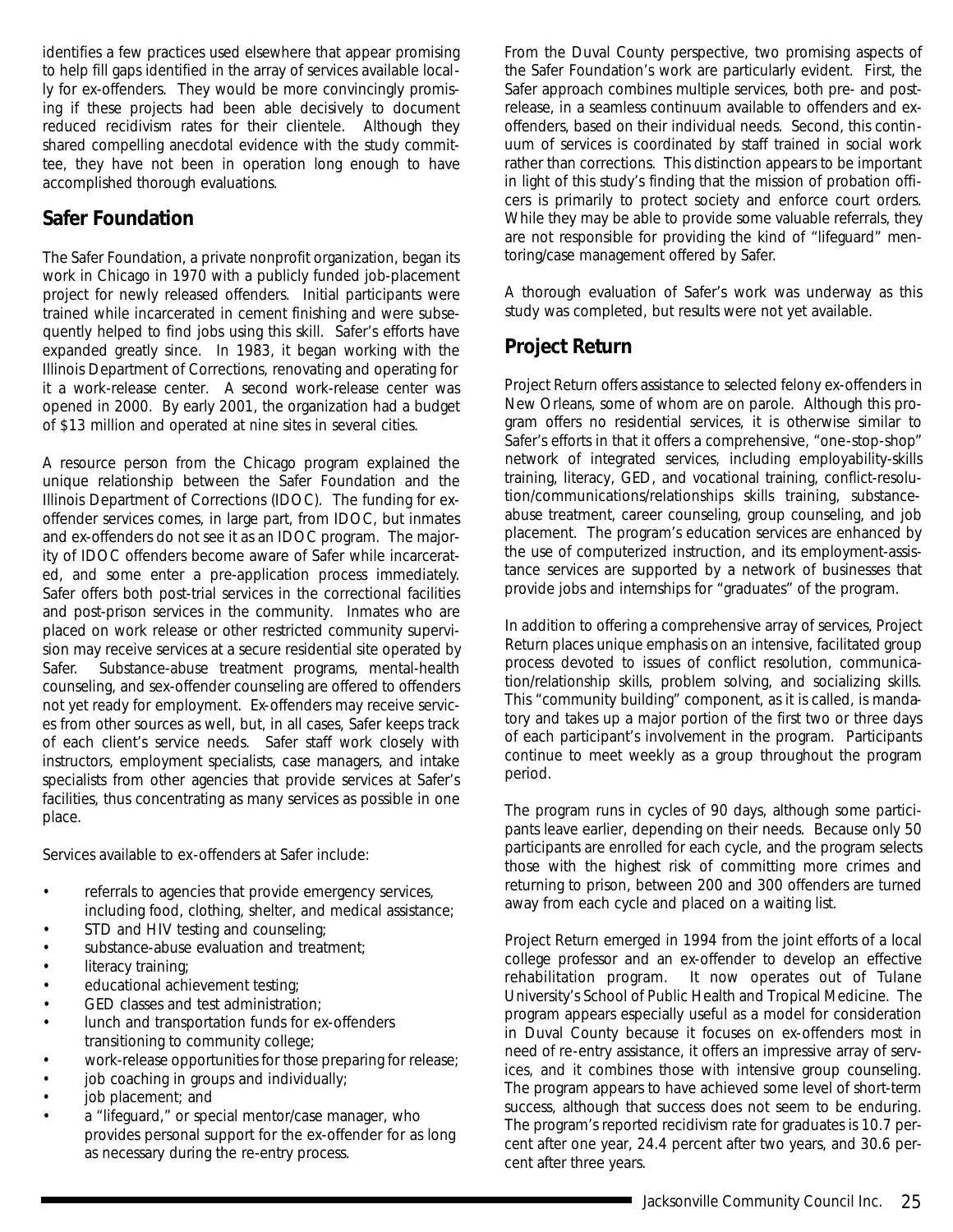### <span id="page-48-0"></span>**Conclusions**

Conclusions express the value judgements of the committee based on the findings.

- 1. Addressing the issue of services for ex-offenders is particularly important for the local community because of how uniquely and heavily they impact the wellbeing of the entire community, as well as the lives of ex-offenders themselves:
	- The issue is unique because ex-offenders are both individuals in need of human-services assistance and criminals who have perpetrated harm to property and people. Society pays a huge cost for crimes committed, as well as for the conviction and incarceration of offenders. It pays a higher cost for those who commit multiple crimes. Therefore, the community can benefit greatly by investing in services for ex-offenders that demonstrably reduce recidivism.
	- The issue is also unique because of the dynamic of social stigma that society tends to attach to ex-offenders. The stigma is based on a stereotype not accurately reflected by reality, which is much more complex. Until the community better understands and accepts the complex reality of the situation in which ex-offenders find themselves, it will not be able to respond effectively, in its own interest, to improve the chances ex-offenders have to avoid further crime and to re-enter the community successfully.
- 2. Because the community at large is in many ways insufficiently aware and inaccurately informed about the status and needs of ex-offenders, services for ex-offenders do not receive the level of public support and resources that they need in relation to the community's interest in having a stable, productive citizenry.
- 3. Ideally, preparation of an offender for successful re-entry into the community begins during incarceration and continues after release. The State Attorney's Office and Courts are limited by law in the sentences they can recommend and impose, respectively. However, they also do not take full and consistent advantage of the multiple options that are available for diversion into and assignment to programs designed to rehabilitate and prepare offenders for more stable and productive life after release. The options include possibilities for pre-sentencing diversion, alternative sentencing, and setting special conditions of release.
- 4. The Duval County corrections system provides a wide variety of education, employment-related, and life-skill training opportunities designed to help prepare offenders for a stable, productive lifestyle after release. The Florida State system provides some similar opportunities, depending on the facility. However, many offenders do not benefit from these opportunities, either because their incarceration (in county jail) is not long enough for the programs to have much effect, or because such programs usually are voluntary and many offenders choose not to participate. As a result, opportunities are lost that could begin to help offenders, while they are

still incarcerated, toward achieving stable and productive lifestyles after release.

- 5. A major issue facing many ex-offenders is their lack of knowledge of what services are available in the community and how they can successfully be accessed. Without assistance in understanding, contacting, and obtaining services, many needs of ex-offenders remain unattended, even though appropriate services may be available in the community.
- 6. Many kinds of education, health, and employment-related services are available to offenders in state and local corrections systems, and many such services are available in the community to ex-offenders after they are released. However, for most services, formal linkages between courts/corrections and community services are lacking to ensure that offenders receiving services while incarcerated continue to receive them after they are released. To be effective, these linkages need to provide specific referrals for continuing services as well as personal transition guidance for individual offenders. The consistent use, through the sentencing process, of specific conditions of release to enforce continuation of services would help to implement the linkages, and establishment of a system to track and follow up on services would ensure that individual offenders do not fall through the cracks during the transition from incarceration to community. Exceptions to the current lack of linkages exist for offenders enrolled in formal substance-abuse or mentalhealth treatment programs and those being treated for HIV/AIDS.
- 7. Duval County lacks a single, comprehensive, widely known, user-friendly clearinghouse or "one-stop-center" specifically devoted to receiving ex-offenders when they are released and to assist them. Such a center would help ex-offenders to understand their own needs and what local services are available, as well as providing them with coordinated, ongoing personal support designed to ensure that all their needs are addressed. The existing fragmentation of services makes them less effective for the benefit of ex-offenders and less efficient in the use of scarce resources.
- 8. Probation officers are unable to provide the intensive, individualized assistance needed by many of their ex-offender charges for successful re-entry into community life because their responsibilities are focused on ensuring public safety, and their caseloads are often large.
- 9. Insufficient data are available to the local community and to service providers about key characteristics of, needs of, and services for ex-offenders in the local community. Although some basic information is available from the local and state corrections systems, even they do not collect and report aggregate data about important ex-offender needs such as housing, family, and transportation status. Nor is an ade-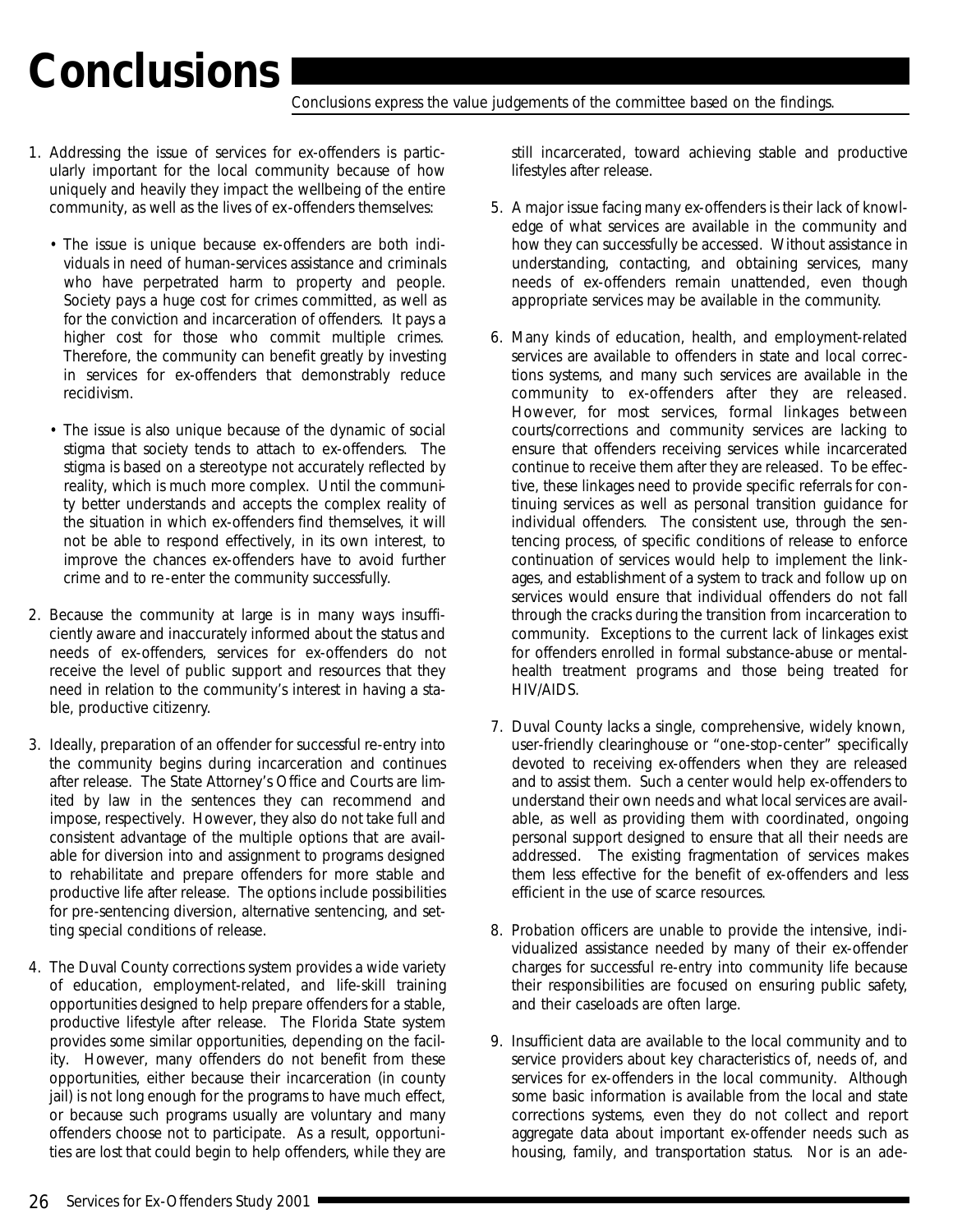quate system in place to track the ongoing needs of and services to individual offenders and ex-offenders.

- 10. Models are available, both locally and in other cities, of specific kinds of programs that may work effectively to benefit ex-offenders. Although these models are not panaceas, they provide guidance toward developing new and improved services in the future. In particular, the most promising models contain two features—creation and maintenance of a coordinated continuum of service delivery that overcomes fragmentation, and a heavy reliance on mentoring and casemanagement services that provide strong, ongoing, personal support for ex-offenders.
- 11. Because most ex-offenders have little or no financial resources of their own, many are unable to meet their most basic needs. Neither the local nor the state corrections system provides sufficient money on release to allow otherwise destitute ex-offenders to survive without immediate assistance. This places a heavy burden on emergency-services providers in the community that already have tight budgets.
- 12. Insufficient transitional housing is available in Duval County to meet the needs of ex-offenders. Even those enrolled in residential substance-abuse programs face waiting lists. Access to transitional housing can significantly increase chances for successful re-entry to the community, providing temporary shelter and support until ex-offenders can stabilize their lives sufficiently to succeed on their own.
- 13. When seeking to rent an apartment or purchase a home home, many ex-offenders experience the negative consequences of having to disclose their conviction. Informal discrimination based on social stigma is a major impediment for many ex-offenders as they seek to settle into the community.
- 14. Sex offenders are singled out by both law and policy for restrictions on their housing choices in emergency and transitional housing, as well as federally subsidized housing and the private housing market. Restrictions also apply to some kinds of employment opportunities. Although these restrictions are meant to protect society, they compound the difficulties these ex-offenders face in successfully settling into a stable, productive lifestyle in the community.
- 15. Low levels of literacy, educational attainment, and/or vocational skills limit the post-release life choices of many exoffenders, especially their opportunities for gainful employment. Although literacy and education activities are made available to many offenders in the state and county corrections systems, current means to encourage participation are ineffective.
- 16. Having opportunities to engage in productive employment while still incarcerated can provide an important boost toward helping ex-offenders to become productively employed early after release. Work-release programs currently offered in local and state corrections systems significantly help a relatively few offenders but are too small and too selective to serve many additional inmates who would benefit from participation.
- 17. Gainful employment is one of the most important requirements for success in a stable, productive lifestyle. A large proportion of ex-offenders have difficulty obtaining and keeping gainful employment because of often interrelated problems: lack of educational attainment and/or vocational skills needed to qualify for well-paying jobs; lack of employability skills (job-seeking and interview skills, proper workplace attitude and behavior) necessary for success because of a lack of productive experience in the labor market; lack of transportation needed to commute to work; affliction with an addiction or mental-health problem that precludes productive employment until treatment and recovery are accomplished; and experience with the social stigma commonly held against ex-offenders. Giving employment-related services top-priority community support will pay off by helping ex-offenders to become stable and productive citizens.
- 18. Some ex-offenders have immediate needs for transportation assistance because they have no access to an automobile and cannot afford the cost of the bus. Although the public bus system provides reduced-cost tickets through a variety of human-services programs, ex-offenders not enrolled in any of these programs lack access to bus-ticket assistance.
- 19. Public transportation available in Duval County does not adequately meet the needs of many ex-offenders who must rely on it for access to employment, health care, and other community services. In particular, the public bus system does not reach sites of employment in some parts of the county, and its bus schedules are not conducive to those working other than regular weekday hours.
- 20. Many ex-offenders are financially unable, because they lack regular employment, to access the regular health-care system to receive needed medical, substance-abuse, mental-health, and other services. They must therefore rely on special programs with limited capacity and on public financial support for medical care, which is fraught with red tape, to gain needed access. Large numbers of people, including exoffenders, who do not get adequate health care, suffer from health difficulties such as addiction, mental-health problems, and infectious diseases, that are detrimental to their own lives and perhaps to the lives of others in the community.
- 21. Since a large proportion of ex-offenders have significant substance-abuse and/or mental-health problems that may have contributed to their criminal behavior and that make establishing a stable, productive lifestyle in the community more difficult, placing a high priority on providing appropriate treatment and support services for these ex-offenders is important.
- 22. The existing services available in Duval County that provide substance-abuse and/or mental-health services for ex-offenders and others are inadequately funded to meet the full need. In particular, residential programs are full to capacity and have lengthy waiting lists.
- 23. Neither the local nor state corrections systems has a formal process to make available individualized legal advice and assistance to offenders concerning matters of civil law such as child-support payments. If not attended to in the short term,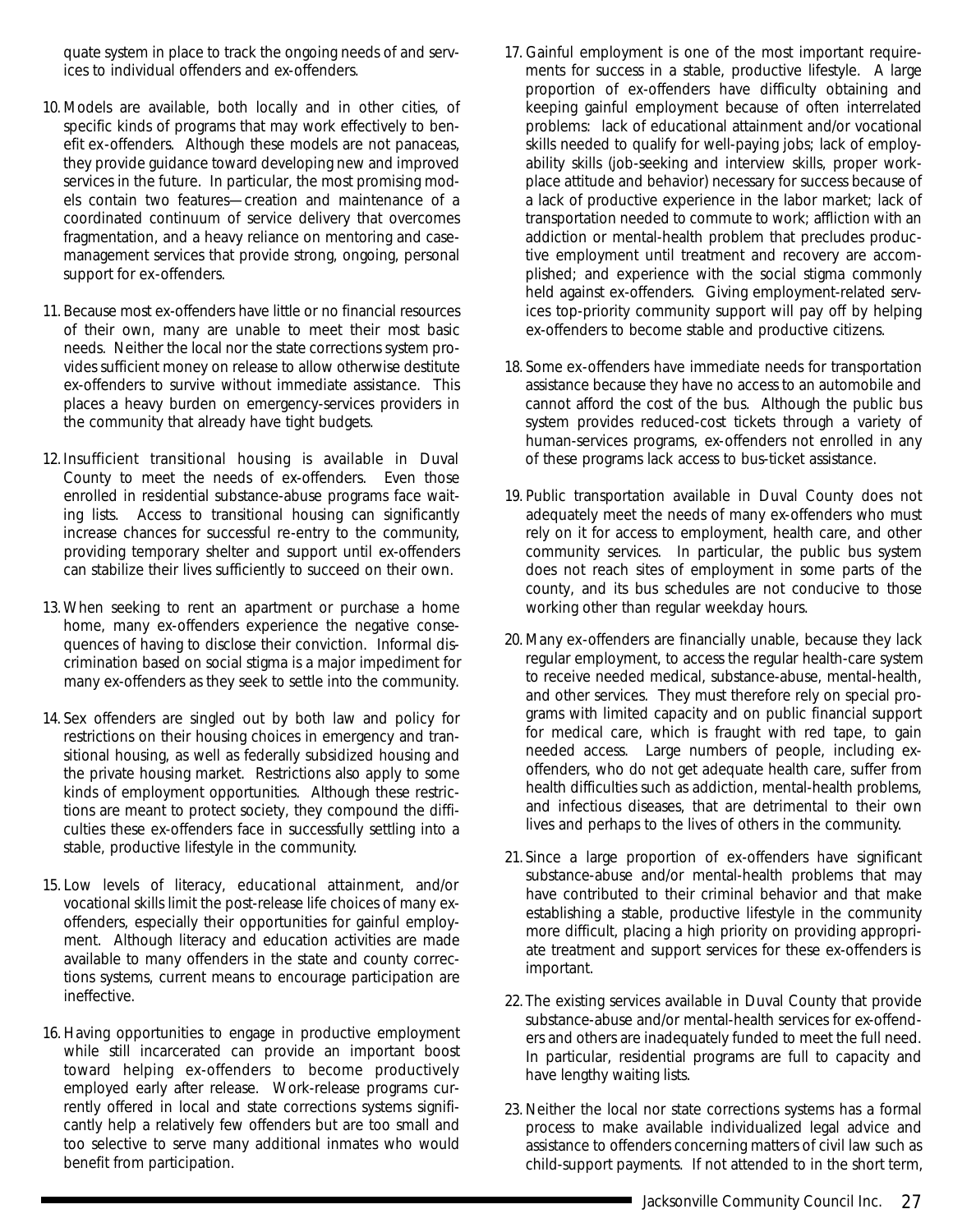<span id="page-50-0"></span>these can become major legal problems that can later deter ex-offenders from reestablishing their lives successfully in the community.

- 24. Many offenders leave incarceration with significant unattended legal issues relating to family, child support, child custody, and other civil-law matters. Since most ex-offenders lack the means to afford a private attorney, the limited nature of the resources of Legal Aid and pro-bono attorney services creates difficulties for some ex-offenders to get these legal matters resolved. If unresolved, such problems may escalate into violations of probation, which can lead to re-arrest and incarceration.
- 25. The current Florida law that permanently denies civil rights to ex-felons unless approved for executive clemency rein-

### **Recommendations**

forces the stigma that prevents many ex-offenders from establishing a successful life in the community after release from incarceration.

26. Too often, financial obligations imposed as conditions of release cause a Catch-22 situation that severely impedes the best efforts of ex-offenders to reestablish a stable, productive lifestyle after release. These obligations may include payments for some combination of child support, restitution, probation fees, and/or other fines and debts. While holding an ex-offender responsible for such obligations is justified, the imposition of an immediate, rapid payment schedule, without regard for the ex-offender's means of earning an income, may cause negative results. The payments may not be made, and the ex-offender may be incarcerated again for violation of probation.

Recommendations are the committee's specific suggestions for change, based on the findings and conclusions.

1. The Community Services Department of the City of Jacksonville should collaboratively take the lead to convene a broadly based consortium. The purposes of the consortium should be to develop and institutionalize a system of linkages that ties together services available in Duval County for ex-offenders, reducing fragmentation and ensuring an effective continuum of services, and to advocate for effective service delivery and sufficient funding for these services.

Active participants in the consortium should include the Corrections Department of the Duval County Sheriff's Office, Florida Department of Corrections, State Attorney's Office, County and Circuit Court system, Jacksonville Community Services Department, Human Services Council (major human-services funders), Emergency Services and Homeless Coalition, specific public and nonprofit providers of services for ex-offenders (including emergency assistance, housing, education, employment, transportation, health and mentalhealth, substance-abuse, legal, and other services), the faith community (Interfaith Council and/or other appropriate groups), First Coast Workforce Development (*WorkSource*), and other interested business and community groups.

As its primary functions, the consortium should directly conduct or indirectly arrange for development and operation of the following:

• a **one-stop case-management center** for ex-offenders. The "center" should be a conveniently located physical facility as well as a communications network accessible by telephone and on a user-friendly website. The Assertive Community Treatment (ACT) model of team-oriented case management already being used in Duval County should be considered as a useful model for the ex-offender casemanagement system. The case-management system should assist with access to all needed services, for exoffenders and their families, through referrals and with follow-up to ensure that needs are met. When the center is

up and running, the consortium should visibly promote it so that ex-offenders and services providers alike will be aware of and use it.

- a **tracking system** to ensure continuity of services from the time individuals become incarcerated offenders through their release and resettlement in the community. The tracking system should be comprehensive and computerized and should ensure access and use by all providers of pre-release and post-release services.
- a process to **collect and analyze aggregate data** on services for offenders and ex-offenders. This process should be capable of providing sufficient information to guide planning and evaluation of services needed to make them more efficient and effective.
- a major **public-information** effort to enhance public understanding about the costs of recidivism and the benefits of services to meet the needs of ex-offenders. The consortium should seek the active participation of all major broadcast and print media, as well as public and private agencies working with offenders and ex-offenders, in the planning and implementation of the campaign. The campaign should specifically tackle the issue of social stigma as a detrimental and self-defeating aspect of the community's response to ex-offenders.
- an **advocacy process** for ex-offender services. This process should be pursued with sufficient vigor to produce significant improvements in services available and funding to support them. Advocacy should be focused, as needed, on specific services that are underutilized or not sufficiently available. Current examples deserving immediate attention include financial counseling for ex-offenders with substantial financial obligations, transitional housing, housing opportunities for sex-offenders, and mentoring services that provide ongoing personal support.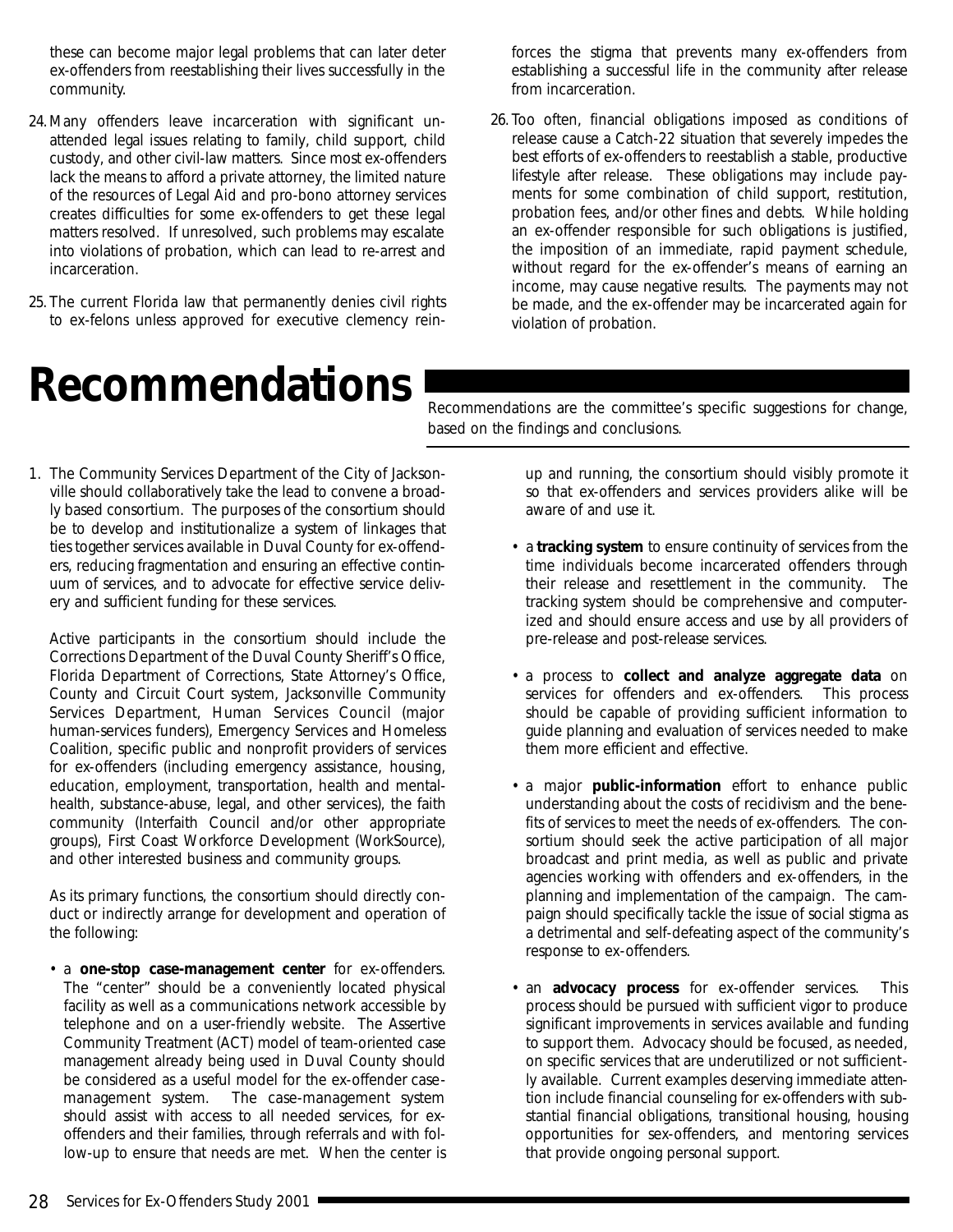The consortium should ensure that sufficient funding and adequate staffing are provided to ensure that the functions of the consortium are effectively performed.

- 2. The Duval County Corrections Department should take the lead, working with the courts and State Attorney's Office, to create a Pretrial Services Unit designed to expand use of and coordination of services available to local offenders prior to sentencing, including the full array of diversionary programs and alternative sentencing options available. Among its functions, the Unit should develop and use flexible payment schedules for offenders with substantial financial obligations (e.g. child support payments, restitution, fees for probation, and/or other fines and debts), based on each individual's income, earning capacity, and ability to pay.
- 3. The Duval County Corrections Department should conduct an assessment of each offender based on his or her sentence and individual needs. All offenders should receive a short screening. For recidivists and others clearly needing services, the Pretrial Services Unit should perform an in-depth needs assessment. Information obtained in these assessments should become the basis for individualized decision making about pre-release services and for planning to meet postrelease needs. It should be entered into the consortium's tracking system and should be aggregated for analysis and planning to guide diversionary programs and other services, both pre- and post-release.
- 4. Judges in the courts in Duval County should take advantage of the case management offered by the one-stop center, when it becomes operational, by assigning ex-offenders to its services, when appropriate, as a condition of community supervision.
- 5. The Florida Department of Corrections should instruct its probation officers in Duval County to partner with case managers at the one-stop center, when it becomes operational, offering assistance to ex-offenders toward meeting personal needs that ease their re-entry into the community, thus helping to prevent recidivism. To make this partnership effective, the Department of Corrections should seek increased funding to reduce case loads accordingly. When they become available, probation officers should make full use of the consortium's tracking system and the resources available through the one-stop center.
- 6. Both the Florida Department of Corrections and the Duval County Corrections Department should compile and provide to each offender released to the Jacksonville area comprehensive information about emergency services available and how to access them. The information should cover the availability, on an immediate and emergency basis, of housing, financial assistance, clothing, transportation, medical care, legal assistance, a personal identification card, and personal counseling. To reduce emergency situations, state and local corrections systems should release offenders so that they arrive in Duval County during hours when emergency needs can most readily be addressed.
- 7. Case managers at the one-stop center, once it is operational, should encourage recent ex-felons who apply for Public Housing or Section 8 rental assistance to seek an exception to the federal provision that otherwise excludes them receiving assistance through these low-income housing programs.
- 8. The Florida Legislature should amend state law to provide additional incentives to offenders in state and local corrections facilities for educational attainment achieved while incarcerated, such as receiving gain time for earning a GED in jail or prison.
- 9. The Florida Legislature should adopt a policy and provide sufficient funding to implement a major expansion of workrelease opportunities for state offenders, since these opportunities provide a particularly effective vehicle for transition to successful life after release in the community.
- 10. The Florida Legislature and the Jacksonville City Council should follow the example of the federal government by offering tax incentives to employers who train, bond, and hire ex-offenders.
- 11. The First Coast Workforce Development Board (WorkSource) and the Jacksonville Chamber of Commerce should sponsor targeted opportunities, as a part of their career fairs, to meet the employment needs of ex-offenders. They should encourage local businesses to participate by identifying and offering job openings that will help ex-offenders advance in the workplace, replacing involvement in the illegal economy with productive employment.
- 12. The Duval County Corrections Department should make substance-abuse treatment and/or mental-health treatment available, through local service providers, to all offenders found through the screening and assessment processes to need them. The Department should increase the number of beds dedicated for in-jail substance-abuse treatment sufficiently to meet the full need.
- 13. The City of Jacksonville should renegotiate its contract with Shands Jacksonville to provide for a more streamlined application process for access to indigent medical care. The process should allow use, to establish residency for eligibility, of a jail address in Duval County or a prison address in Florida with evidence of release to Duval County.
- 14. The Florida Legislature should amend current law so that ex-felons who have served their sentences and have met all sentencing and community-supervision provisions, including financial obligations, then have the opportunity for restoration of their civil rights, through a process that is timely and objective.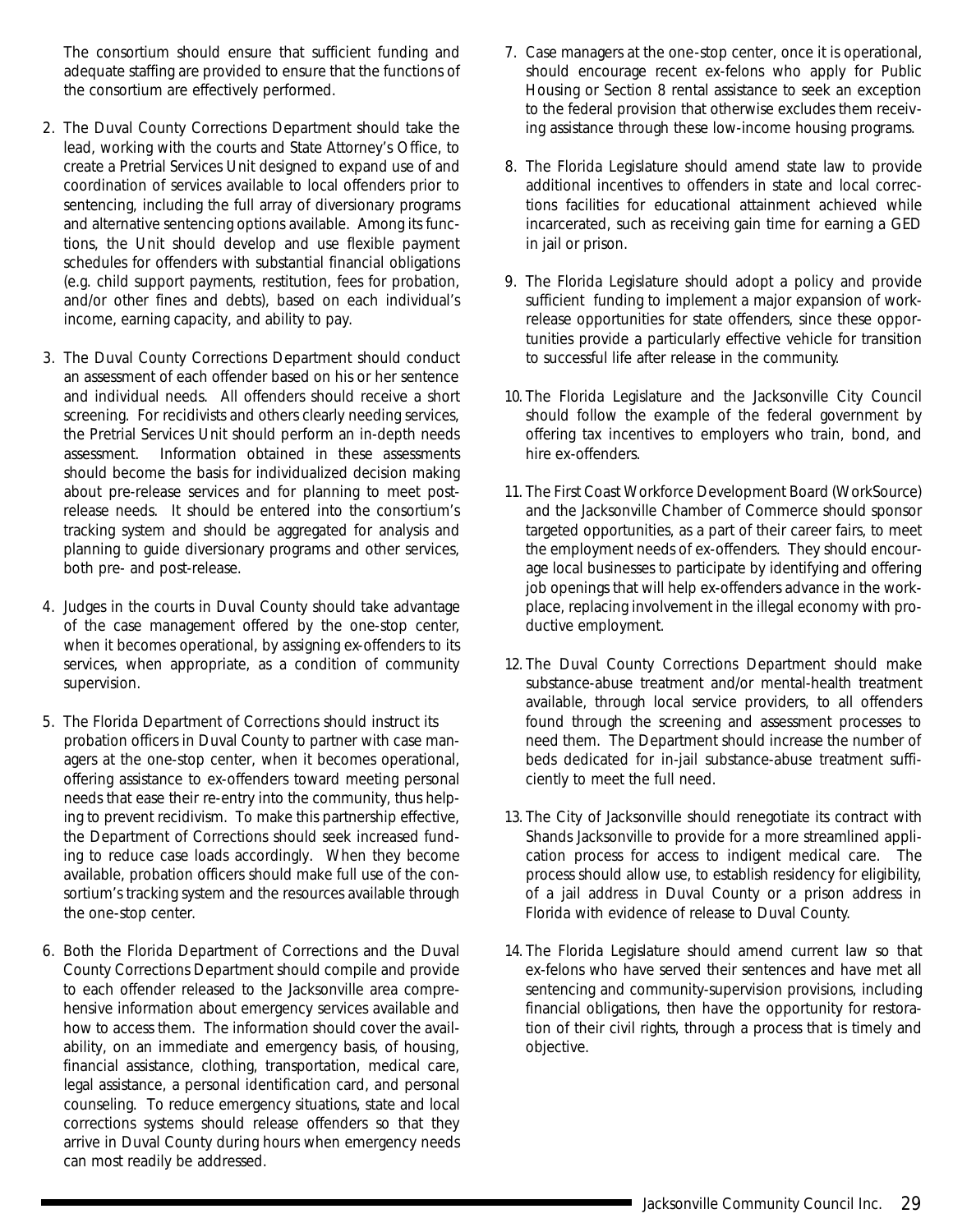### <span id="page-52-0"></span>Resource People The JCCI study process relies on information supplied by knowledgeable

resource people, in addition to published reference materials. We wish to thank the following for their contributions to this study.

Marty Bell, Department of Corrections, Jacksonville Sheriff's Office Michael Bennett, River Region Human Services, Inc. Eileen Briggs, I. M. Sulzbacher Center for the Homeless Nancy Carlton, Salvation Army Dan, ex-offender Joy Lynn Dawson, Safer Foundation, Chicago, IL Phil Diaz, Gateway Community Services, Inc. Donnie, ex-offender Patrick Gaughan, YouthBuild, City of Jacksonville Stan Grenn, New Hope Ministry, Catholic Charities Ralph Henderson, Florida Department of Corrections Marlene Jefferson, Florida Department of Corrections Christopher Jones, Florida Institutional Legal Services, Inc. Julian, ex-offender Nancy Laughter, Community Corrections Division, Jacksonville Sheriff's Office Johnnie McLeod, Florida Community College at Jacksonville Honorable Donald Moran, Chief Judge, Fourth Judicial Circuit Court Cindi O'Brien, Renaissance Behavioral Health Systems, Inc. Rodney, offender John Rutherford, Department of Corrections, Jacksonville Sheriff's Office Sheila, ex-offender Honorable Harry Shorstein, State Attorney, Fourth Judicial Circuit Theodore, ex-offender Thomas, ex-offender Stan Totman, Dinsmore Community Correctional Center Jennifer Whipple, Probation Officer Bill White, Public Defender, City of Jacksonville Ann Williams, Sisters Ministry, Inc.

### **References**

The following written materials offered useful information related to the study issue.

Jacksonville Sheriff's Office, Department of Corrections, *1999 Annual Report*, 2000. Jacksonville Sheriff's Office, Department of Corrections, *Correctional Programs*, 2000. Florida Department of Corrections, *1999 Annual Report*, 2000. Florida Department of Corrections, *Statistics and Reports*, 2001. http://www.dc.state.fl.us/pub/index.html Florida Department of Law Enforcement, *Sexual Offenders Search System*, 2001. http://www.fdle.state.fl.us/sexual\_predators Neale, Leslie, *Road to Return*, (video) Chance Films, 1999. Reno, Janet, Remarks made at John Jay College of Criminal Justice, *Reentry Court Initiative*, 2000. U.S. Department of Justice, *Bureau of Justice Statistics Publications* , 2001. http://www.ojp.usdoj.gov/bjs/pubalp2.htm U.S. Department of Justice, National Institute of Justice, *Chicago's Safer Foundation: A Road Back for Ex-Offenders*, 1998.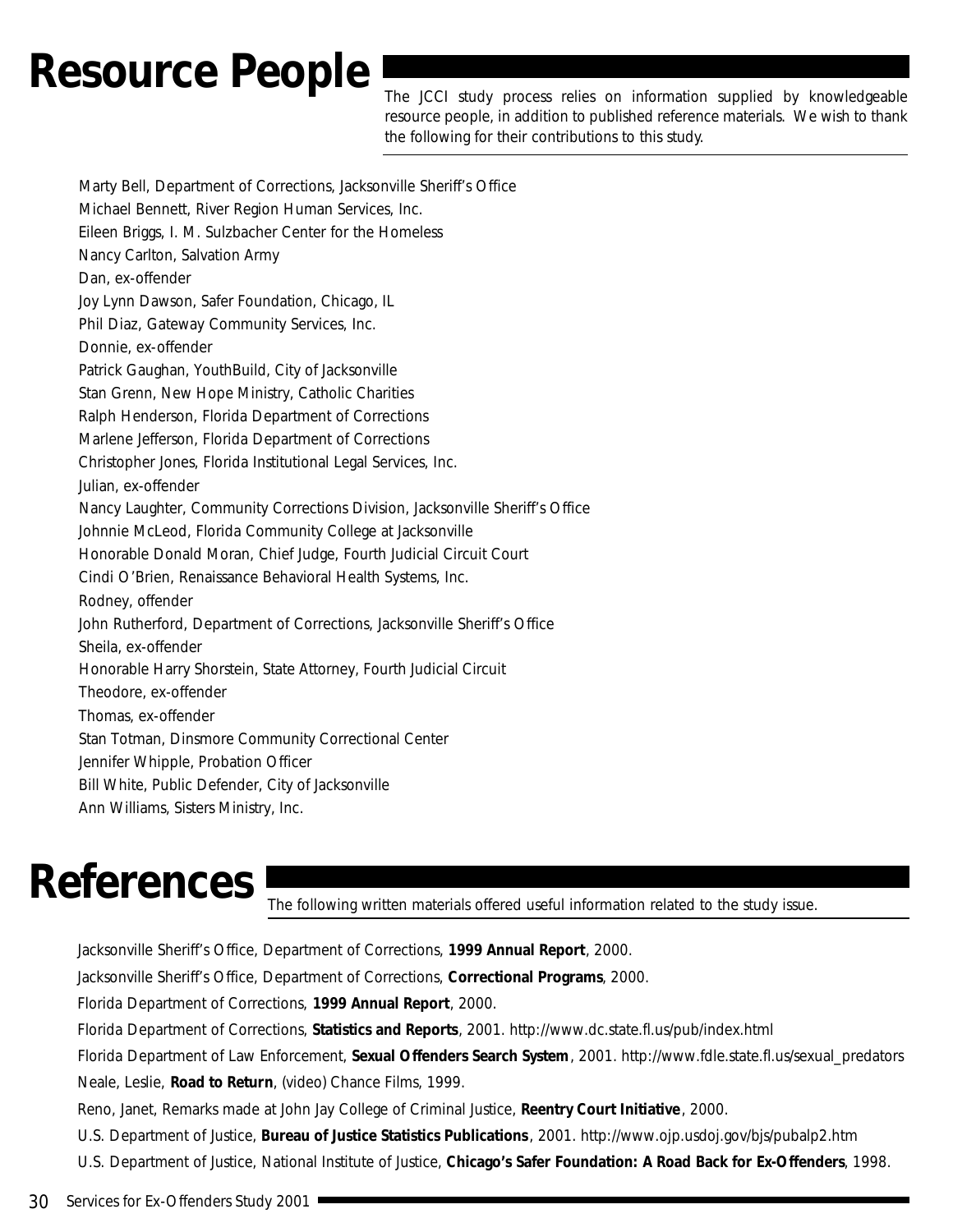### <span id="page-53-0"></span>**Board of Directors**

Sue Butts, President\*\* Edgar Mathis, President-Elect\*\* Pat Brzozowski, Secretary\*\* Edward Hearle, Treasurer\*\*

> Edythe Abdullah John Anderson Oliver Barakat\*\* William Bishop Lizanne Bomhard Virginia Borrok Vanessa Boyer Michael Boylan Sherry Burns\*\* Charles A. Clarkson John R. Cobb\*\* John Daigle Jr. Edward Eng David Foster Charles Griggs Dave Hemphill Howard Kelley William Mason III John Rutherford Mary Ellen Smith\*\* Paula Weatherby Gerald Weedon Susie Wiles

\*\*Executive Committee

### **Executive Director**

Lois Chepenik

### **Past Presidents**

J.J. Daniel Jack H. Chambers Yank D. Coble Jr. Robert D. Davis George W. Corrick Howard R. Greenstein Jacquelyn D. Bates David M. Hicks James C. Rinaman Kenneth W. Eilermann J. Shepard Bryan Jr. Juliette Woodruff Mason Lucy D. Hadi Charles P. Hayes Jr. Steve Pajcic Tracey I. Arpen Jr Guy Marvin III Luther Quarles III W.O. Birchfield Michael J. Korn William E. Scheu Afesa Adams William D. Brinton Sherry Burns

### **Committee Membership and Work**

Committee members met together on 21 Thursday mornings from October through April. In addition, the management team met several times to provide guidance and direction for this study. The committee received information from 28 knowledgeable resource people and additional written materials researched by JCCI staff.

### **Chair**

Dana Ferrell Birchfield

### **Management Team**

Virginia Borrok Eileen Briggs Joy Burgess Lenora Gregory Stan Grenn Ralph Henderson Gail Horowitz Charles Owens John Rutherford

### **Committee Members**

Rosemary Anderson Valerie Baham Tony Bates Michael Bennett Karen Blutcher Nancy Carlton Cathy Chadeayne-Goldman

### **Committee Members**

*(continued)*

Michael Cochran Melissa Conger Joel Cooper Chris Daboul Debra Dye Betty Edwards Kent Foster Patrick Gaughan Kathie Graham Cindy Harpman Shirley Lee Jesse Murray Ruth Nachman Dan Palmer Virginia Reeves Kathy Sandusky Fred Sarkees Jerome Spates Chellene Stephens Delena Stephens Susan Sulzbacher Victoria Watkins Cathy Weyand

### **JCCI Staff**

Lois Chepenik *Executive Director*

David Swain \* *Associate Director*

### **Planning Staff**

Robbi Burgi \* Laura Lane \* Cheryl Murphy Jennifer Parsons Tarek Tabet Sarah Troup Ben Warner

### **Support Staff**

Earlene Hostutler Michelle Simkulet \* Lashun Stephens Wanda Tivey

\* Staff for this study